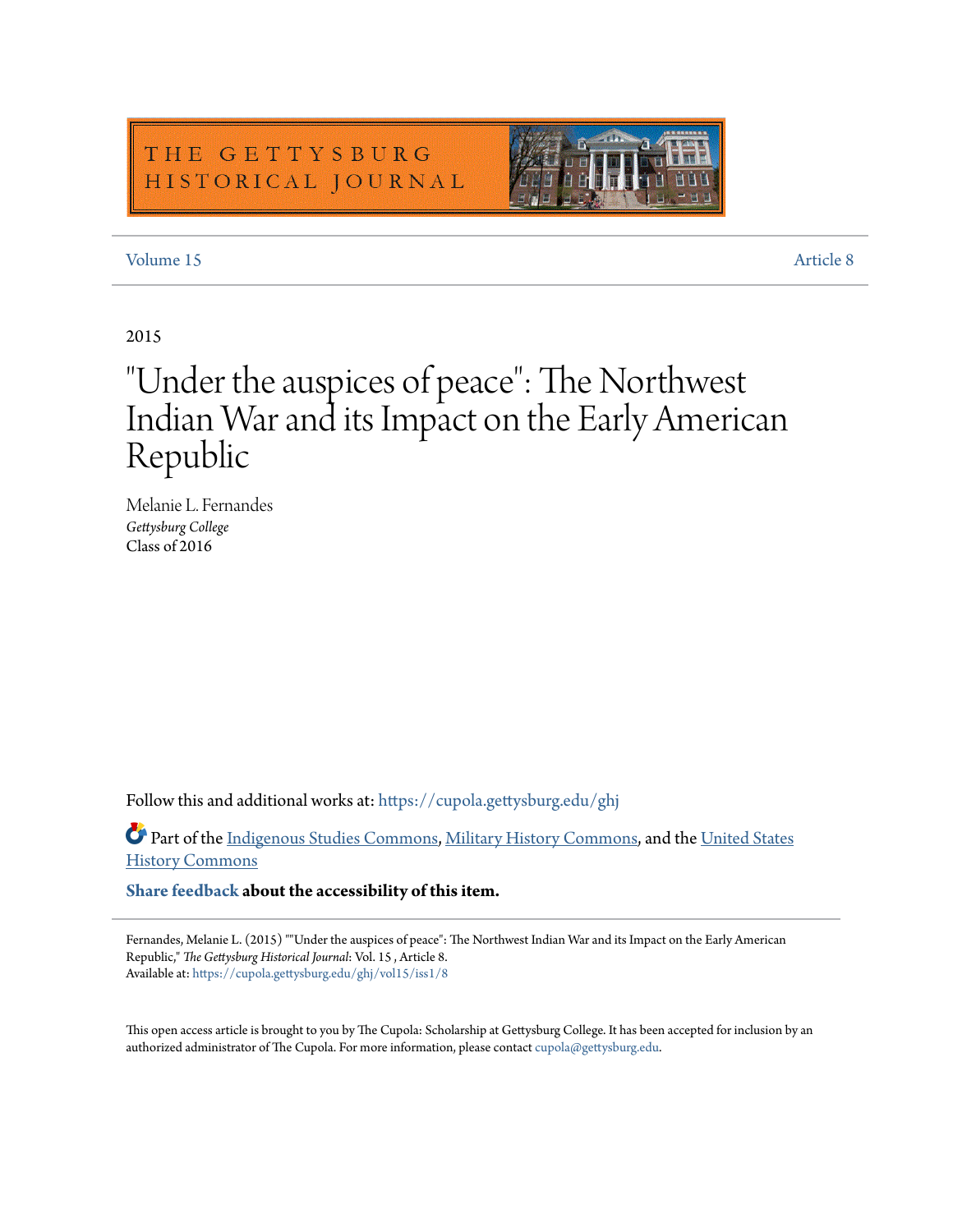## "Under the auspices of peace": The Northwest Indian War and its Impact on the Early American Republic

#### **Abstract**

This paper examines the influence of the Northwest Indian War on the development of the early United States republic. In the years between the end of the Revolutionary War in 1783 and the establishment of a new federal government in 1789, the United States frontier was plagued by rivalry between citizens and Native Americans. The United States federal government viewed the success and progress of the nation as contingent upon possession of the Northwest Territory, and as such developed and adjusted their Indian policies to induce the Indians to peacefully accept United States authority in the Northwest Territory. The violence that erupted out of the deterioration of these attempts resulted in demands by citizens to quell the aggressive Indians in the early years of George Washington's presidency, which consequently invited reforms that ultimately strengthened the federal government's power.

#### **Keywords**

Northwest Indian War, George Washington, Federal Government, Northwest Territory, Henry Knox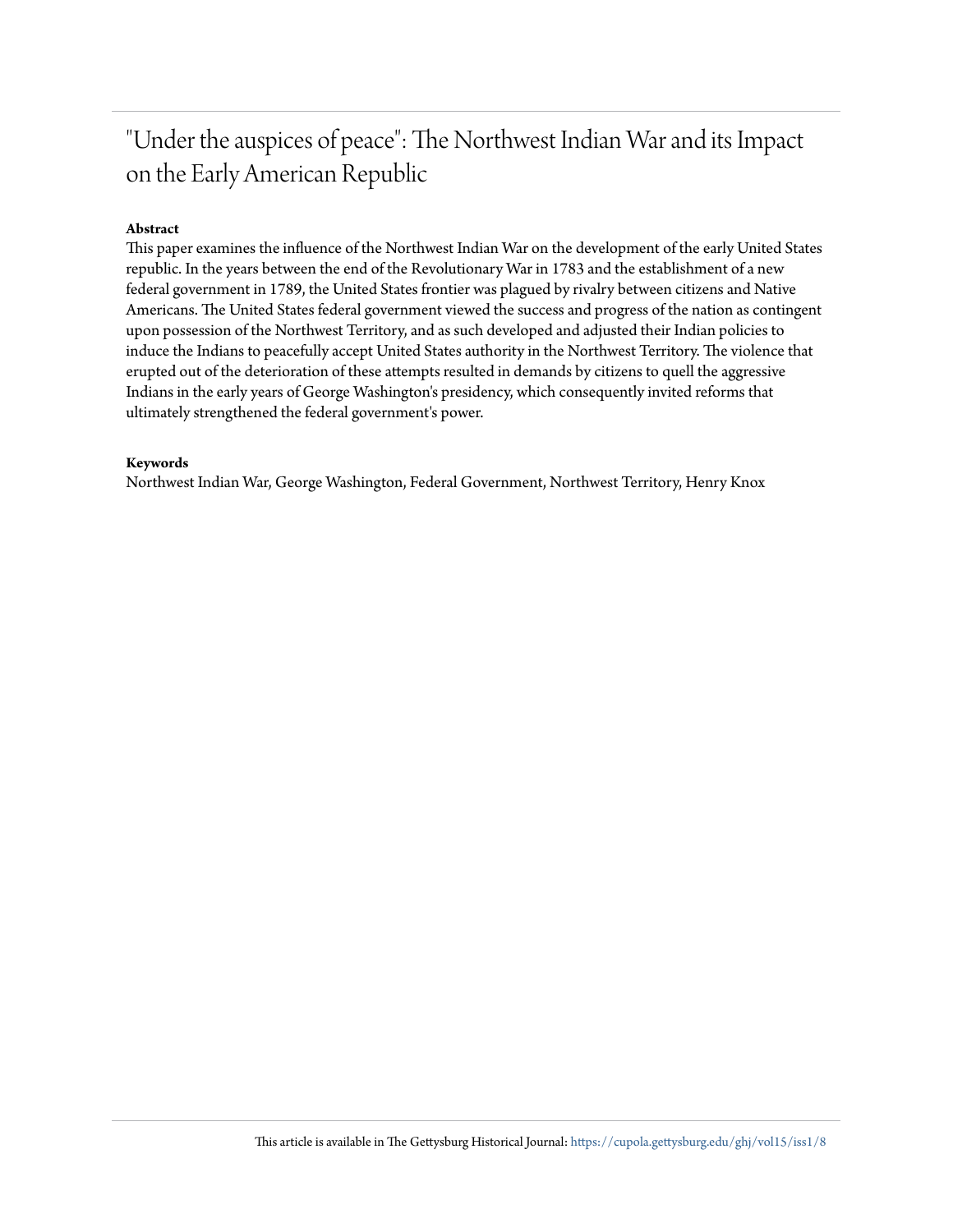# **"Under the Auspices of Peace": The Northwest Indian War and its Impact on the Early American Republic**

**By Melanie L. Fernandes**

 $\sim$   $\blacklozenge$   $\sim$ 

In April, 1789, George Washington was inaugurated as the first president of the United States of America. Filled with pride for his new country and hope for its future, he spoke in his inaugural address about the prospects of the United States. Washington was clear that above all, the new government of the United States should do right by itself to preserve the nation and protect its citizens:

> In these honorable qualifications, I behold the surest pledges, that as on one side, no local prejudices, or attachments; no seperate [sic] views, nor party animosities, will misdirect the comprehensive and equal eye which ought to watch over this great assemblage of communities and interests: so, on another, that the foundations of our National policy will be laid in the pure and immutable principles of private morality; and the pre-eminence of a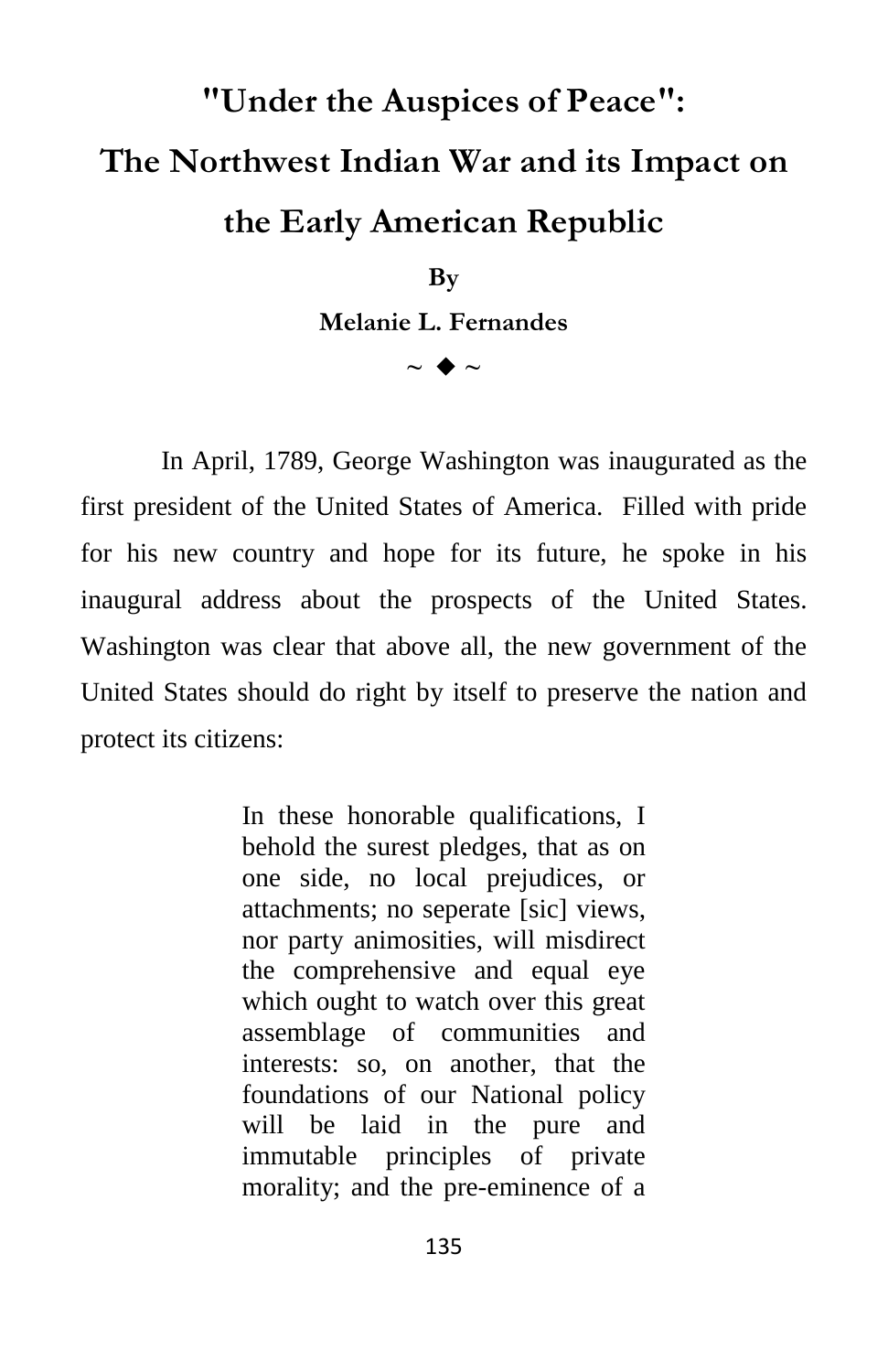free Government, be exemplified by all the attributes which can win the affections of its Citizens, and command the respect of the world.<sup>[231](#page-3-0)</sup>

Washington wanted for no particular group's interests to dictate the government's policies, and he wanted to ensure that the government would always have the nation and its citizens' best interests in mind. For Washington, this was one means of working towards his main goal for the nation: that the United States as a new nation would "command the respect of the world."

In order to achieve this, Washington had numerous ambitious, but necessary, goals for the nation. He wanted to reduce the national debt, establish a strong currency, and reopen trade and renew amiable relations with the British. In short, his goals all had to do with economic and national security, which he understood to be crucial to the protection and success of the nation. Washington and his contemporaries knew that proving the legitimacy of the United States to major European powers was extremely important during the early years of the republic, as this was when it was most vulnerable. Unfortunately for these men, the process of establishing the foundation of the United States was far more complicated than they would have hoped. Along with all the pressures of establishing order and an effective government,

<span id="page-3-0"></span><sup>231</sup> Dorothy Twohig, *The Papers of George Washington*, Presidential Series (Charlottesville, Virginia: University Press of Virginia, 1987-2015), 2:152.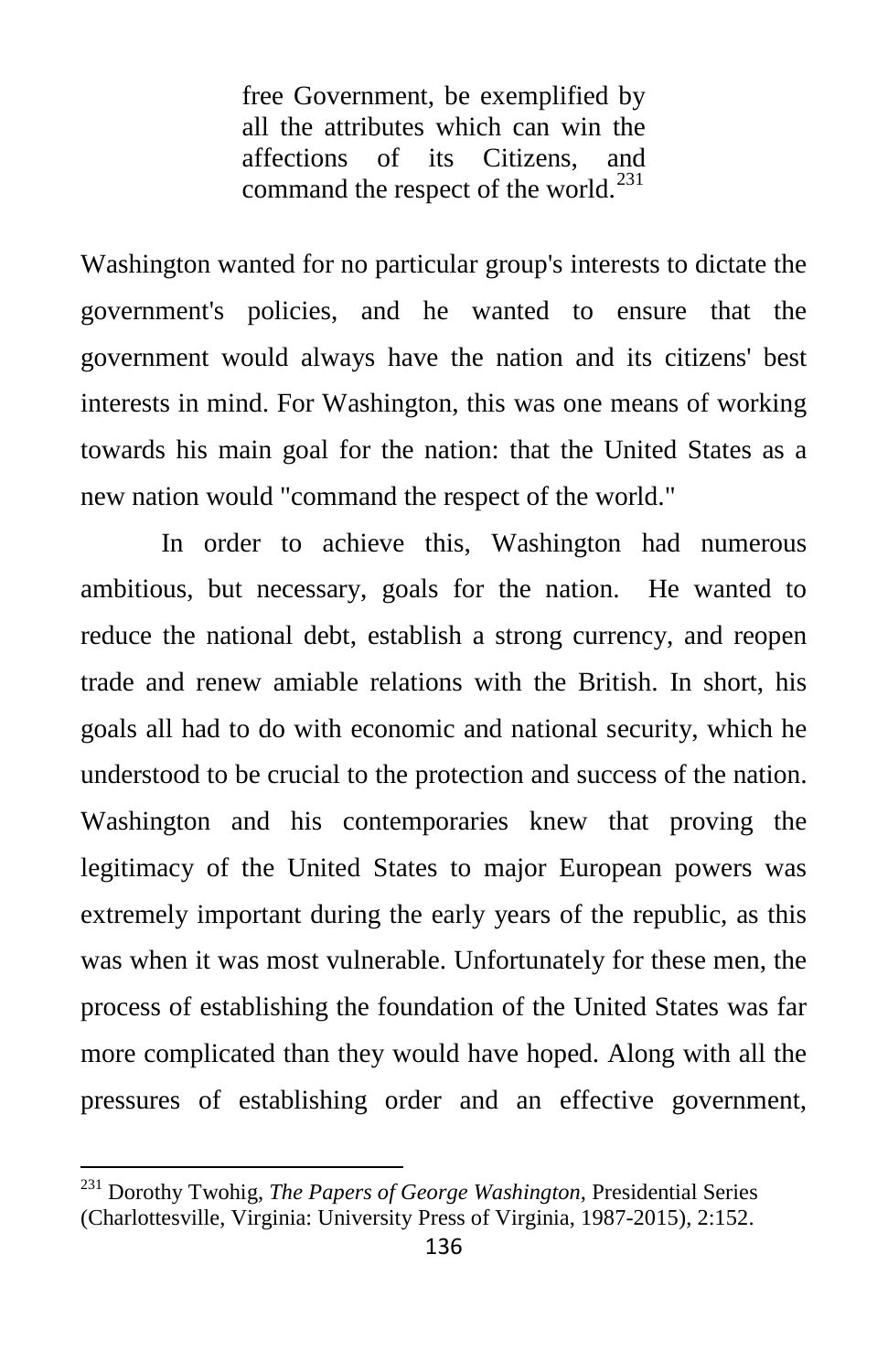managing the national debt from the Revolutionary War, and attempting to reconcile with Great Britain, the United States faced conflict with Indian tribes that threatened the entire success of the nation.

It is undeniable that the nation's early success was largely tied to Indian relations. In some sense this was because Washington and other national leaders saw the nation's success as contingent upon the opening of the Northwest Territory. The Treaty of Paris, which signified the official end of the American Revolution in 1783, extended the western border of the United States to the Mississippi River. The Continental Congress, the governing body from the Revolution until the establishment of the new federal government in 1789, planned to decrease national debt by selling this land to settlers on the western frontier.

However, the Native Americans living in this territory were not consulted when the Treaty of Paris was signed. Tension and animosity exploded as the United States attempted to assert their dominance on the lands that Native Americans still claimed. These tensions had years to build up between the end of the Revolutionary War and when Washington took office in 1789. However, until Washington's presidency the Continental Congress did not take Native American opinion into consideration when forming Indian policy. Continued violence marked the relationship between the frontier settlers and several western Native American tribes. As a result, Washington accepted his presidency just as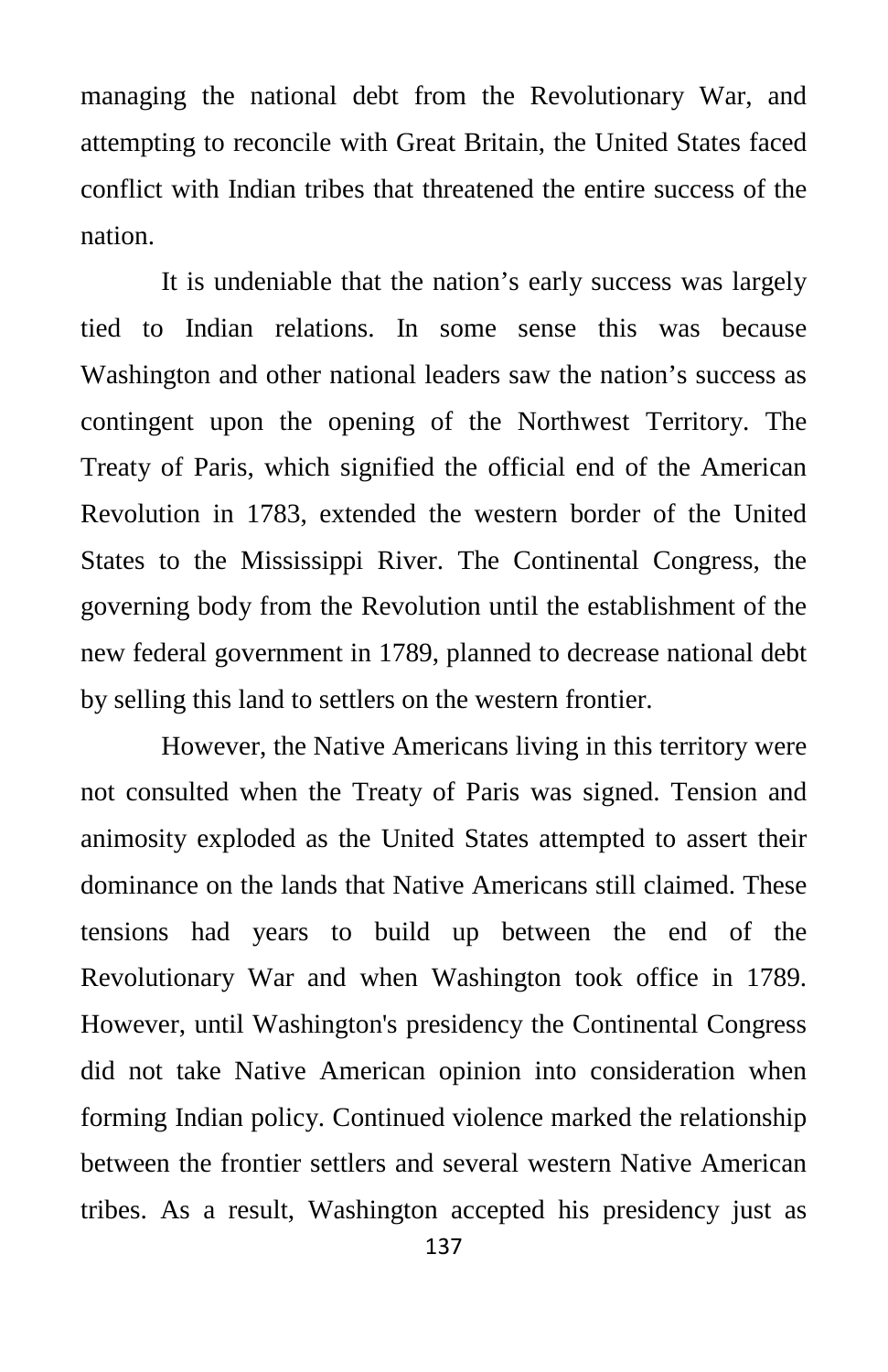conflicts were reaching a climax. Frontiersmen demanded federal protection from the Indians; Indians refused to cede their lands, demanding that the borderline of the United States be moved back to its previous point at the Ohio River. Yet, with no regular army, minimal federal funds, and a government in its infancy, Washington was hardly in an optimal position to deal with this conflict. It was crucial that he deal with this issue effectively, as this was one of the first tests of the new nation's governing ability.

Washington was torn. While he wanted to come to a peaceful settlement with the dominant Northwestern Indian tribes, the Indians were not willing to make peace with the new Mississippi River land boundary and the United States was not willing to give up the Northwest Territory. Settlers were eager to move into the area, and Congress linked the progress of the nation to the acquisition of this territory. It seemed that Washington had no choice but to assert American authority and use force against the Indians. After all, simply conceding to them would make the United States federal government appear weak to Great Britain, the Indian tribes, and to the citizens of the United States. The federal government decided it would be in the United States' best interest to launch a military expedition to punish the aggressive Indian tribes.

The military campaigns sent by the United States to quell Indian hostilities in the Ohio country between 1790-1795 are collectively known as the Northwest Indian War. Historians have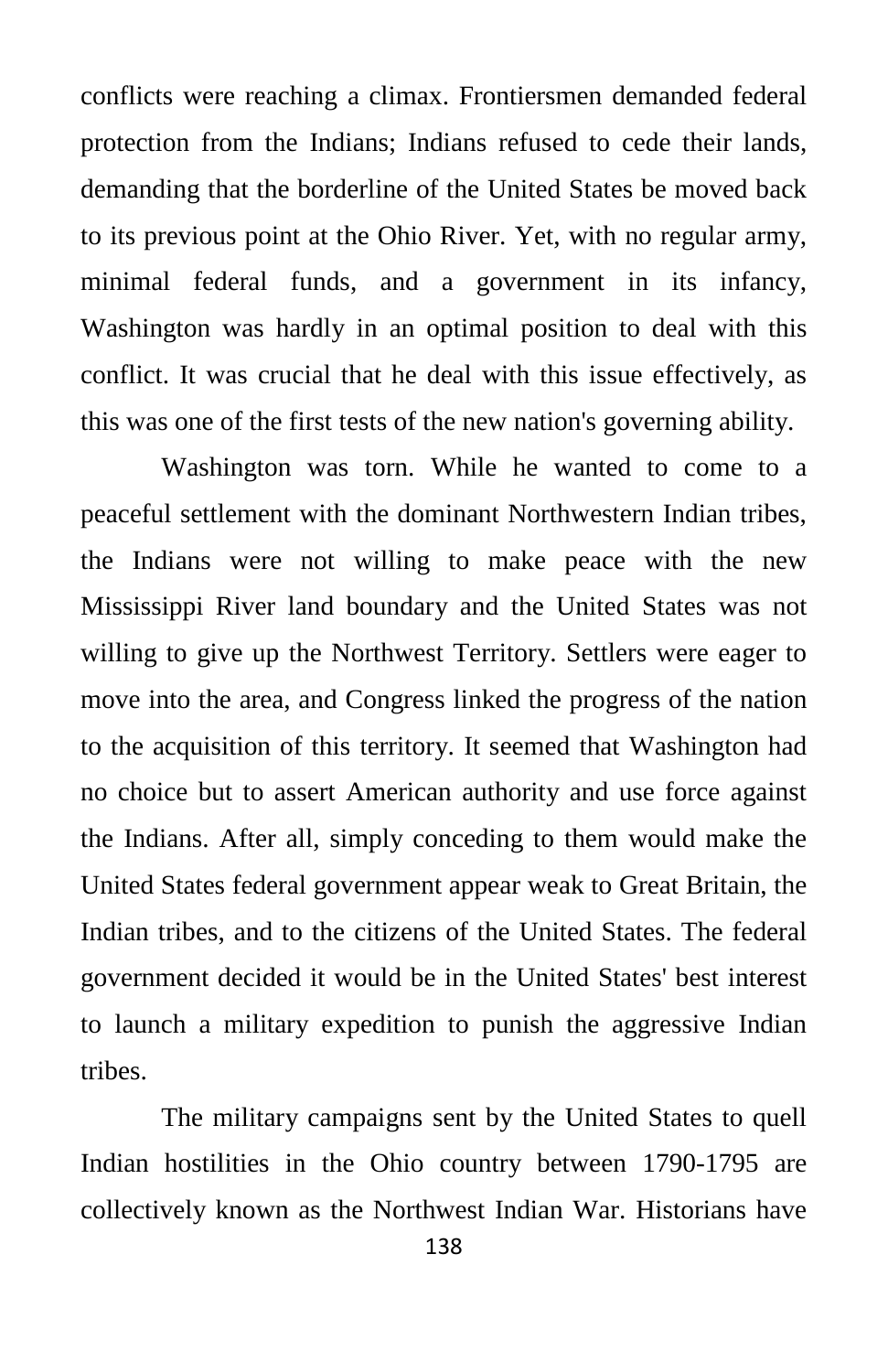noted this conflict as significant, and even critical, both in the course of Washington's presidency and the early development of the nation. However, there was no shortage of adversities for Washington to overcome as the first president of the United States, and the Northwest Indian War is often depicted as another issue on the list. Typically, this scholarship explores the Northwest Indian War in the context of overall Indian relations in the United States between 1785-1815. [232](#page-6-0) Even Wiley Sword's *President Washington's Indian War: The Struggle for the Old Northwest, 1790-1795* spends relatively little time exploring the deeper implications that these events had on the development of the United States.<sup>[233](#page-6-1)</sup> More recently, Colin Calloway and William Patrick Walsh have focused on the nation's response to this conflict, but neither considers its impact in defining federal powers over the West and the states.<sup>[234](#page-6-2)</sup> An examination of the papers of George Washington and his contemporaries indicates how they used the Northwest Indian War as an opportunity to strengthen the federal government. Native American relations and policy during

<span id="page-6-0"></span><sup>232</sup> Dale Van Every, *Ark of Empire: The American Frontier, 1784-1803* (New York: William Morrow and Company, 1963); Reginald Horsman, *Expansion and American Indian Policy, 1783-1812* (Norman, Oklahoma: University of Oklahoma Press, 1967).

<span id="page-6-1"></span><sup>233</sup> Wiley Sword, *President Washington's Indian War* (Norman, Oklahoma: University of Oklahoma Press, 1985).

<span id="page-6-2"></span><sup>234</sup> Colin G. Calloway, *The Victory with No Name: The Native American Defeat of the First American Army* (New York: University of Oxford Press, 2015); William Patrick Walsh, "The Defeat of Major General Arthur St. Clair, November 4, 1791: A Study of the Nation's Response, 1791-1793" (PhD diss., Loyola University of Chicago, 1977).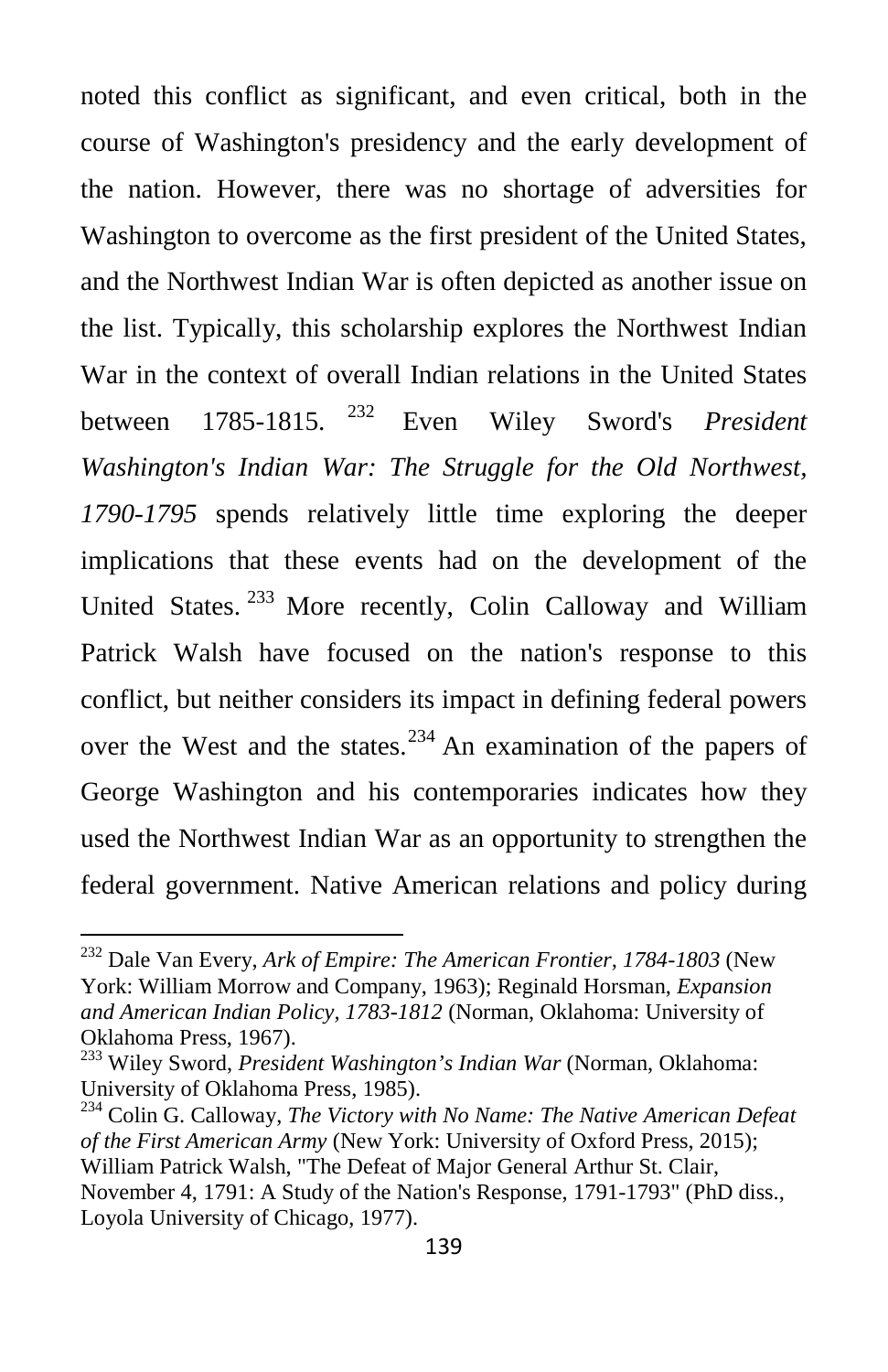this period were instrumental in defining the roles and abilities of the federal government. In many ways, the Northwest Indian War gave the United States the opportunity to establish how the federal government would be viewed not just by its own citizens, but by dominant powers of the world.

#### **Securing Indian Lands**

A great deal of conflict occurred between the end of the Revolutionary War in 1783 and the establishment of the new federal government in 1789. This conflict defined the circumstances leading ultimately to the Northwest Indian War. During these years the United States operated under the governing body of the Continental Congress, which was established in 1774. At this time Congress set the precedent for what the United States' Native American policy would be, and the events of this period directly affected the circumstances that surrounded Washington when he entered the presidency.

At the conclusion of the American Revolution, the United States and Britain both signed the Treaty of Paris to officially establish peace between them. As a concession of this treaty, Britain ceded the land known as the Northwest Territory to the United States; the United States' western boarder was extended to the Mississippi River, which Britain permitted the United States to utilize for trade. The treaty also required Britain to remove all its soldiers from any western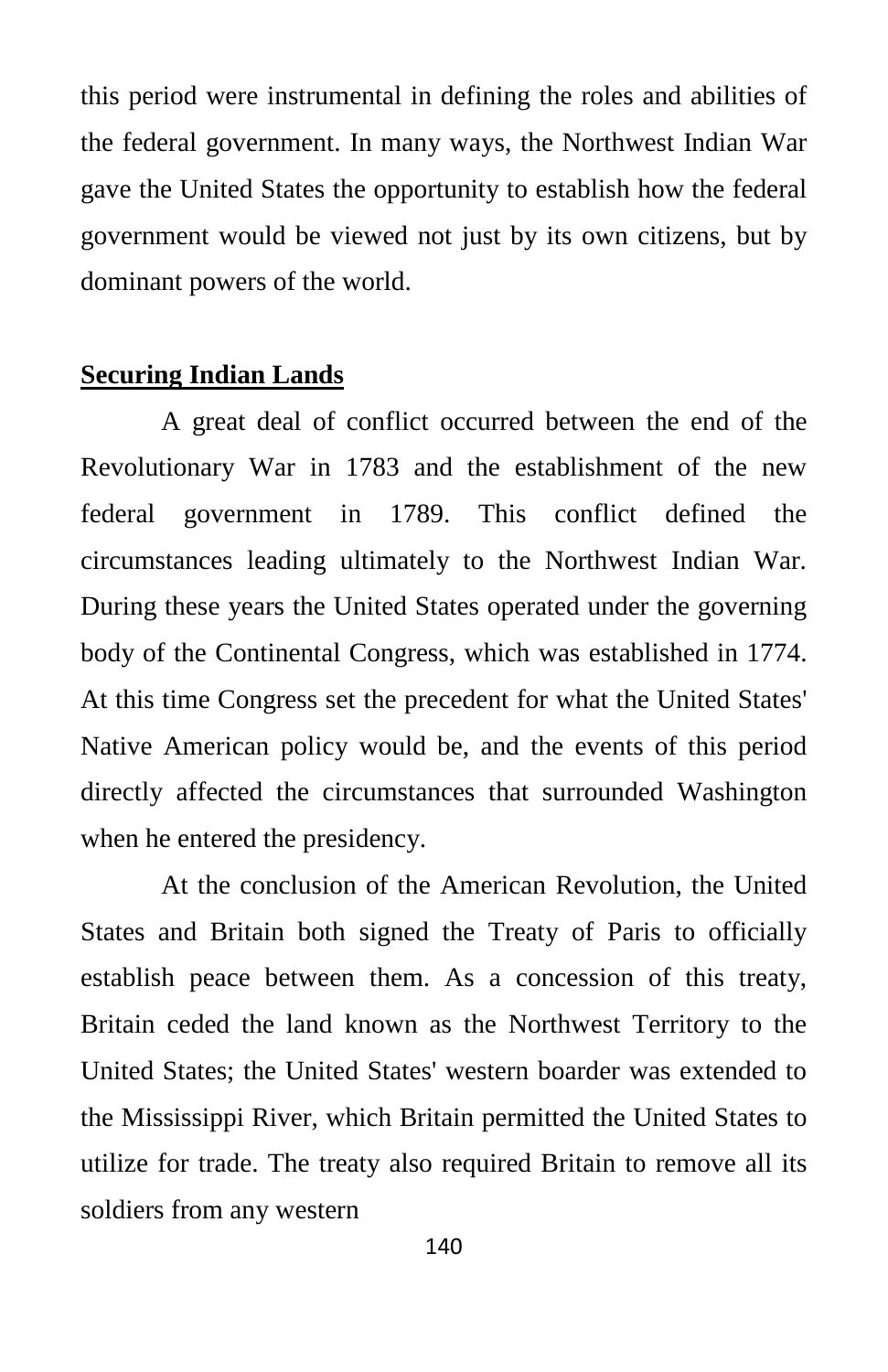

*Old Northwest Region, 1783-90* in Wiley Sword, *President Washington's Indian War: The Struggle for the Old Northwest, 1790-1795* (Norman, Oklahoma: University of Oklahoma Press, 1985), 2.

forts they occupied, but the British continued to hold the forts of Michilimackinac, Detroit, Niagra, Oswego, Oswegatchie, and several others for more than a decade after the treaty was signed.<sup>[235](#page-8-0)</sup> This allowed them to protect their extensive western trade and thereby maintain influence with their Native American allies, especially as the United States pushed into western territory.<sup>[236](#page-8-1)</sup>

<span id="page-8-0"></span><sup>&</sup>lt;sup>235</sup> "The Definitive Treaty of Peace 1783," Avalon Project,

http://avalon.law.yale.edu/18th\_century/paris.asp (accessed November 12, 2015); Calloway, *The Victory with No Name*, 19. <sup>236</sup> Colin G. Calloway, *Crown and Calumet: British-Indian Relations, 1783-*

<span id="page-8-1"></span>*<sup>1815</sup>* (Norman, Oklahoma: University of Oklahoma Press, 1987), 17.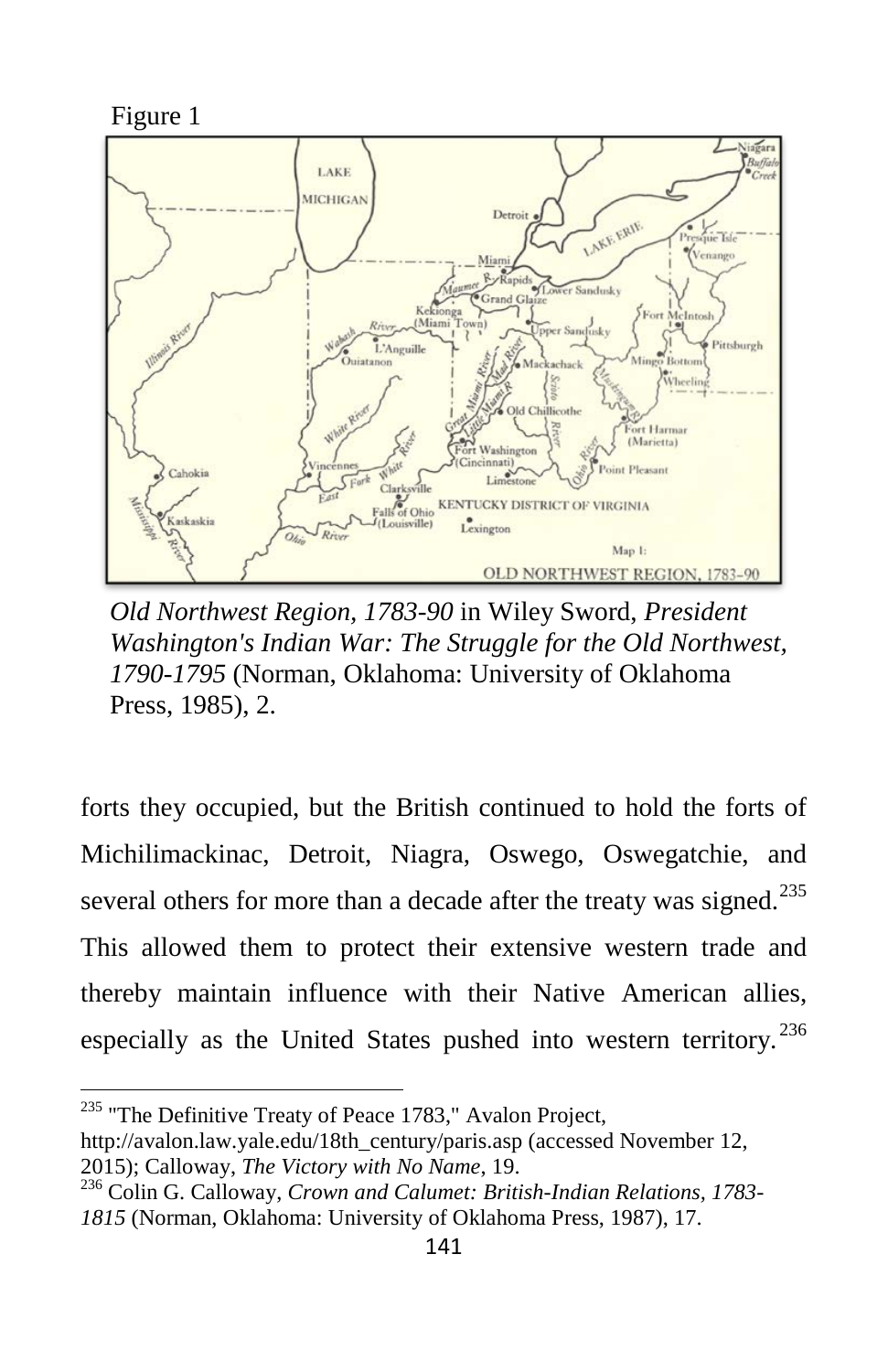The British presence in the Northwest Territory would be problematic for the United States in the years to come.

After the Treaty of Paris, treaty commissioners from the United States told the Indians living in the Northwest Territory that they were a conquered people, and as such were not entitled to live in the Northwest Territory. The Indians felt betrayed and abandoned by the British, who had not consulted them about the Treaty of Paris land cessions and left them to reconcile with the Americans on their own. The American federal government proceeded to develop their Indian policy around the assumption that the United States was the sovereign power in the Northwest Territory.  $237$  The implementation of this policy resulted in the Treaty of Fort Stanwix, Treaty of McIntosh, and the Treaty of Fort Finney. The United States used these three treaties to secure land from the Indians in the Northwest Territory. With each of these treaties, the United States commissioners indicated that they wanted to make peace with the Native Americans. However, when the Native American tribes arrived at the treaty meetings they found that the commissioners had little intention of actually negotiating with them.

In 1784, the United States made the Treaty of Fort Stanwix with the Six Nations of the Iroquois. The Iroquois arrived at Fort Stanwix in New York in October ready to discuss terms of peace.

<span id="page-9-0"></span><sup>&</sup>lt;sup>237</sup> Walsh, "The Defeat of Major General Arthur St. Clair," 10.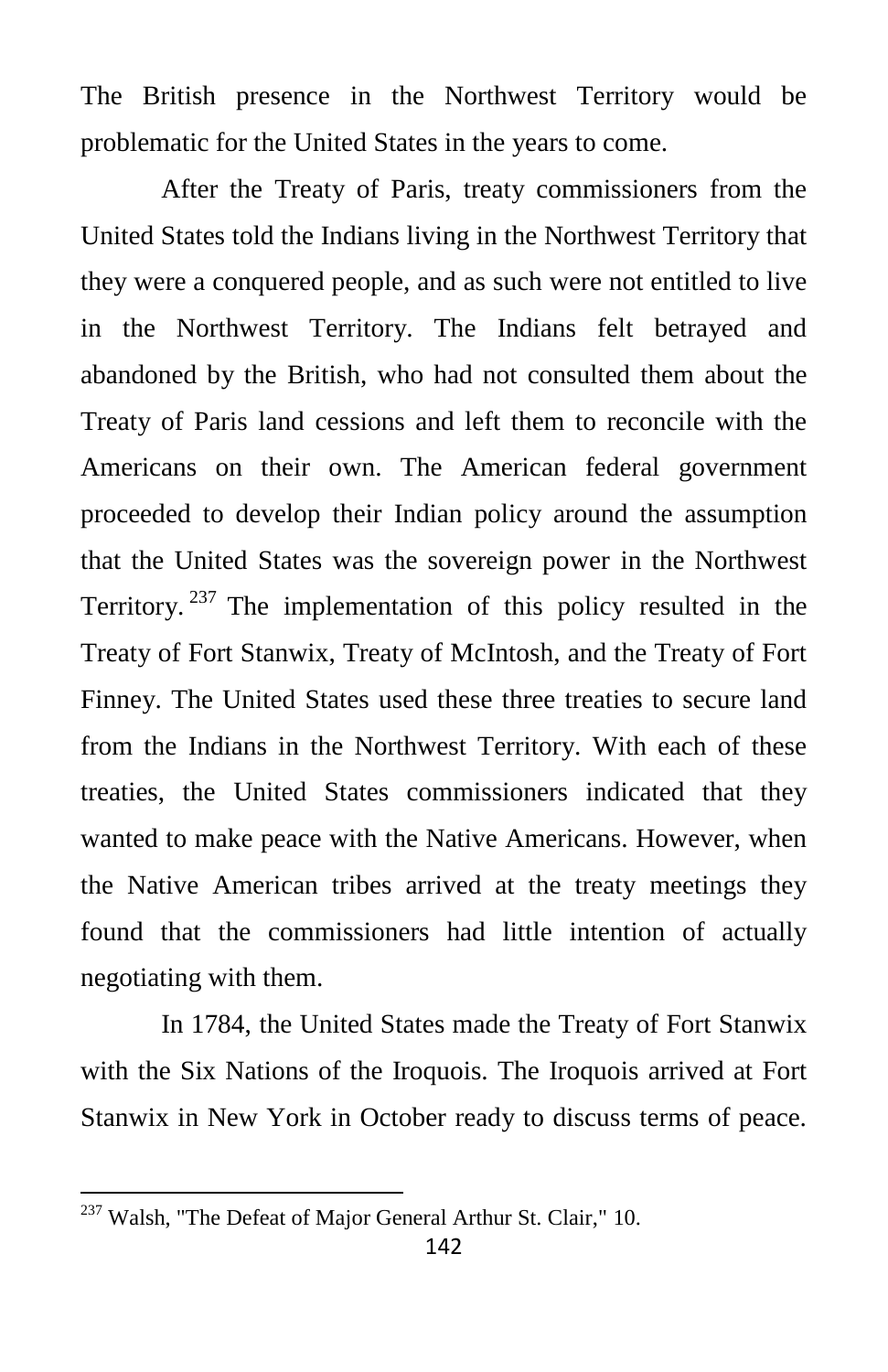Instead, the congressional commissioners read them the terms of the Treaty of Paris and they asked the Indians to choose a boundary line between United States and Indian land.<sup>[238](#page-10-0)</sup> As some of the Iroquois tribes had been allied with the British during the Revolutionary War, the commissioners felt justified in dominating the treaty-making process. Cornplanter, a leader of the Seneca nation, acted as a spokesman and proposed to uphold the Ohio River boundary that had been established in a former treaty, the 1768 Treaty of Fort Stanwix. Cornplanter explained that the traditional role of the Six Nations was to speak on behalf of the other western tribes and such a boundary would be in the best interest of all the western Indian tribes.<sup>[239](#page-10-1)</sup> However, this boundary would have cut the United States off from much of the Northwest Territory. The commissioners told the Iroquois that they had no right to propose such a conservative boundary, as the United States was now the sovereign power in the Northwest Territory. They then offered the Iroquois an ultimatum: give up their land claims in the Northwest Territory, or face war with the United States.<sup>[240](#page-10-2)</sup>

The 1784 Treaty of Fort Stanwix ultimately caused a divide in the Iroquois nations. With each nation on different standing with

<span id="page-10-0"></span><sup>238</sup> Sword, *President Washington's Indian War*, 24.

<span id="page-10-1"></span><sup>239</sup> Thomas S. Abler, *Cornplanter: Chief Warrior of the Alleghany Senecas* (Syracuse, New York: Syracuse University Press, 2007), 66.

<span id="page-10-2"></span><sup>&</sup>lt;sup>240</sup> Sword, *President Washington's Indian War*, 25; "Treaty With the Six Nations: 1784," Avalon Project,

http://avalon.law.yale.edu/18th\_century/six1784.asp (accessed November 13, 2015).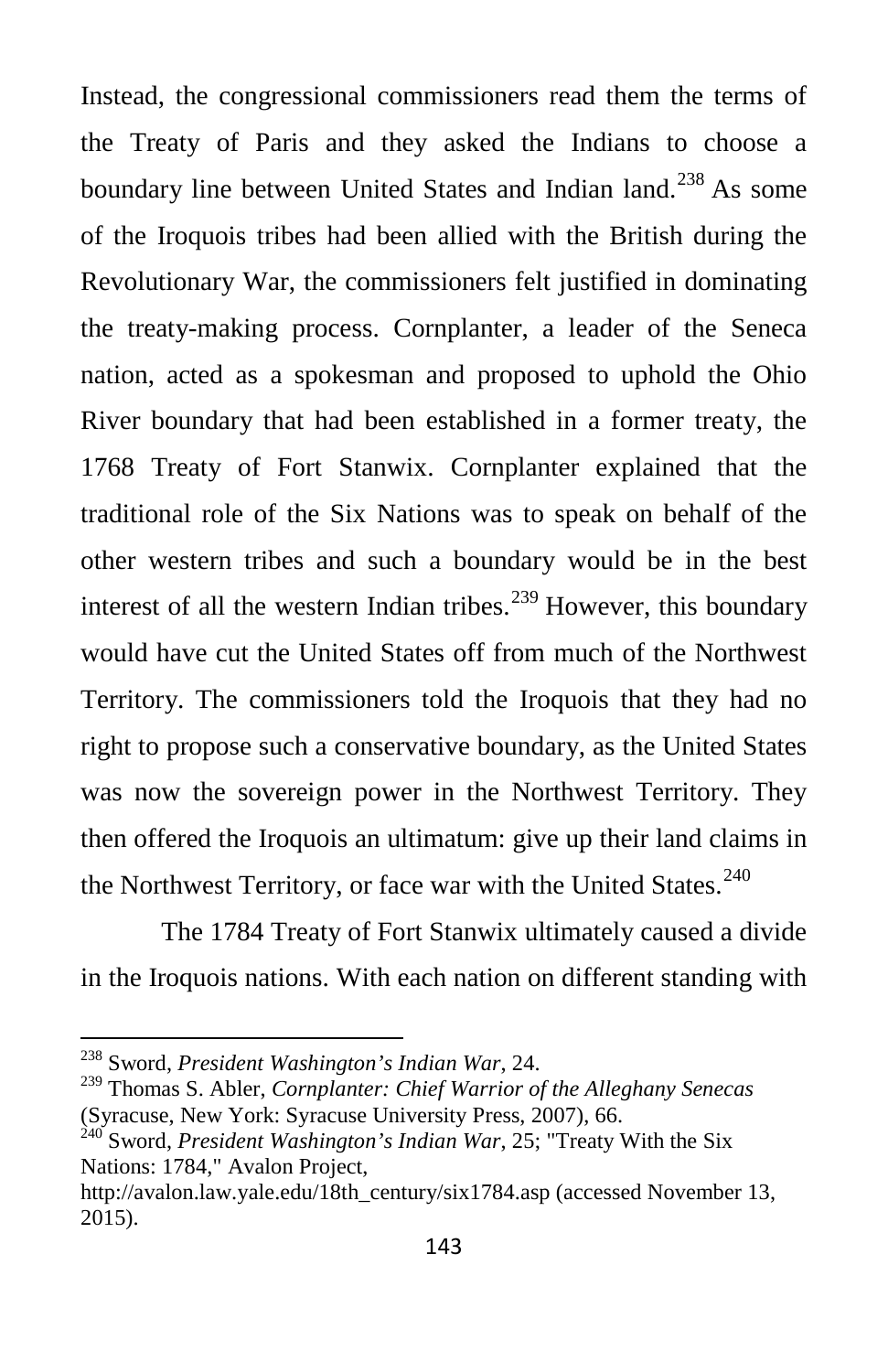the United States it was difficult for the Six Nations to remain firmly unified and their confederacy began to deteriorate. Thus, the dominance of the Iroquois declined among the western Indians. As Cornplanter indicated in the treaty deliberations, the Iroquois had traditionally been a dominant force in the intertribal dynamic of the Northwest Territory. This gave way for the Shawnee and Miami, two tribes affected by a later treaty, to become more dominant powers in the west. $241$ 

The Americans enacted a second peace treaty, known as the Treaty of Fort McIntosh, with the Delaware and Wyandot tribes. The signing of this treaty took place thirty miles northwest of Pittsburgh in January, 1785. As with the Treaty of Fort Stanwix, the commissioners threatened war if these Indian tribes did not give up their lands and agree to live on designated United States reservations in the northern part of Ohio. $^{242}$  $^{242}$  $^{242}$  The last of these three treaties was made with the Shawnee, Miami, Potawatomi, and various Wabash tribes. Known as the Treaty of Fort Finney, or the Treaty at the Mouth of the Great Miami, it took place at the convergence of the Miami and Ohio Rivers in January, 1786. It restricted the Shawnee to a reservation next to the designated Delaware and Wyandot reservations in the northern corner of Ohio

<span id="page-11-0"></span><sup>241</sup> Sword, *President Washington's Indian War*, 26. <sup>242</sup> Ibid., 28.

<span id="page-11-1"></span>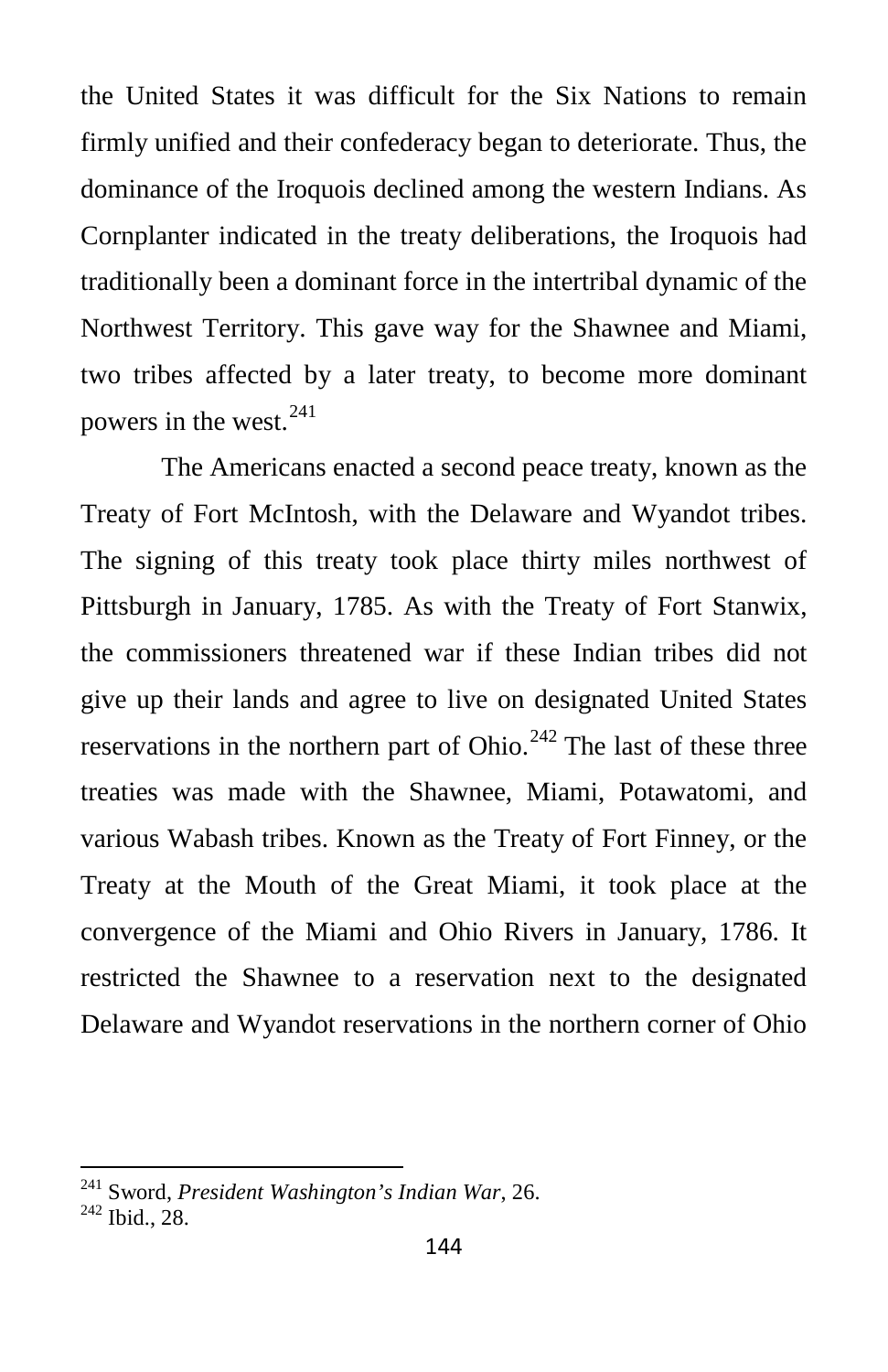and Indiana.<sup>[243](#page-12-0)</sup> Aware of the results of the Treaties of Fort Stanwix and Fort McIntosh, the Indians put up significant resistance at Fort Finney. The Miami outright refused to comply with the terms of the treaty and many of the Shawnee were strongly opposed to it as well. Apprehensive about making war with the Americans, however, resentful Shawnee leaders finally agreed to sign the treaty.

It was fortunate for the United States that all of the tribes they treated with agreed to their terms, for the United States did not have the military or monetary means necessary to go to war with the Native Americans. In fact, Congress' lack of funds was one of the major reasons that the United States vied for complete control of the Northwest Territory in the first place. At the end of the Revolutionary War the Continental Congress was about \$40 million in debt.<sup>[244](#page-12-1)</sup> Under the Articles of Confederation, the United States' first constitutional document, the government did not have the ability to impose taxes on the American people. As such, the acquisition of funds was crucial for the federal government. By obtaining the Northwest Territory, the federal government could sell tracts of land to settlers and maintain profitable trade by

<span id="page-12-0"></span><sup>&</sup>lt;sup>243</sup> "Treaty With the Shawnee: 1786," Avalon Project,

<span id="page-12-1"></span>http://avalon.law.yale.edu/18th\_century/shaw1786.asp (accessed November 13, 2015); Sword, *President Washington's Indian War*, 30. <sup>244</sup> Calloway, *The Victory with No Name*, 36.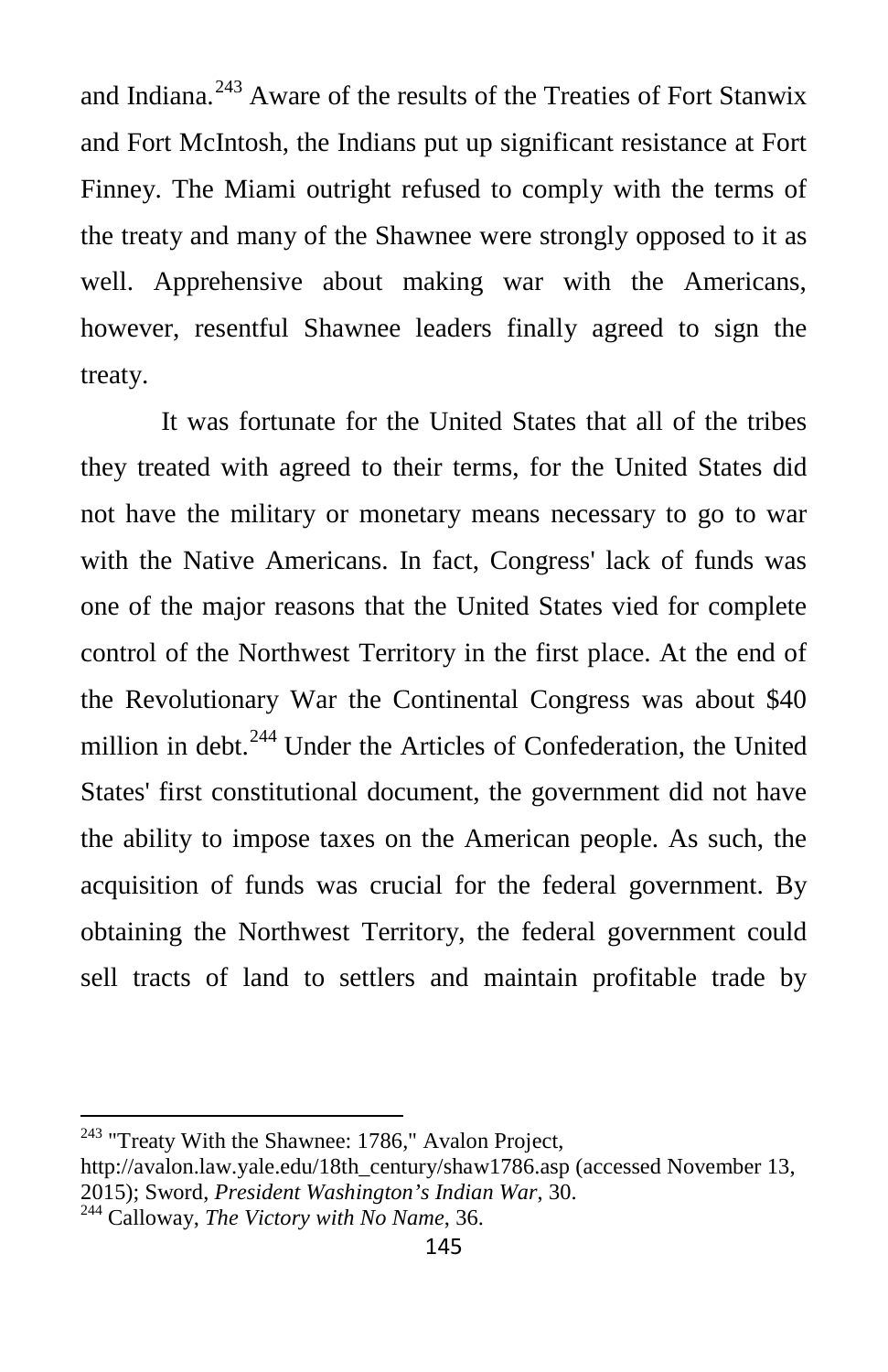

having access to the Mississippi River.<sup>[245](#page-13-0)</sup> Additionally, without the money to fund an army to remove the Indians, the federal government would not be able to make good on their threats to go to war with the Indians, and needed to entice them to leave through peaceful means. United States Native American policy was entirely driven by the notion that securing peace with the Indians would be the easiest and cheapest way of acquiring the Northwest Territory.<sup>[246](#page-13-1)</sup>

<span id="page-13-1"></span><span id="page-13-0"></span> $\frac{245}{246}$  Ibid., 25.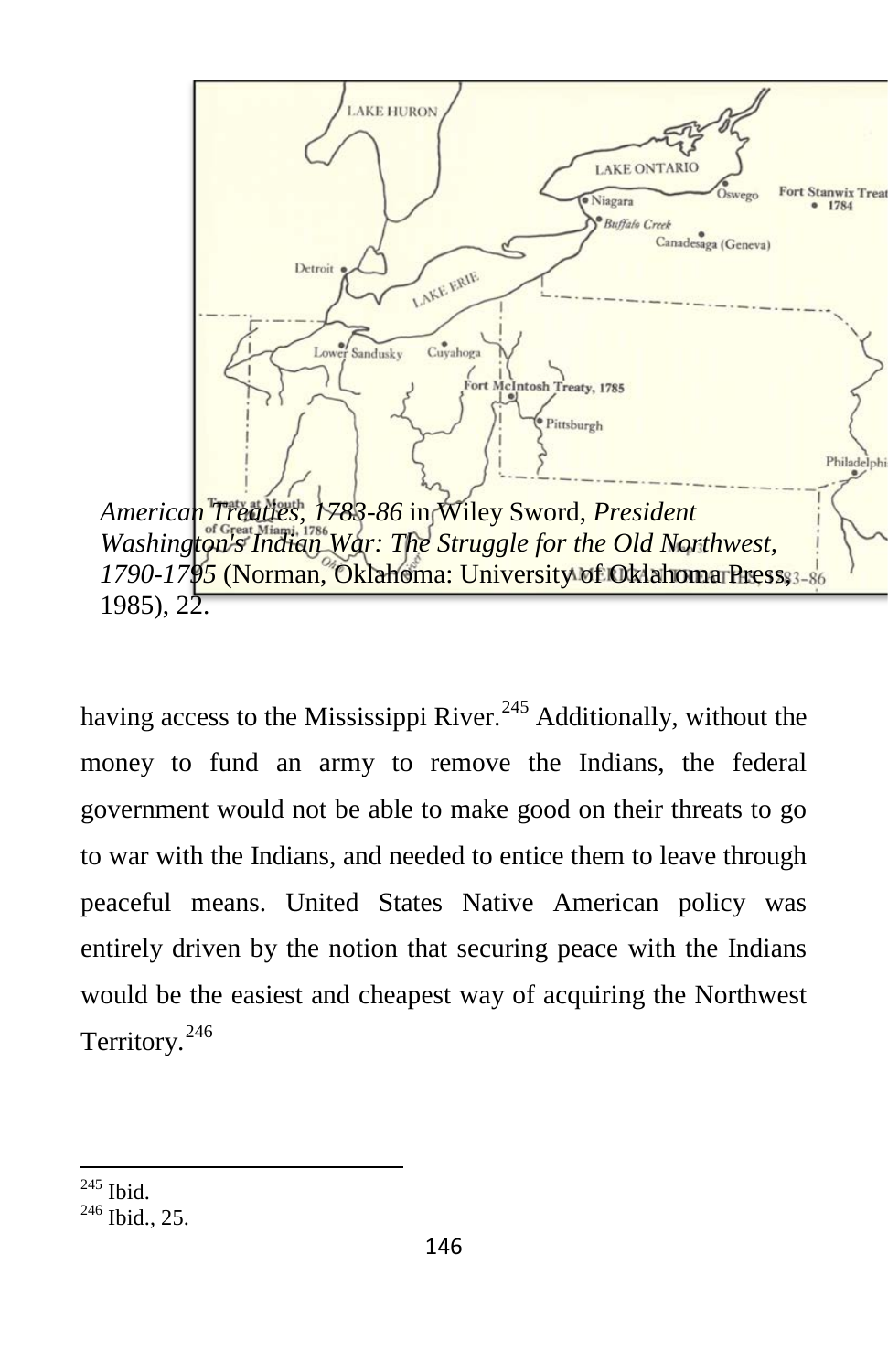#### **Hostilities on the Frontier and the Miami Confederacy**

Soon after the conclusion of the Treaty of Fort Finney, violence emerged on the frontier. It became clear just how dissatisfied the Indians were with the treaty settlements. Henry Knox, Secretary of War under the Continental Congress and during Washington's presidency, was responsible for handling Indian affairs. In 1786, Revolutionary War veteran General Josiah Harmar wrote Knox to update him on the conditions in the Northwest Territory. In his letter, Harmar explained to Knox that land surveyors were eager to go out into the Northwest Territory and were requesting escorts from Harmar. Because settlers were already being attacked, Harmar feared that armed escorts would bring out more hostilities from the angered Indians: "The murders that have been committed lately upon the inhabitants passing up and down the Ohio, indicate great dissatisfaction prevailing amongst the Indians."<sup>[247](#page-14-0)</sup>

In the end months of 1786, various Indian tribes organized a council in Sandusky, Ohio to discuss their dissatisfaction with the treaties made with them and relations with the United States. The Wyandot, Delaware, Shawnee, Ottawa, Chippewa, Miami, Potawatomi, Cherokee, Six Nations, and members of the Wabash

<span id="page-14-0"></span><sup>247</sup> William Henry Smith, ed., *The St. Clair Papers: The Life and Public Services of Arthur St. Clair Solider of the Revolutionary War; President of the Continental Congress; and Governor of the North-Western Territory with his Correspondence and other Papers* (Cincinnati, Ohio: Robert Clarke & Co, 1882), 2:14.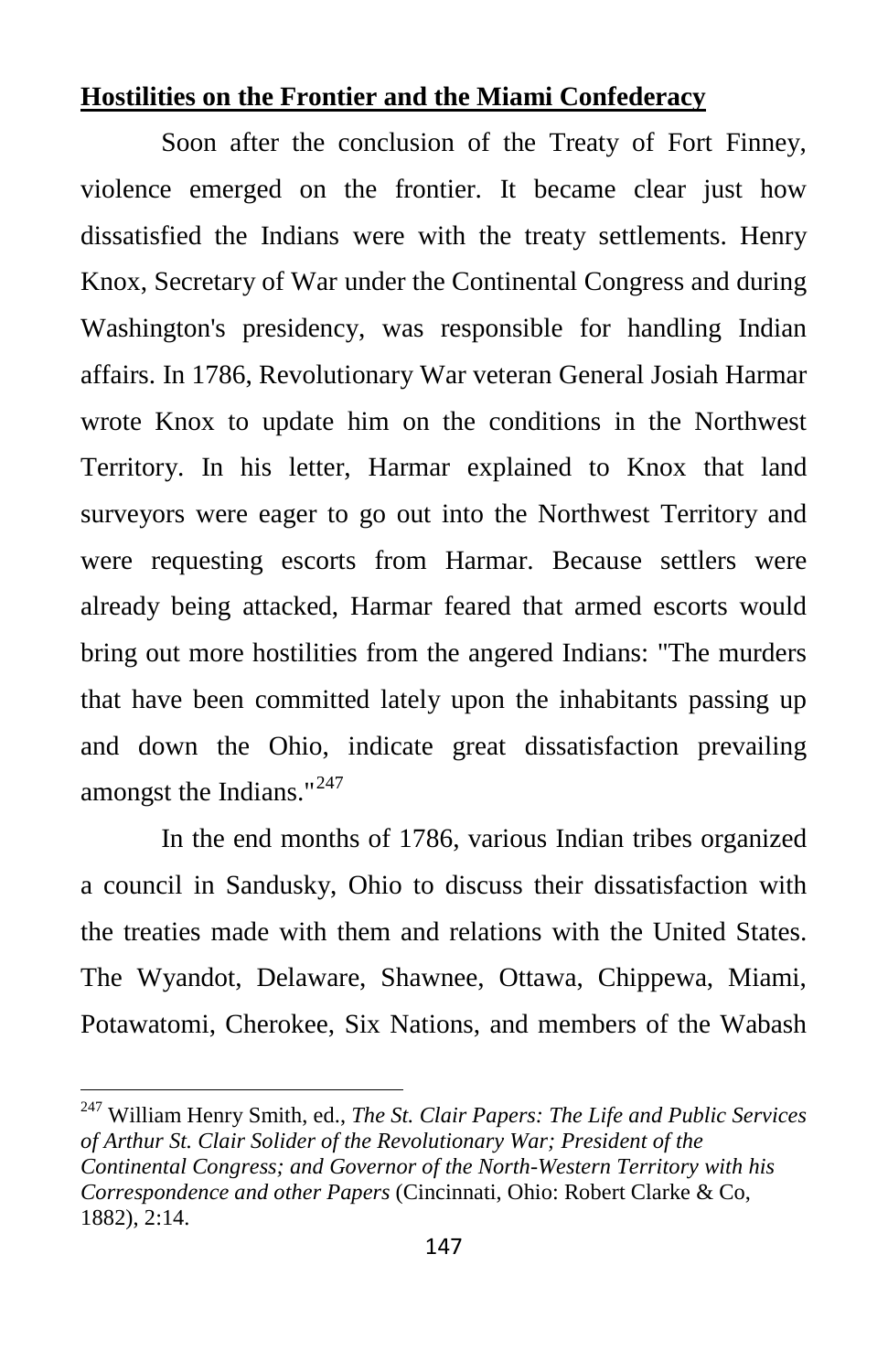Confederacy were all present.  $248$  As each tribe had varying experiences with the United States, there was some inconsistency among their views. Some tribes, like the Delaware, Wyandot, and the Seneca of the Six Nations were willing to promote amiable relations with the United States. Joseph Brant, leader of the Mohawk of the Six Nations, was not willing to settle for the provisions made for his tribe in the Treaty of Fort Stanwix, but was inclined to seek assistance in acquiring new land from the British in Canada rather than engage in war with the Americans. On the other hand, the Shawnee, Miami, and members of the Wabash Confederacy were adamant about fighting to protect their lands from the Americans.<sup>[249](#page-15-1)</sup> These tribes, along with several Iroquois tribes, the Ojibwa, the Ottawa, and the Potawatomi, formed the Miami Confederacy, or the Northwest Confederacy.<sup>[250](#page-15-2)</sup> The Miami Confederacy, which was united loosely under the leadership of Miami warrior chief Little Turtle, formed with the common purpose of preventing the United States from taking any lands past the Ohio River. [251](#page-15-3)

Amidst these growing tensions, the United States drafted the Northwest Ordinance in 1787. The purpose of the Northwest

<span id="page-15-0"></span><sup>248</sup> Sword, *President Washington's Indian War*, 41.

<span id="page-15-1"></span>

<span id="page-15-3"></span>

<span id="page-15-2"></span><sup>&</sup>lt;sup>250</sup> Calloway, *The Victory with No Name*, 96.<br><sup>251</sup> Harvey Lewis Carter, *The Life and Times of Little Turtle: First Sagamore of the Wabash* (Chicago: University of Illinois Press, 1987), 61; Bert Anson, *The Miami Confederacy* (Norman, Oklahoma: University of Oklahoma Press,1970), 105.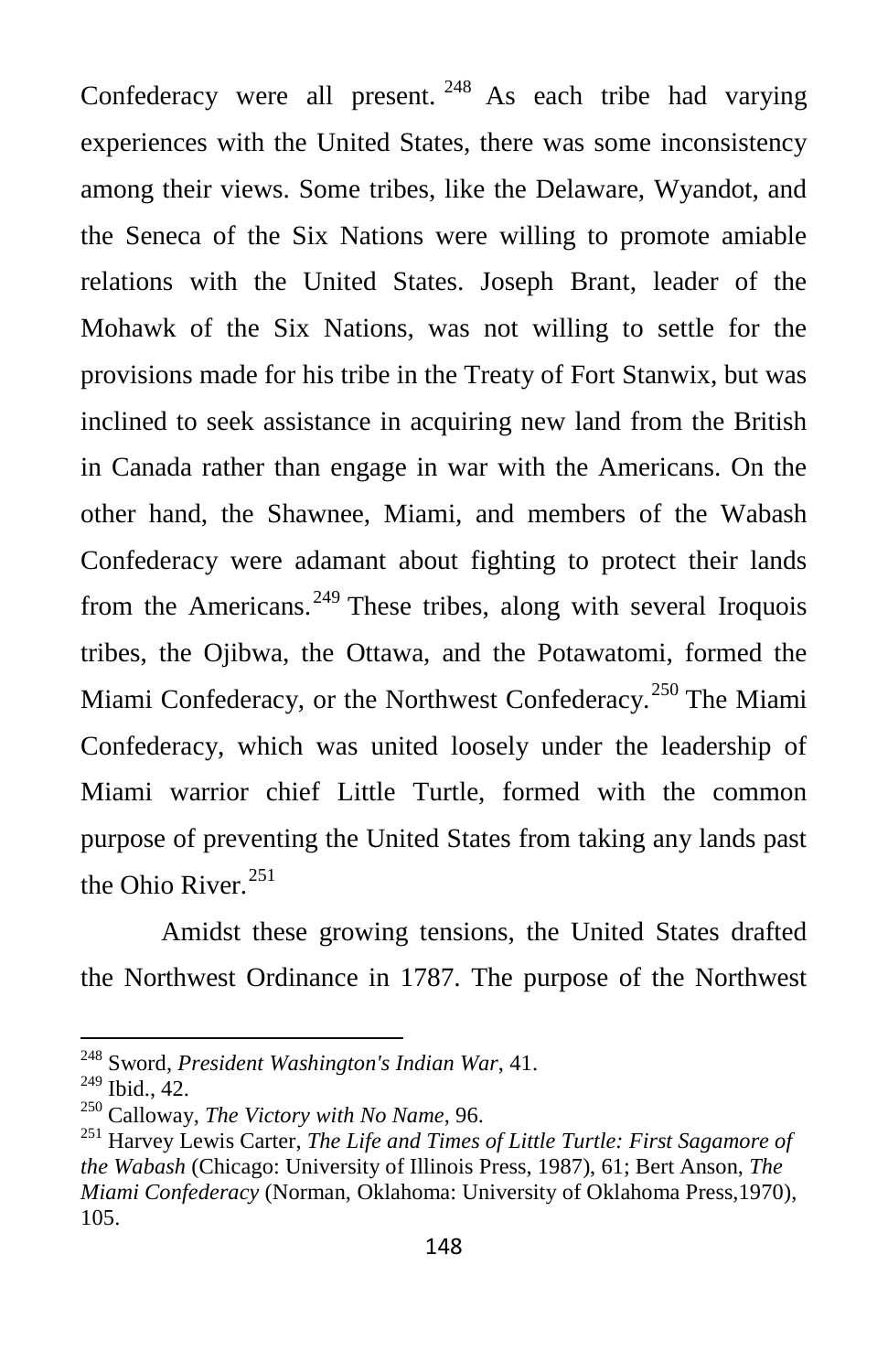Ordinance was to dictate how the Northwest Territory might be organized and inducted into the United States. However, since the federal government was aware of Indian grievances, the Northwest Ordinance also affirmed that the United States would respect Indian rights in regards to assuming Indian lands. The ordinance dictated that the Northwest Territory be divided into no less than three and no more than five states. Once a piece of territory accumulated at least 60,000 free inhabitants the government would admit it into the United States on equal status with all other states.<sup>[252](#page-16-0)</sup>

The ordinance also specifically stated that the "utmost good faith shall always be observed towards the Indians" and that "their lands and property shall never be taken from them without their consent." [253](#page-16-1) While historians such as Reginald Horsman have asserted that the language of the Northwest Ordinance indicated a shift in Indian policy at this time, the federal government's subsequent actions do not reflect the language of the Ordinance, and it seems that there was little shift in Native American policy during this period. The Ordinance indicated willingness to

<span id="page-16-0"></span><sup>&</sup>lt;sup>252</sup> "Northwest Ordinance," Avalon Project,

http://avalon.law.yale.edu/18th\_century/nworder.asp (accessed October 21, 2015).

<span id="page-16-1"></span><sup>253</sup> Smith, *St. Clair Papers*, 2:36; *American State Papers: Documents,* 

*Legislative and Executive, of the Congress of the United States, Class II, Indian Affairs*, edited by Walter Lowrie and Matthew St. Clair Clarke (Washington DC: Gales and Seaton, 1832), online,

http://memory.loc.gov/ammem/amlaw/lwsp.html, 2:9 (hereafter *American State Papers*).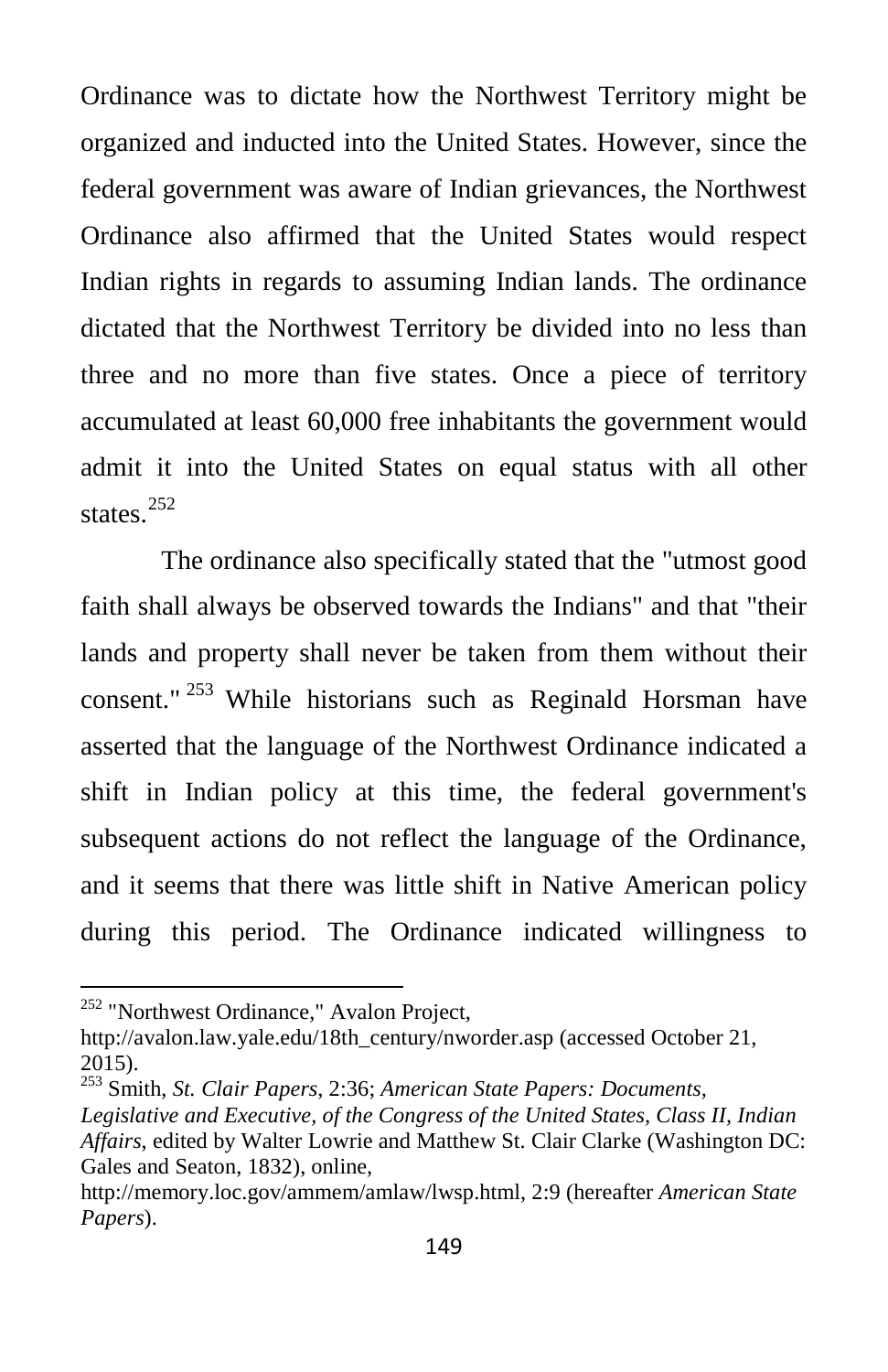negotiate with the Indians. However, rather than negotiate with the Indians, the federal government's simply tried to pay for the land that they previously asserted was conquered territory. While this change in technique certainly suggested a shift in attitude on the United States' part, their end goal of acquiring those lands by any means necessary remained the same.

Under the Northwest Ordinance, veteran of the American Revolution Arthur St. Clair became the governor of the Northwest Territory. Part of his initial instructions from Congress was to make treaties with the Indians should the situation require it. As hostilities had increased in recent months, it was clear that a treaty was necessary. St. Clair was directed to alleviate "all causes of controversy, so that peace and harmony may continue between the United States and the Indian tribes, the regulating trade, and settling boundaries." Congress authorized money specifically for the purpose of renewing a treaty with the Indians, hoping that compensation for the land would settle any animosity with the Indians. In order to protect United States interest out west, St. Clair's instructions further required him to maintain the statutes of the current treaties, "unless a change of boundary beneficial to the United States can be obtained." Such specifications indicated that the United States was not actually willing to negotiate with the Indians, but rather wanted to reaffirm their former treaties. [254](#page-17-0) The

<span id="page-17-0"></span><sup>254</sup> Smith, *St. Clair Papers*, 2:37; *American State Papers*, 1:9.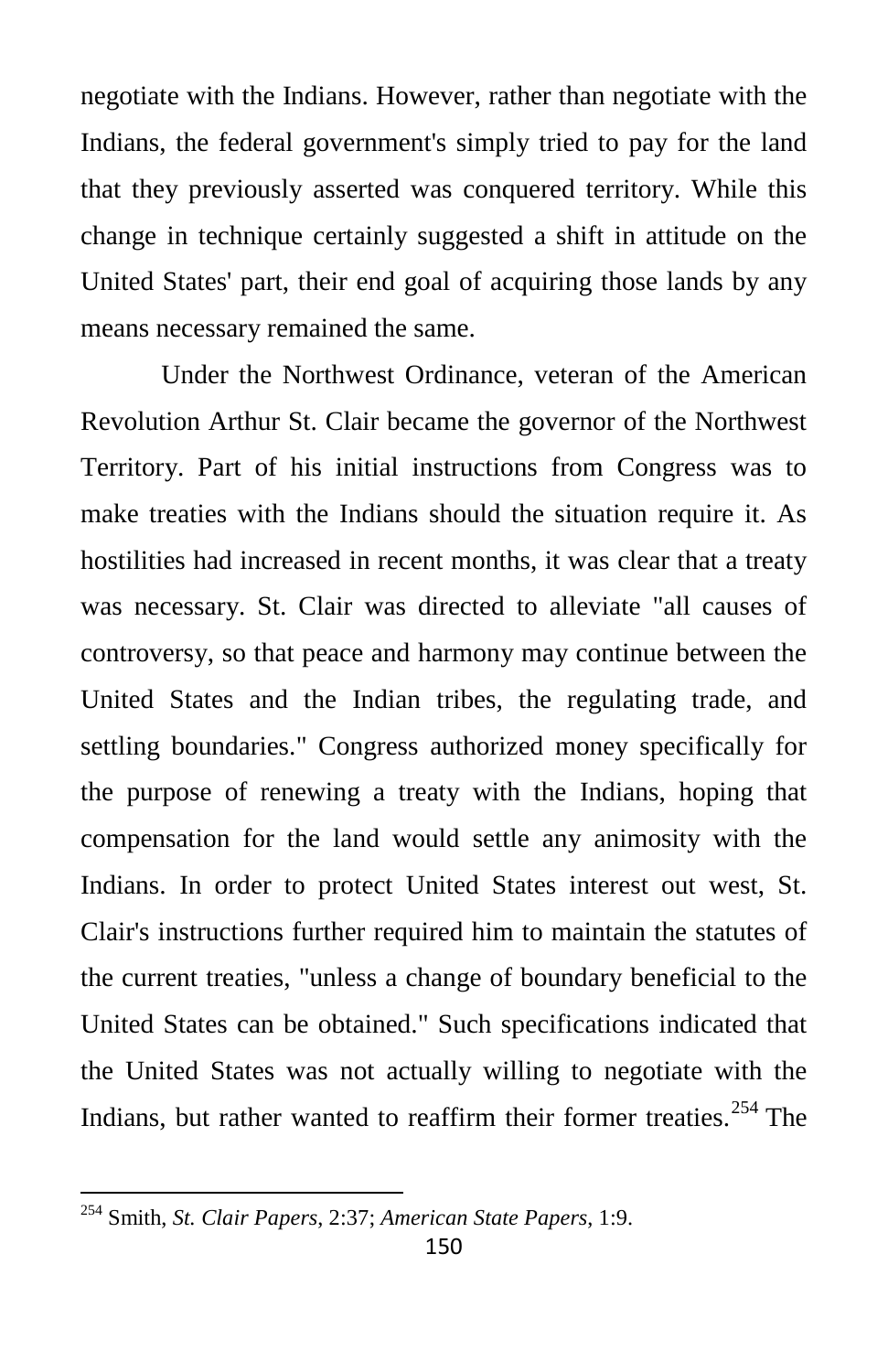United States' actions therefore did not necessarily match the language of their policies, and their treatment of the Indians remained essentially the same. Although members of the federal government may have thought that they were being more conciliatory in offering monetary compensation for the lands they assumed, the issue for the Indians was not just in the lack of compensation. Rather, the Indians were upset that the federal government assumed it had any right to their lands at all. The government's offer to pay for the lands actually did little to alleviate any animosity.

St. Clair met with delegates from the Six Nations, Delaware, Wyandot, Ottawa, Ojibwa, and Potawatomi in December, 1788. Though invited, the aggravated Shawnee and Miami tribes refused to negotiate land cession with the United States and refused to participate in this treaty council.<sup>[255](#page-18-0)</sup> What the Indians desired out of this new treaty was a change in the land boundary back to the Ohio River.<sup>[256](#page-18-1)</sup> St. Clair refused, saying that the British had ceded these lands to the United States and that the boundaries had been fixed by the Treaties of Fort Stanwix, Fort McIntosh, and Fort Finney. St. Clair concluded deliberations with the Indians by saying that the United States greatly desired peace with the Indians, but would go to war with them if necessary. $257$ 

<span id="page-18-2"></span><span id="page-18-1"></span>

<span id="page-18-0"></span><sup>255</sup> Calloway, *The Victory with No Name*, 58, 59. <sup>256</sup> Smith, *St. Clair Papers*, 2:110. 257 Calloway, *The Victory with No Name*, 58; Smith, *St. Clair Papers*, 2:110.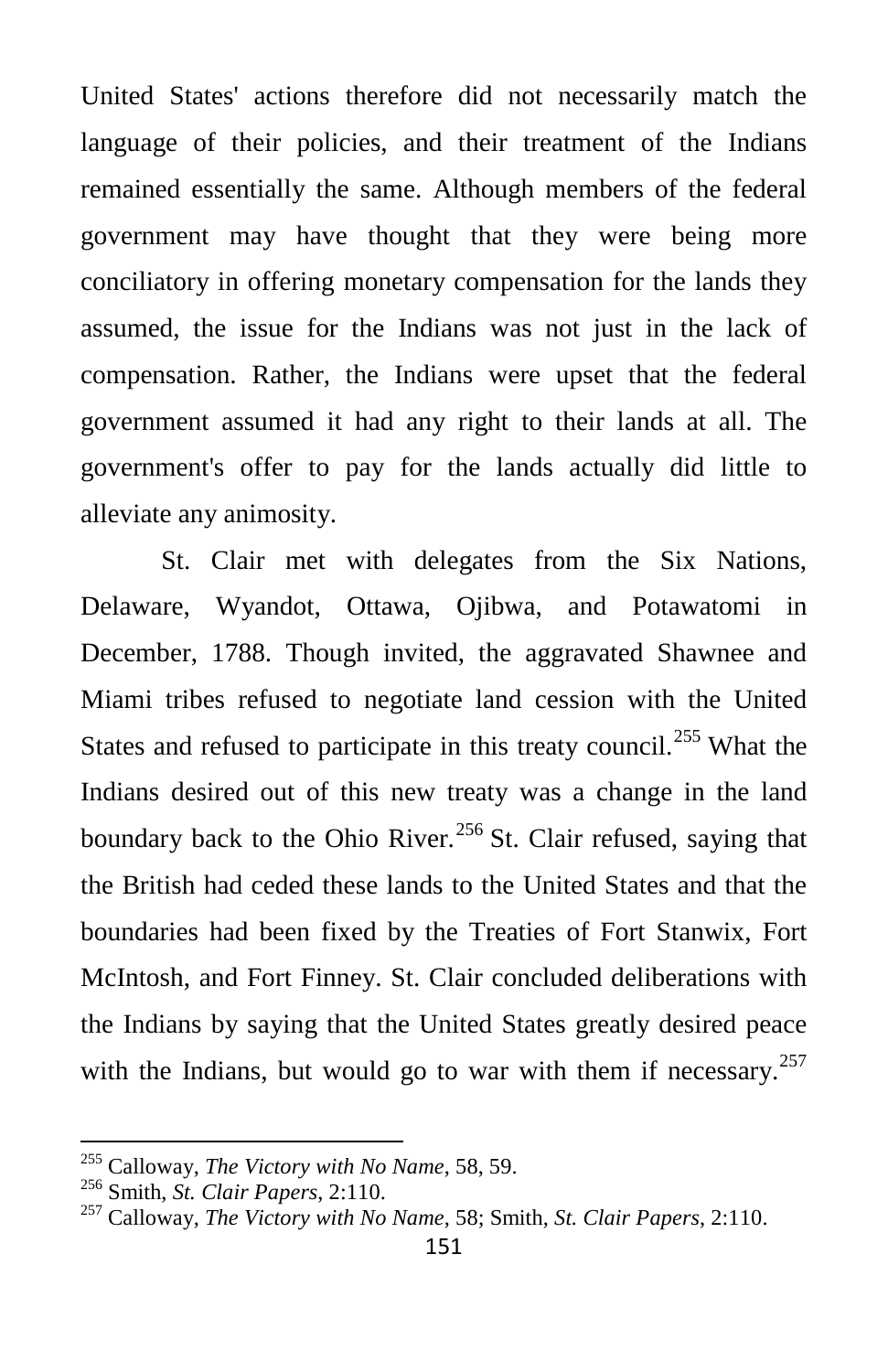Although this treaty council offered the Indians another chance to speak their piece, St. Clair still offered the same ultimatum. Backed into a corner once more, these Indian tribes hesitantly agreed. In January of 1789, St. Clair signed two treaties, together known as the Treaty of Fort Harmar: one with the Six Nations, and one with the Wyandot, Delaware, Ottawa, Ojibwa, and Potawatomi. Though this treaty was another attempt by the United States to secure peace, it did nothing advantageous for either party. Rather, it simply served to reaffirm previous United States treaties and further anger the western Indian tribes.

#### **Washington as President**

As the Miami Confederacy become more organized and aggravated by the new treaties, aggressions on the frontier continued to escalate. When Washington entered the presidency in 1789, the hostilities seemed to be at their peak. Indian relations were one of Washington's top priorities when he entered the presidency. His aim was to find a way to make peace with the Indians so that American citizens could begin to settle the Northwest Territory without fear of conflict.

Washington's military career during the mid 1700s gave him experience with Indians. As such, he was regarded as somewhat of an Indian expert in the years leading up to his presidency. Washington had always advocated that maintaining peace with the Indians was crucial if the United States wanted to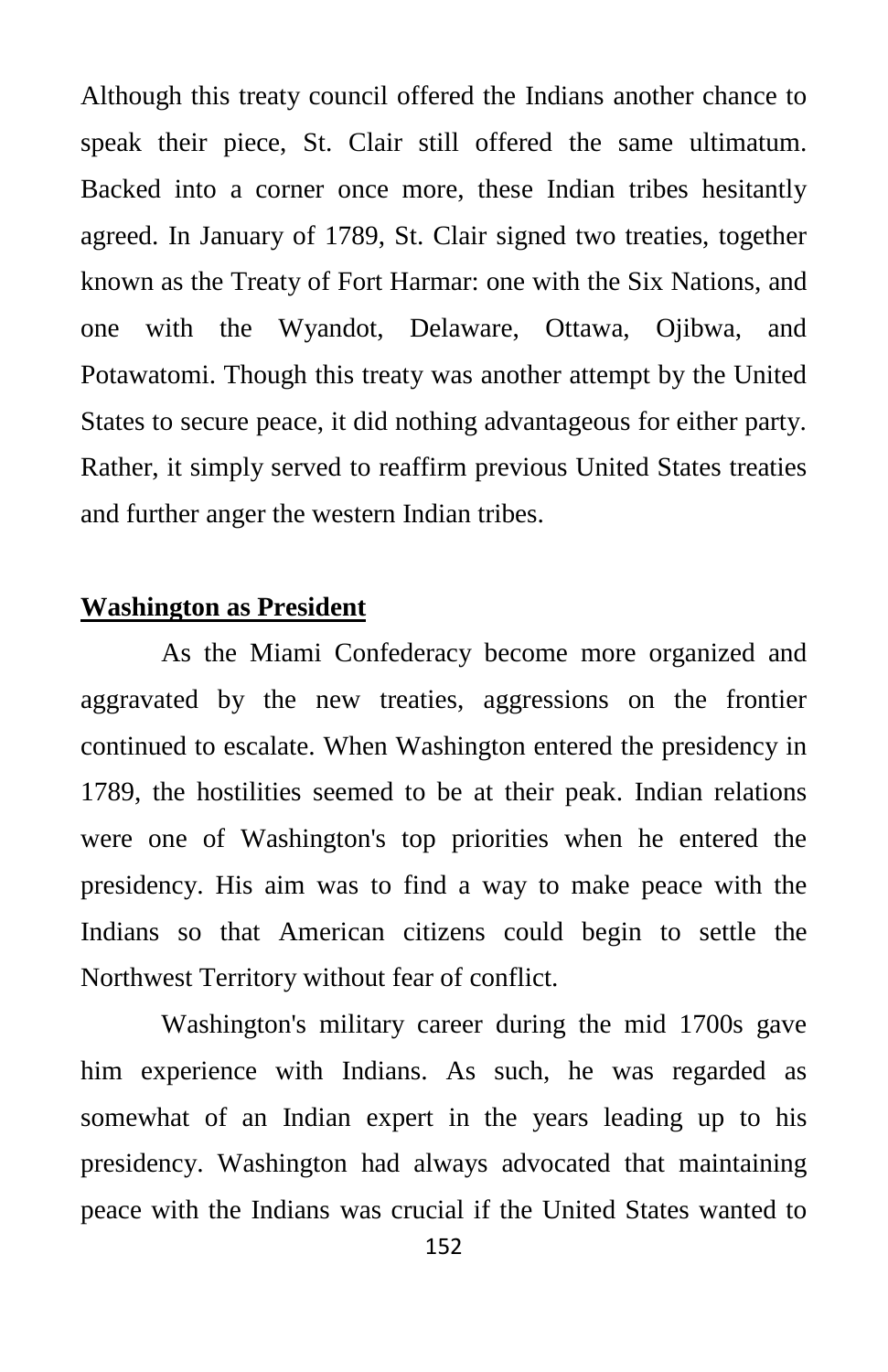settle the Northwest Territory. He believed that military action should only be taken against the Indians as a last resort, as purchasing Indian lands would be both cheaper and involve less bloodshed. [258](#page-20-0) Washington took this policy with him into his presidency, and with violence at its peak, he developed several initiatives to help secure peace with the Indians. Secretary of War Knox was perhaps the most influential man in regards to Indian policy during Washington's presidency. Washington and Knox worked well together developing these policies, as they were generally in agreement about how to handle Indian affairs. Both Washington and Knox agreed that all measures should be taken to promote peace and make treaties with the Indians rather than engage in war. They believed it would be morally wrong to force the Indians off their land without just cause. Knox had a particularly sympathetic view towards the Indians. In a letter to Washington, Knox expressed a desire protect Indian interests, as the Indians were the "prior occupants" of the land, and as such "possess[ed] the right of the Soil" in the Northwest Territory. He was adamant that these lands "cannot be taken from them unless by their free consent, or by the right of a just War…" To do otherwise "would be a gross violation of the fundamental Laws of Nature and of that destributive [sic] justice which is the glory of a nation."<sup>[259](#page-20-1)</sup>

Knox, like Washington, saw great potential for the nation

<span id="page-20-0"></span><sup>258</sup> Sword, *President Washington's Indian War*, 27.

<span id="page-20-1"></span><sup>259</sup> *GW Presidential Papers*, 2:491.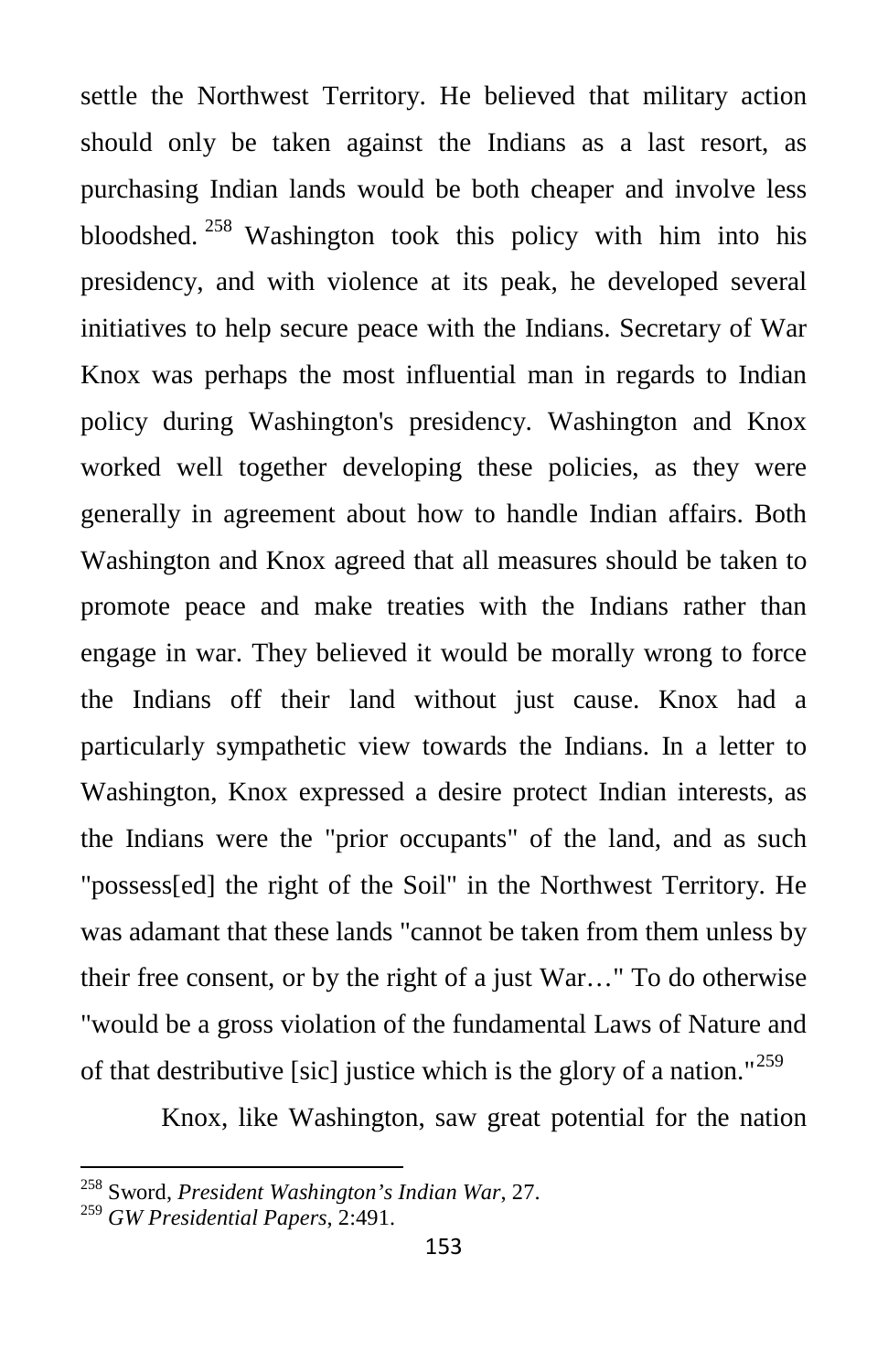in possession of the Northwest Territory. However, he believed that there was little need to use force to acquire vast amounts of land from the Indians: "As the settlements of the whites shall approach near to the indian boundaries established by treaties, the game will be diminished and the lands being valuable to the indians only as hunting grounds, they will be willing to sell further tracts for small considerations…" As their resources were gradually depleted, Knox continued, the Indian populations would decrease, "enabl[ing] the Union to operate against them [in battle] with much greater prospect than at present."  $260$  Knox therefore asserted that making peace with the Indians was in the best interest of all, as going to war with them would hardly be worthwhile when the United States would likely be able to acquire more lands from them in the coming years.

In general, Washington's Indian policies involved strengthening the power of the federal government so that it could better handle Indian relations. One of Washington's main goals was to make sure that the federal government, not individual states, was in charge of handling all Indian relations and treaties. In a letter to Washington July, 1789, Knox confirmed his agreement that the "general Sovereignty must possess the right of making all treaties on the execution of violation of which depend peace or war." <sup>[261](#page-21-1)</sup> Given the recent rise in hostilities on the frontier,

<span id="page-21-0"></span> $\frac{260}{261}$  Ibid., 494.

<span id="page-21-1"></span>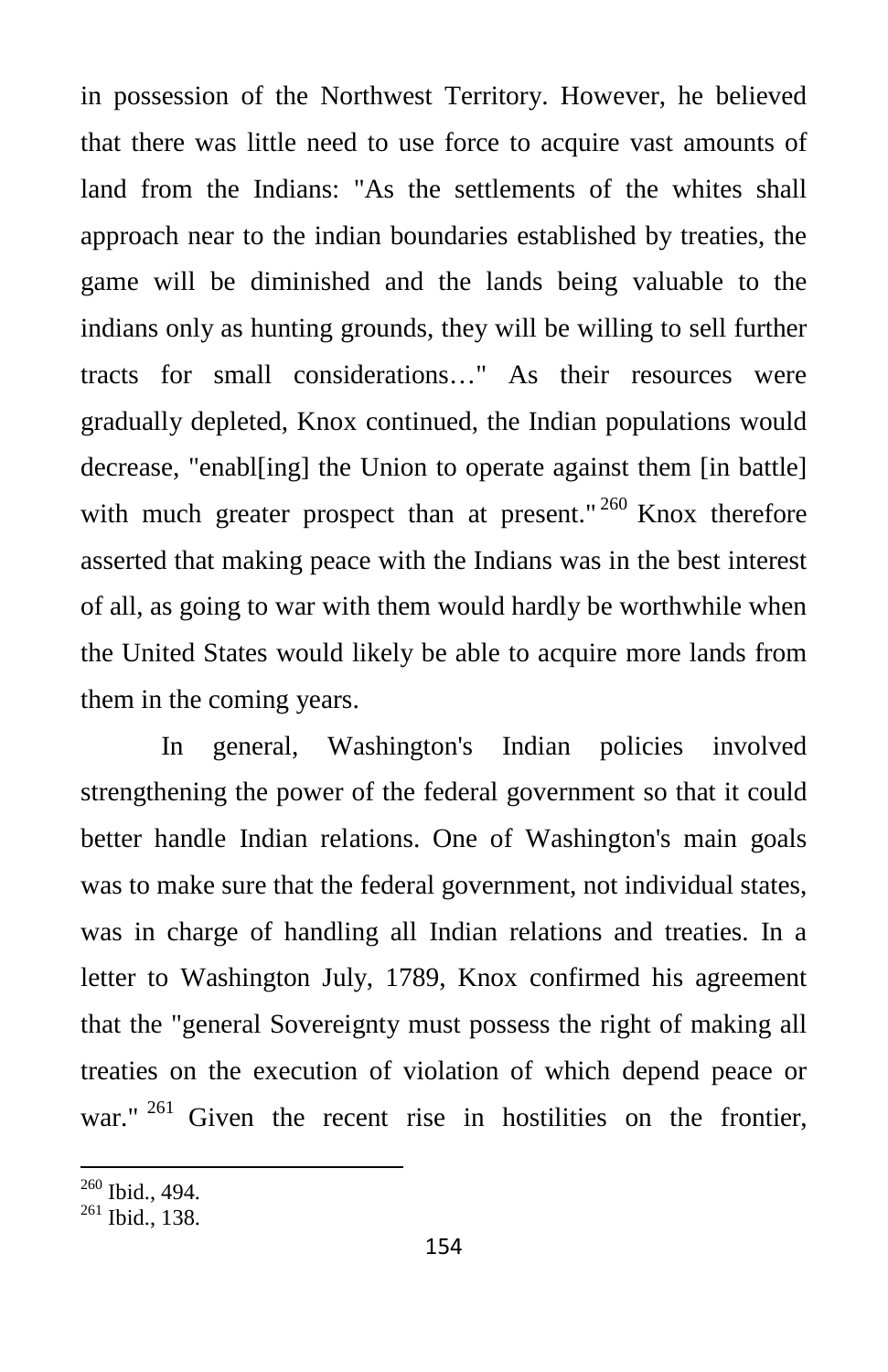Washington saw the demonstration of federal authority in Indian affairs as crucial. In his mind, centralization of federal power would enable the government to hold Indians and American citizens accountable for any violence they caused, thereby discouraging them from engaging in further hostilities.

There were, however, significant set-backs in Washington's efforts to ensure peace by promoting Indian confidence in the federal government. The federal government's failure to immediately engage in military combat with the Indians caused the citizens on the frontier to lose faith in the federal government's ability to protect them. They therefore implemented their own kind of punishment against the Indians, continuing more localized aggressions towards Indians. This in turn made the Indians question the federal government's sincerity and ability to uphold their promises of holding the frontiersmen responsible for killing Indians. Unfortunately, many of the victimized tribes were not actively hostile towards the United States. The Miami and Shawnee, two more western-based tribes, were particularly hostile towards citizens on the frontier, but angry frontiersmen generally attacked Indians indiscriminately. Governor St. Clair wrote Washington in September, 1789 explaining the situation: "It is not to be expected, sir, that the Kentucky people will or can submit patiently to the cruelties and depredations of those savages; they are in the habit of retaliation, perhaps, without attending precisely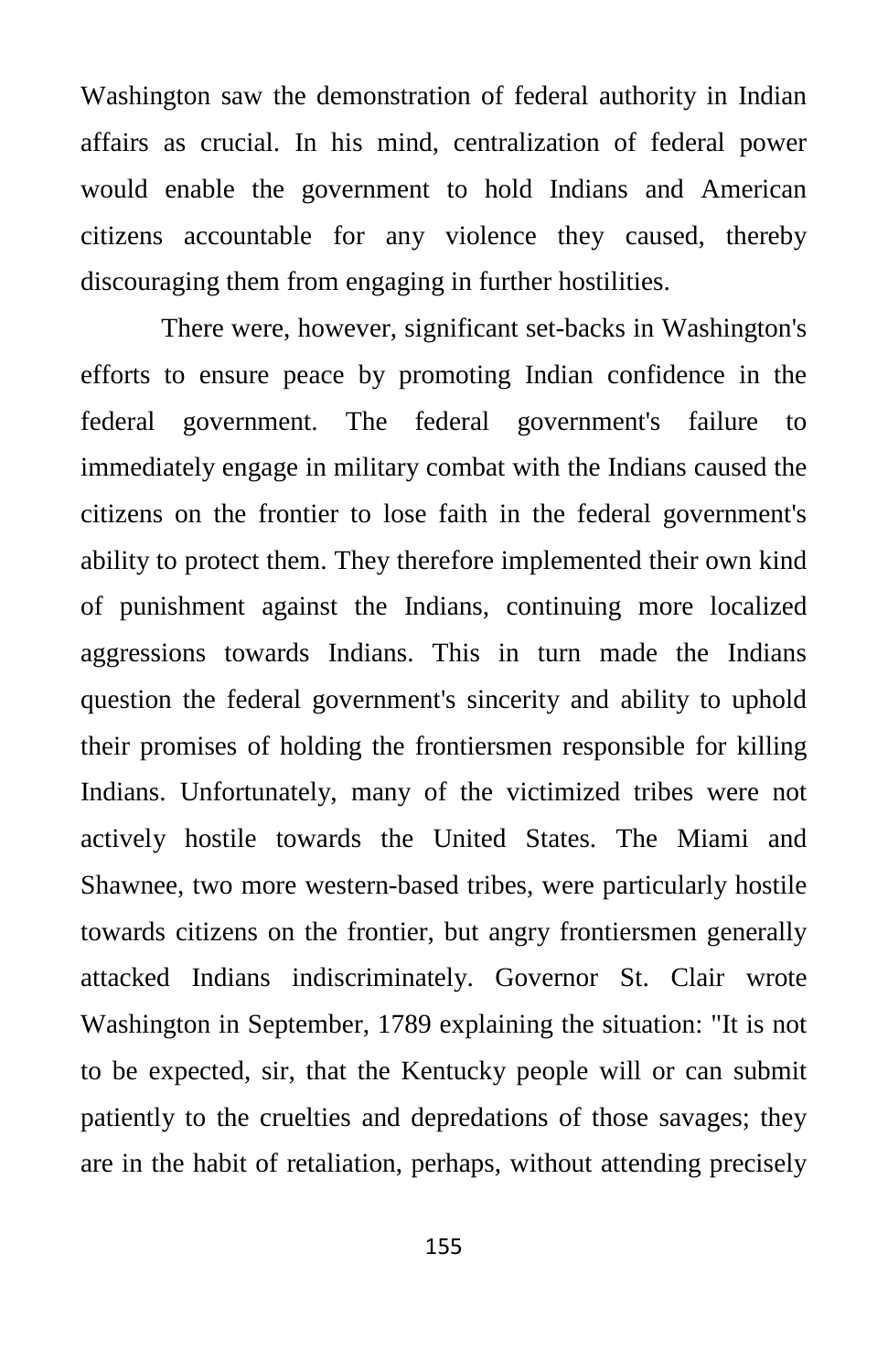to the nations from which the injuries are received..."<sup>[262](#page-23-0)</sup> Thus, the hostilities on the frontier not only aggravated already existing animosity with the Indians, but also threatened the peaceful relations that the United States had managed to secure with more eastern-based tribes such as the Seneca.

While Washington and Knox both wanted to secure peace, neither was willing to compromise the overall well-being of the nation or the protection of its citizens. Washington had instructed St. Clair to use military force on the frontier only as a last resort, but by 1790, it was becoming increasingly clear that a last resort might be necessary to subdue the Indians.  $^{263}$  $^{263}$  $^{263}$  In a "Summary" Statement of the Situation of the Frontiers by the Secretary of War" Knox explained that Josiah Harmar had given numerous accounts of the "depredations of the Indians on the boats going down the Ohio…" Knox noted the "bad effect [these hostilities had] on the public mind...The result of this whole information shows the inefficiency of defensive operations against the banditti Shawnese and Cherokees, and some of the Wabash Indians on the north-west of the Ohio." He therefore concluded that a military expedition to punish the Indians and defend the frontier was the right course of action.<sup>[264](#page-23-2)</sup> It was no secret that Washington wanted to build a stronger army when he entered the presidency. In his

<span id="page-23-0"></span><sup>262</sup> Smith, *St. Clair Papers*, 2:124. <sup>263</sup> Ibid., 125. <sup>264</sup> Smith, *St. Clair Papers*, 2:146.

<span id="page-23-1"></span>

<span id="page-23-2"></span>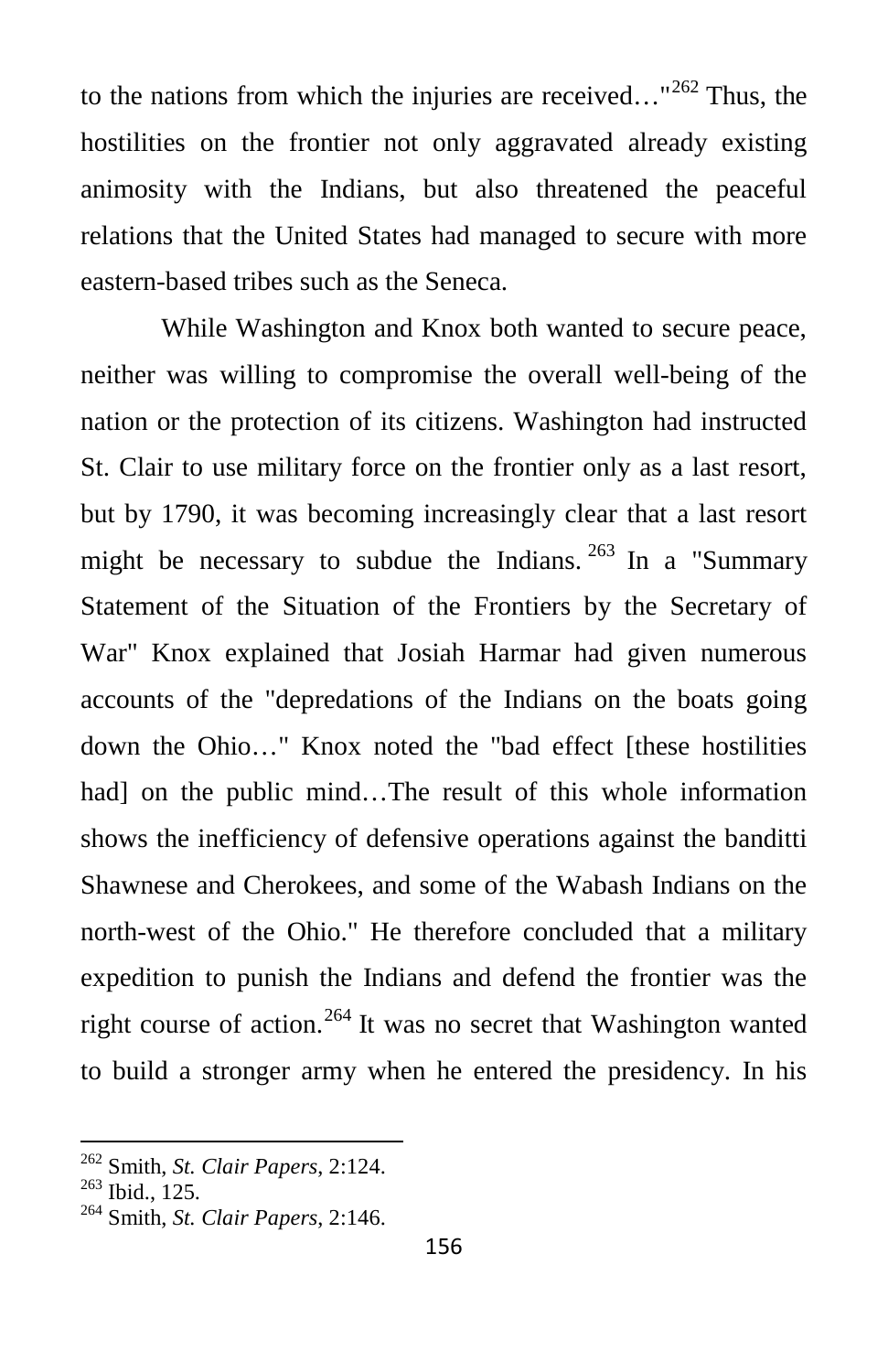first address to Congress in January of 1790, he formally proposed his goal of "of providing for the common defense." Washington was a firm believer that being "prepared for war is one of the most effectual means of preserving peace."<sup>[265](#page-24-0)</sup> He hoped that by building up the national army he could intimidate the Indians into agreeing to peace with the United States.<sup>[266](#page-24-1)</sup>

#### **Harmar's Defeat**

Still hoping for a peaceful outcome, Congress nevertheless agreed to Washington's plan of using the army to intimidate the Indians. In 1790, Congress authorized an expansion of the army. Led by Josiah Harmar, the new army would have one thousand regulars and fifteen hundred militiamen from the states of Kentucky, Pennsylvania, and Virginia. <sup>[267](#page-24-2)</sup> By late 1790, the increasing conflict on the frontier made it clear that the Indians were not going to be intimidated into making peace, and the United States government would have to use force against them. Referring back to the Northwest Ordinance, Washington and Congress viewed this military expedition as a "just and lawful war," in which they would swiftly punish the Indians for their destruction on the frontier. In Knox's orders to Harmar on June 7, 1790, Knox stated

<span id="page-24-1"></span>

<span id="page-24-0"></span><sup>265</sup> *GW Presidential Papers*, 4:544. <sup>266</sup> *GW Presidential Papers*, 8:360; John Ferling, *The Ascent of George Washington: The Hidden Political Genius of an American Icon* (New York:

<span id="page-24-2"></span><sup>&</sup>lt;sup>267</sup> Ferling, *The Ascent of George Washington*, 318.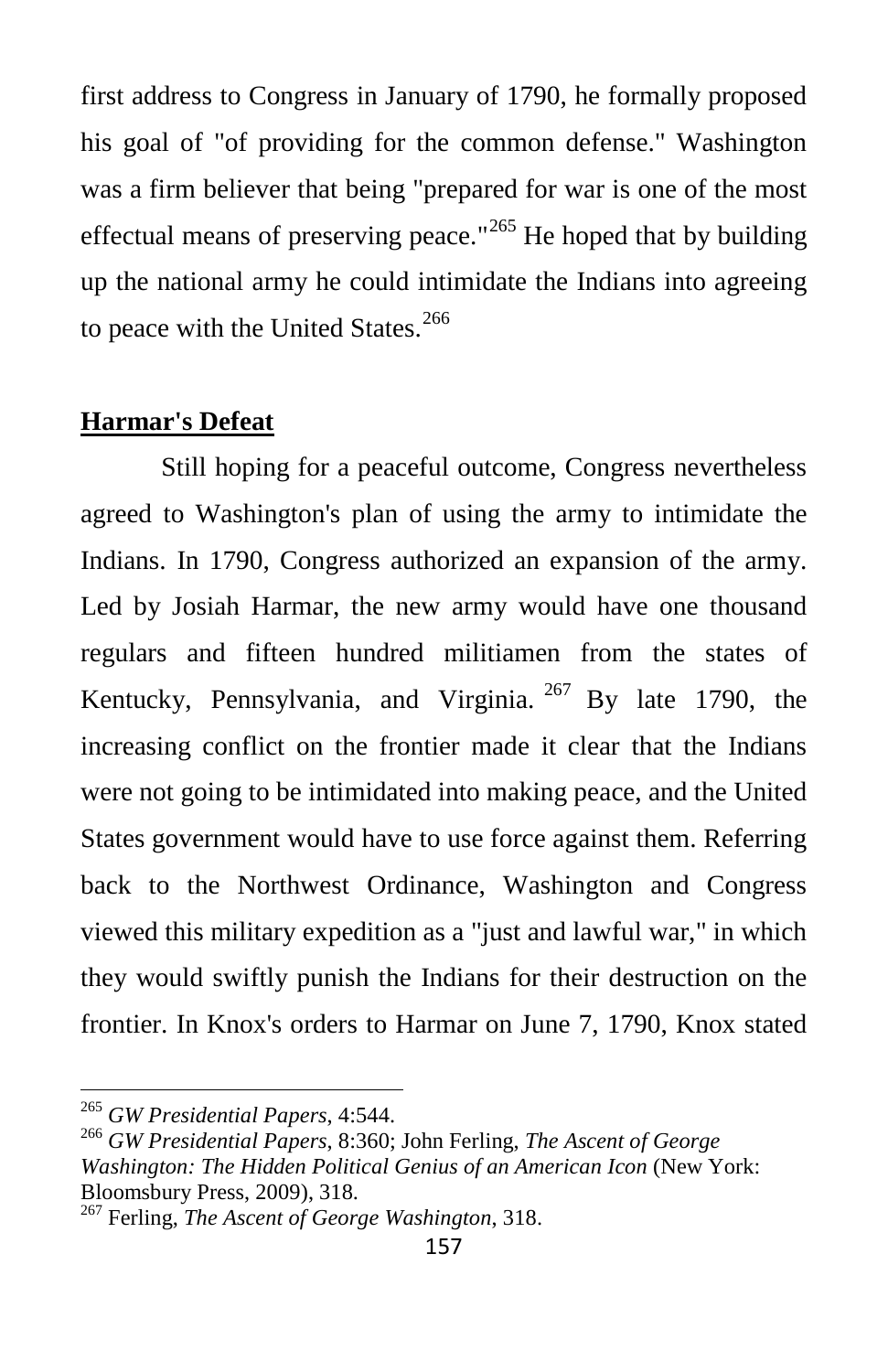that "No other remedy remains, but to extirpate, utterly, if possible, the [Indian] banditti."<sup>[268](#page-25-0)</sup> The plan was for Harmar to lead the main body of troops west from Fort Washington to attack Miami villages along the Maumee River, while Major John Hamtramck came from Fort Knox in the west with three hundred regulars and three hundred Kentucky militiamen.<sup>[269](#page-25-1)</sup>

As the United States prepared for their military expedition, the federal government came to the agreement that the British should be made aware of their plans. Since the British had not actually left their western forts after the signing of the Treaty of Paris, the United States did not want the British to think the military expedition was aimed at pushing them out of the Northwest Territory and risk renewing hostilities with them. As such, Knox ordered St. Clair to contact the British commander at Detroit and explain that the expedition was purely for the purpose of punishing Indians who had been aggressive towards the United States.<sup>[270](#page-25-2)</sup>

Although the British commander assured St. Clair that they were not concerned about this, they immediately notified British traders in Miami villages, who assisted the Indians by giving them supplies to prepare for an attack from the United States. When Harmar and his men reached the Miami villages in the middle of

<span id="page-25-0"></span><sup>268</sup> *American State Papers*, 1:97.

<span id="page-25-1"></span><sup>269</sup> Calloway, *The Victory with No Name*, 65; Walsh, "The Defeat of Major General Arthur St. Clair," 20.

<span id="page-25-2"></span><sup>270</sup> Smith, *St. Clair Papers*, 2:162; *American State Papers*, 1:96.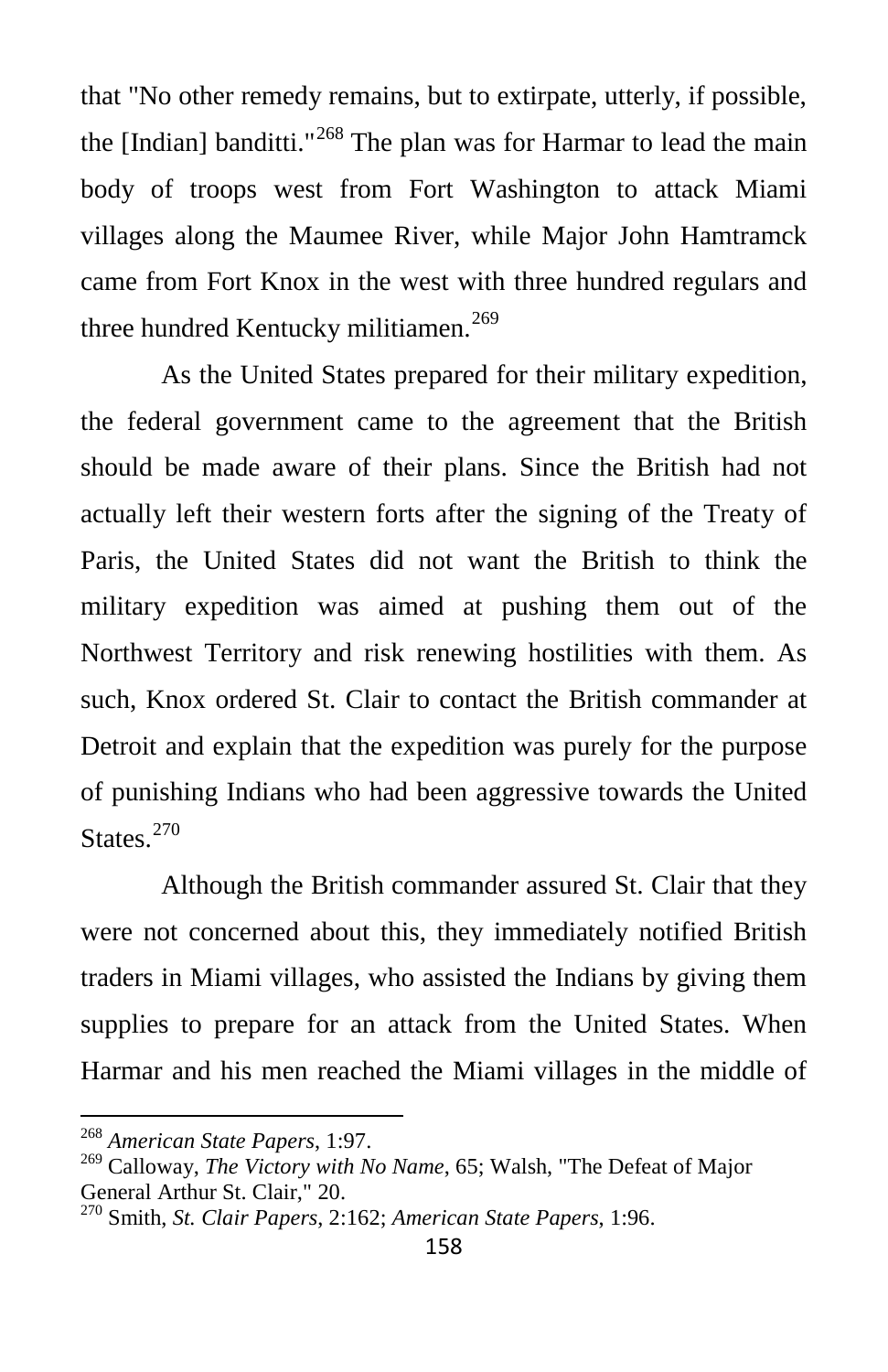October, they found them abandoned, as the Indians had been warned ahead of time. The army burned the villages regardless, thinking that if they could not punish the Indians directly, they could at least destroy their homes and supplies. Meanwhile, Harmar sent Colonel John Hardin and approximately three hundred men to pursue the fleeing Indians. Instead of a swift subjugation of the Indians, Hardin found an ambush waiting for him and his men. Taken by surprise, the men lost all organization and dispersed. The militiamen fled the scene completely, leaving the regulars to fend for themselves. After a brutal attack that left almost two hundred dead and several dozen wounded, the regulars retreated back to the rest of the army. $271$ 

Washington was extremely angered by this loss and blamed the defeat on Harmar's perceived deficiencies. In a letter to Knox, Washington accused Harmar of being both a drunkard and an ineffective leader: "I expected *little* from the moment I heard he was *a drunkard*. I expected *less* as soon as I heard that on *this account* no confidence was reposed to him by the people of the Western Country—And I gave up *all hope* of Success, as soon as I

<span id="page-26-0"></span><sup>271</sup> Calloway, *The Victory with No Name*, 66-67; Walsh, "The Defeat of Major General Arthur St. Clair," 21.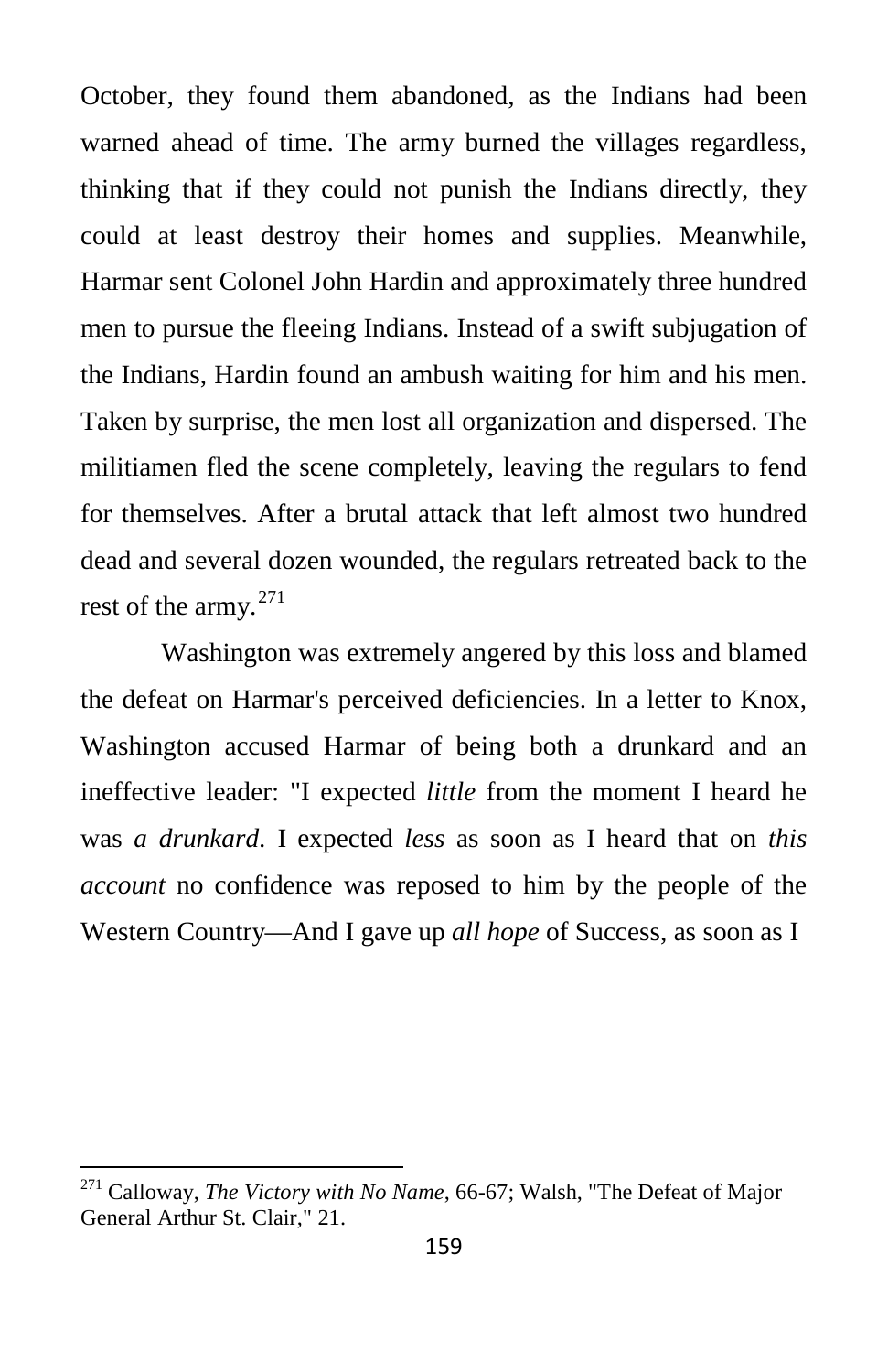Figure 3



*Federal Campaigns, Sept.-Oct., 1790* in Wiley Sword, *President Washington's Indian War: The Struggle for the Old Northwest, 1790-1795* (Norman, Oklahoma: University of Oklahoma Press, 1985), 90.

heard that there were disputes with *him* about command." Despite Washington's fervor in his criticisms of Harmar, the responsibility of the defeat did not rest solely on Harmar's shoulders. In fact, most of Washington's assertions about Harmar's conduct were false. According to Washington biographer John Ferling, Washington was inclined to find scapegoats to blame

<span id="page-27-0"></span><sup>272</sup> *GW Presidential Papers*, 6:668.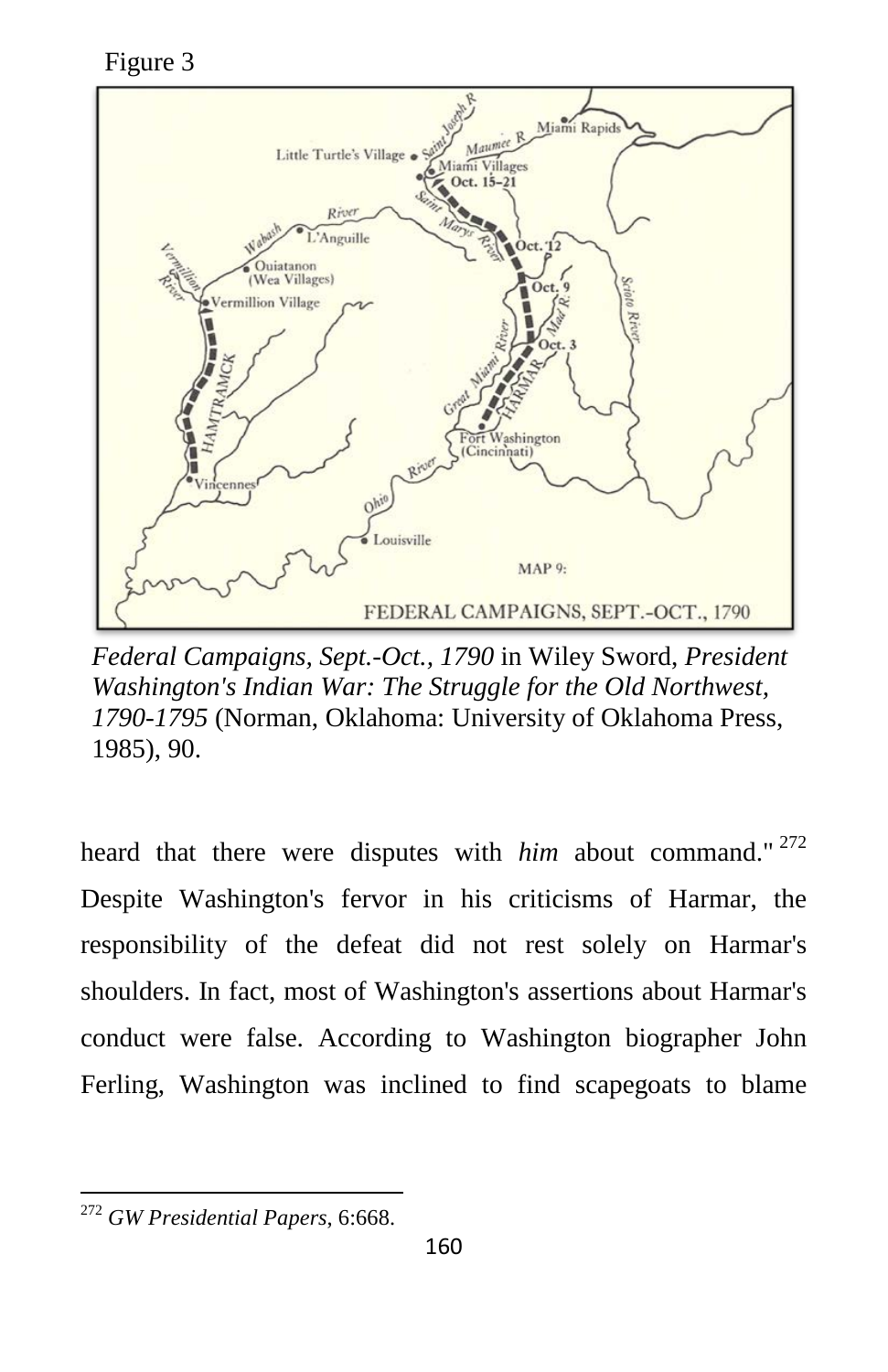when situations under his command deteriorated.<sup>[273](#page-28-0)</sup> Harmar was certainly the easiest man to blame in this instance, and his reputation never fully recovered.

In truth, the failure of the expedition should be attributed to a myriad of factors, the most significant being the poor quality of the militia. The militia, comprised of ill-trained men not entirely fit for military work, made up the majority of the military force of this expedition. Their haste to abandon the battle as soon as they were under attack left the regulars severely outnumbered, which essentially forced them to retreat.<sup>[274](#page-28-1)</sup> Moreover, the entire force was significantly weakened when Harmar authorized his troops to separate into different groups. Only a small portion of the available men were actually present during the Indian attack, as the rest had remained to burn the villages.<sup>[275](#page-28-2)</sup> In the planning of this expedition, Congress specifically authorized the recruitment of more men so that Harmar would be prepared should the Indians have managed to accrue a strong force of warriors against them. Regardless of the reasoning behind Harmar's failure, hostilities on the frontier increased as a result of this direct attack on the Indians. Fear among frontier settlers was rising, and they demanded that the federal government act to protect them. The federal government hastily began plans for a new military expedition.

<span id="page-28-1"></span><span id="page-28-0"></span><sup>&</sup>lt;sup>273</sup> Ferling, *The Ascent of George Washington*, 319.<br><sup>274</sup> Walsh, "The Defeat of Major General Arthur St. Clair," 20-21; Ferling, *The Ascent of George Washington*, 319.

<span id="page-28-2"></span><sup>&</sup>lt;sup>275</sup> Walsh, "The Defeat of Major General Arthur St. Clair," 22.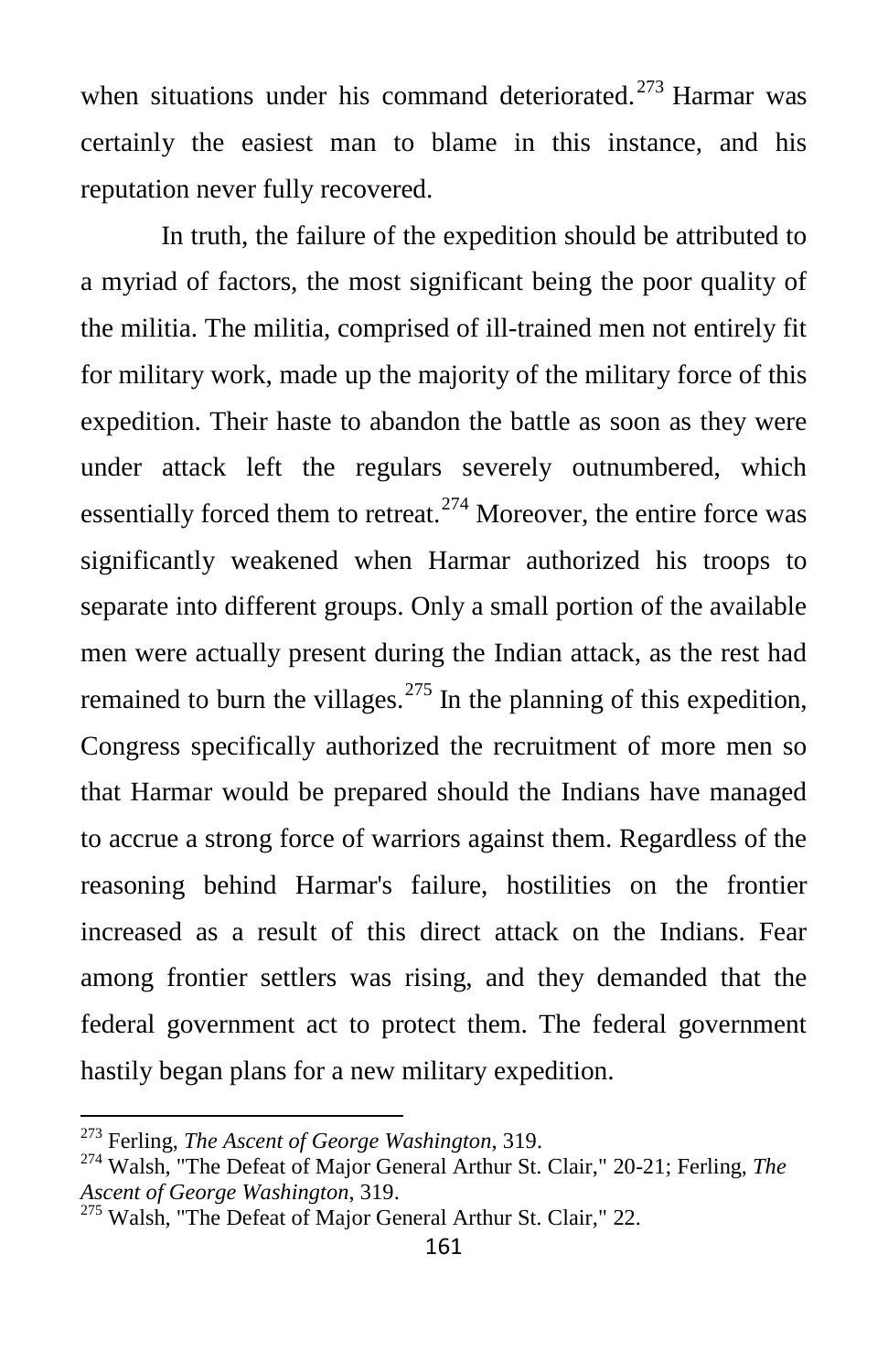#### **St. Clair's Defeat**

Washington and Congress knew that they had to deal with the Indian problem immediately. Many Americans had not believed the Indians capable of raising a force able to defeat an organized American army. The results of the expedition proved otherwise and frontier settlers began to panic that they would be the victims of a mass Indian attack. Knox and Washington quickly set about planning for a second expedition. They appealed to Congress for an expansion of the army to three thousand men. This time they called for twelve hundred regulars, thirteen hundred volunteer levies, and five hundred rangers.  $276$  It was not too difficult for Washington and Knox to convince Congress that such an expansion was necessary, as both Harmar and Washington's administration had blamed the failure of the expedition at least partly on the inadequacy of the militia.

Harmar's failed expedition had threatened the federal government's reputation—it was now in jeopardy of being seen as incapable of protecting its citizens and ineffective in handling disputes. Yet, in some sense Harmar's defeat was advantageous to

<span id="page-29-0"></span> $276$  A levy refers to a call for able-bodied men. While both the militia and volunteer levies consisted of non-professional soldiers, volunteer levies were comprised of men who joined the armed forces of their own accord, and were subject to military training. In contrast, the militia came together only when the need arose, and were not subject to the same standards as regulars or volunteers. As a separate entity, army rangers were developed by the British during the early colonial period. They were full-time soldiers trained specifically to work in frontier conditions to protect western forts against Indian raids. Calloway, *The Victory with No Name*, 71; *American State Papers*, 1:113.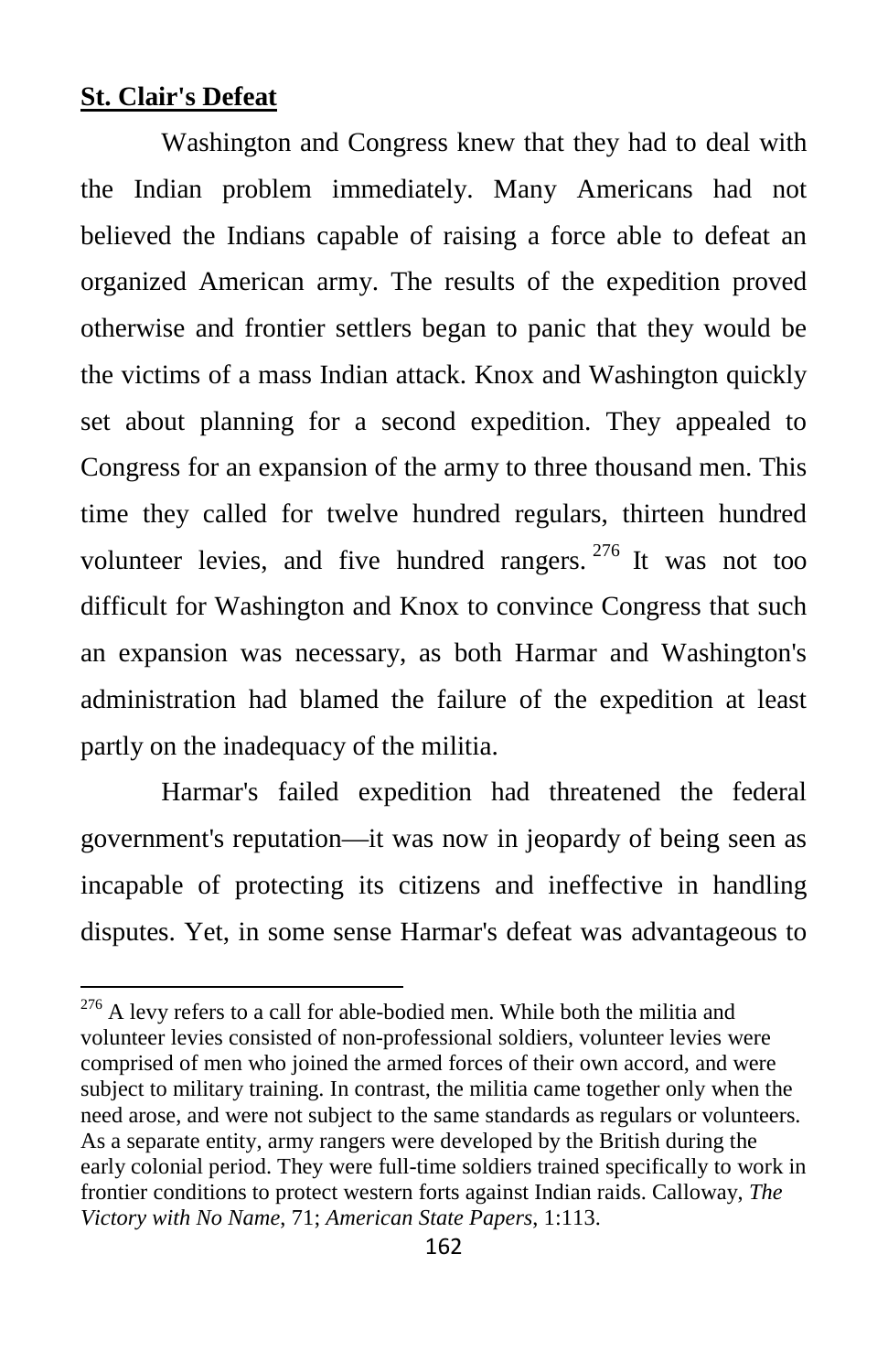Washington, as it enabled him to set the foundation for a reformation of the militia system. Washington's contemporaries had known his distaste for the militia since the Revolutionary War, and many had expected him to appeal for the creation of a large national army when he came into office. Although Washington avoided aligning with any particular political faction, like many of his Federalist contemporaries he desired a strong standing army to protect the nation and demonstrate the power of the federal government. However, Washington was aware of political tensions between the emerging Federalist and Democratic-Republican political parties. He did not want party alliances to divide the nation, and he avoided aligning with either party, despite his agreement with certain Federalist views. He knew that pushing for a standing army upon his entrance into the presidency would be viewed unfavorably by many citizens. Many Americans associated standing armies with martial law from their experiences with the presence of the British army during the Revolution.<sup>[277](#page-30-0)</sup>

Washington hoped that by using more regulars and volunteers the army would be an adequately trained force to accomplish the goal of subduing the Indians. Unlike militiamen, regulars and volunteers were required to submit to traditional military discipline. These men would not only be better trained, but also act more professionally in the face of battle.<sup>[278](#page-30-1)</sup> Washington

<span id="page-30-1"></span><span id="page-30-0"></span><sup>&</sup>lt;sup>277</sup> Ferling, *The Ascent of George Washington*, 320.<br><sup>278</sup> Ibid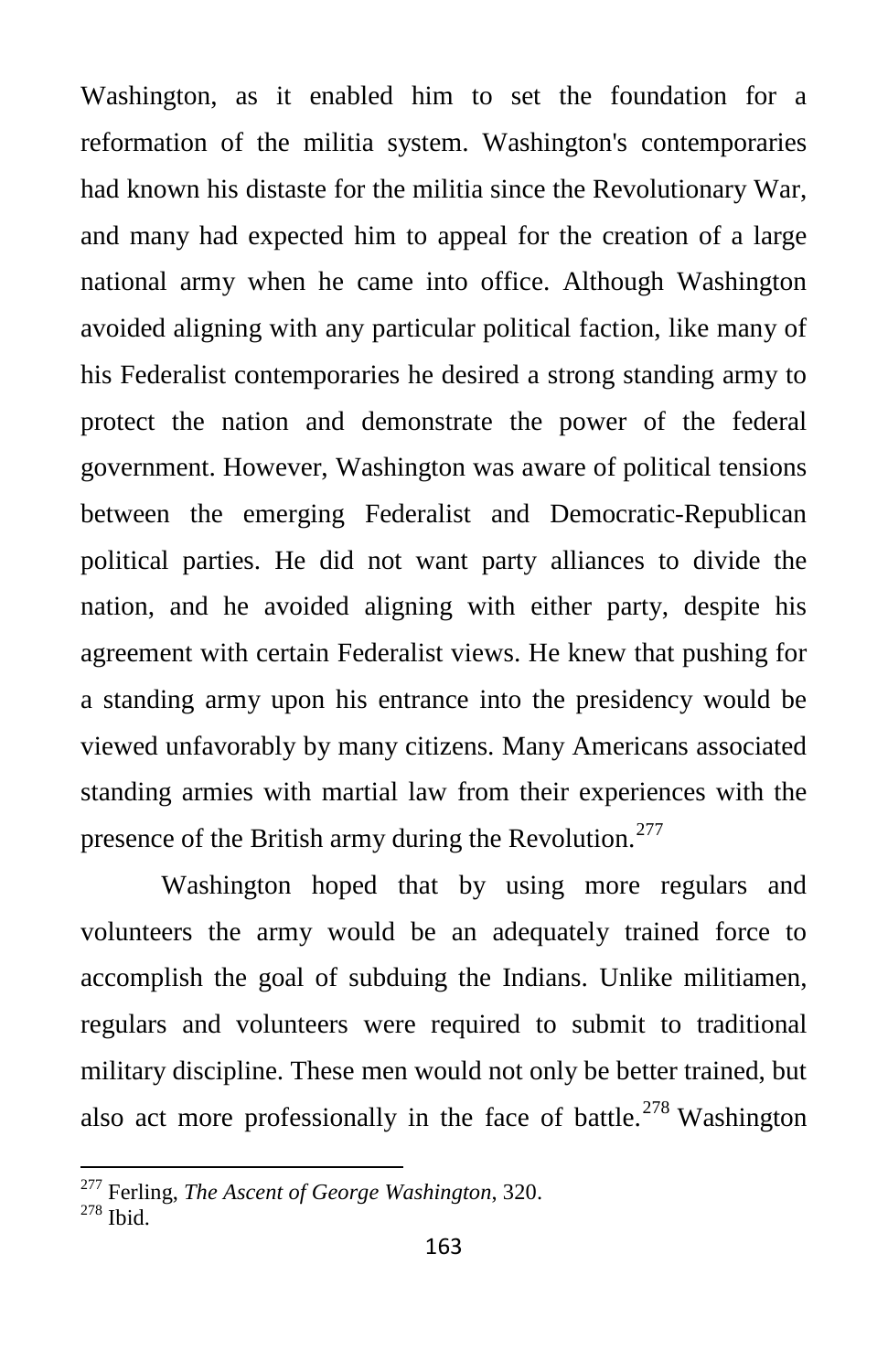appointed St. Clair as major general of this new army, hoping that he would prove a better leader than Harmar.

St. Claire's plan was to leave Philadelphia in March, 1791, lead his army to Fort Washington in order to meet Kentucky militiamen, and then proceed with the attack in the Wabash Valley. However, St. Clair left Philadelphia later than planned and faced additional unforeseen delays, as he had difficulty acquiring sufficient numbers of men and adequate supplies. St. Clair did not reach Fort Washington until the middle of May, and even then not all the militia had arrived from other states. The troops were not fully convened until September, at which point it was late in the season to be embarking on a military expedition as they risked suffering through the winter months.<sup>[279](#page-31-0)</sup> St. Clair, however, assured Knox in a letter on September 18, 1791 "that every possible exertion shall be made to bring the campaign to a speedy and happy issue."<sup>[280](#page-31-1)</sup> Despite the delays St. Clair felt secure his ability to lead a successful expedition. He was certain of the superior military ability of the United States army. He felt, as did Knox and many of his other contemporaries, sure that the disjointed war tactics of the Indians would be no match for his disciplined army, even if the Indians managed to outnumber them.<sup>[281](#page-31-2)</sup>

St. Clair should have not have so greatly underestimated his

<span id="page-31-0"></span><sup>279</sup> Calloway, *The Victory with No Name*, 78-83. <sup>280</sup> Smith, *St. Clair Papers*, 2:241. <sup>281</sup> Calloway, *The Victory with No Name*, 108-109.

<span id="page-31-1"></span>

<span id="page-31-2"></span>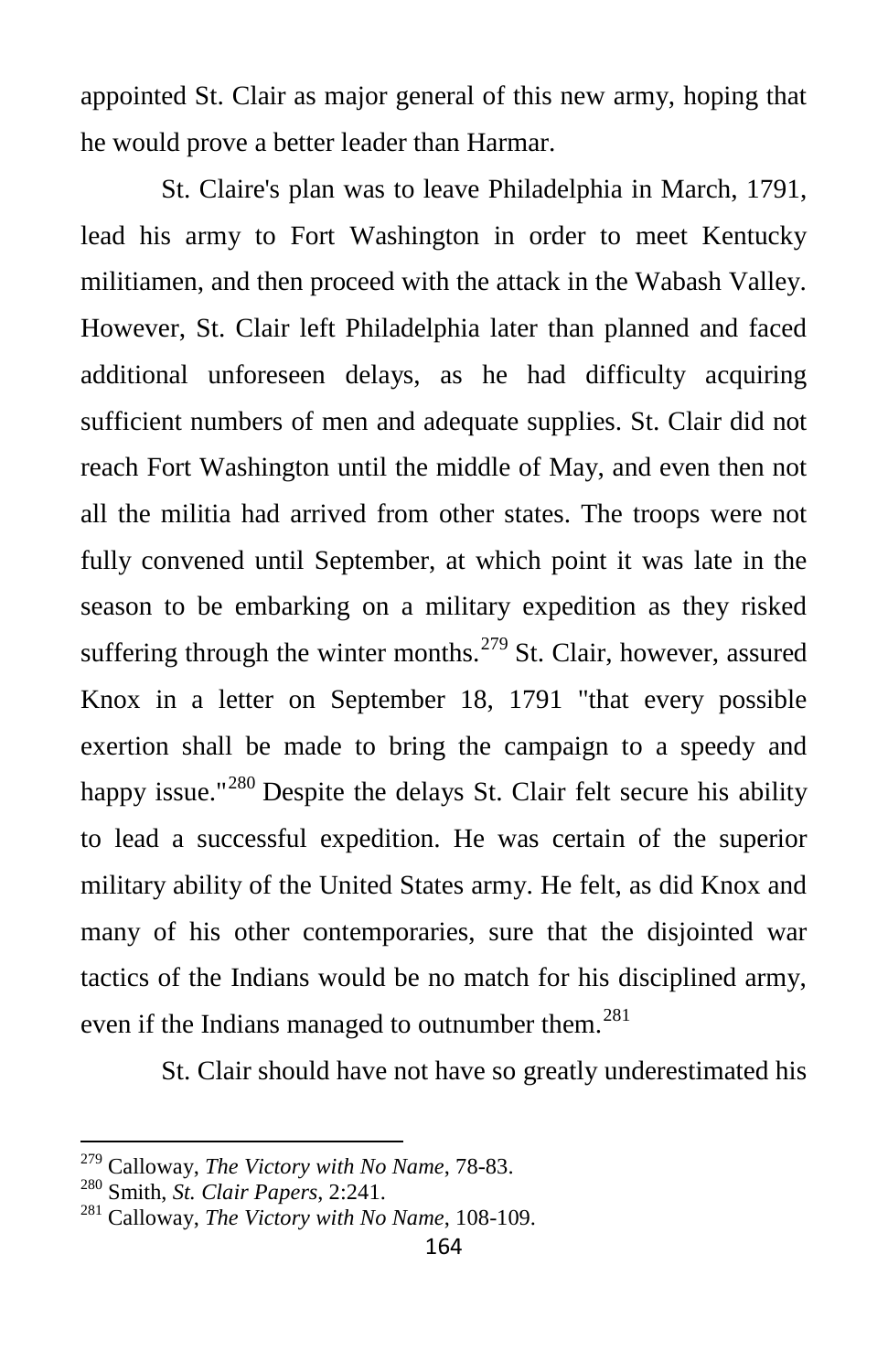opponents; he and his men expected the Indians to be severely disorganized. But what they did not know was that the Indians, led by the Miami and Shawnee tribes, had gone to Detroit after the incident with Harmar to request assistance from the British. Blue Jacket, one of the Shawnee leaders, appealed to the British saying the United States had plans to take all their lands: "as a People we are determined to meet the approaches of an Enemy, who came not to check the Insolence of individuals, but with a premeditated design to root us out of our Land, which we and our forefathers and children were and are bound to defend, and which we are determined to do."[282](#page-32-0) The commanding officers in Detroit told the Indians that they could offer no troops to support them, as they would risk getting into conflict with the United States. They did, however, offer the Indians supplies they needed to take on the American troops.

Not only were the Indians able to obtain British support, but they also managed to become much more organized than St. Clair, Knox, or Washington could have anticipated. Harmar's expedition had confirmed the fears of Indian tribes in the Wabash that the United States had the intention of usurping all western Indian lands. Other tribes, such as the Kickapoo, Wea, and Piankeshaw, who had been on the fence about combating the Americans were now convinced of American intentions and came

<span id="page-32-0"></span><sup>&</sup>lt;sup>282</sup> National Archives (U.K.), Colonial Office Records, Class 42, 73: 37-40, quoted in Calloway, *The Victory with No Name*, 105.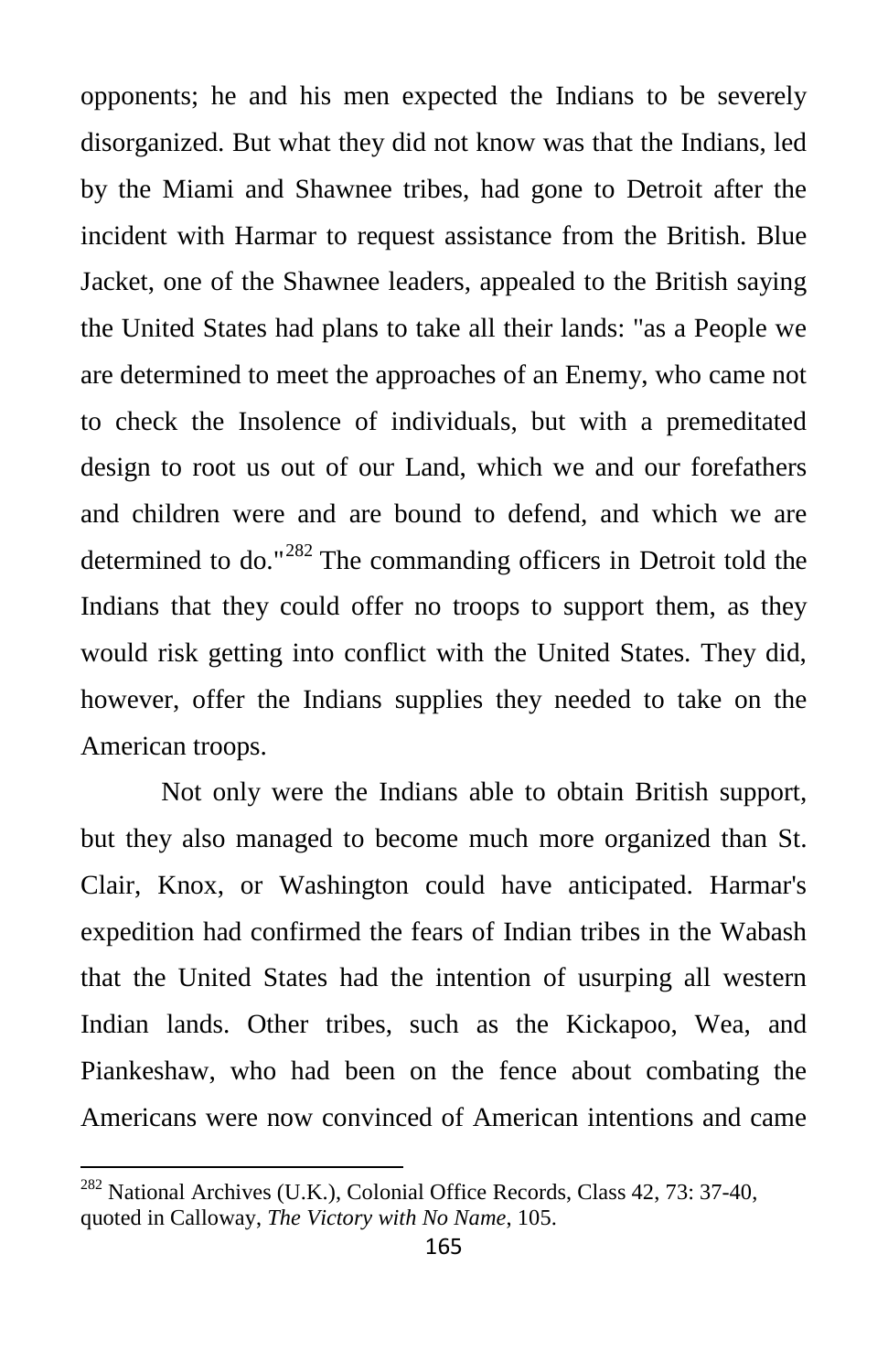to the aid of the Miami and the Shawnee.<sup>[283](#page-33-0)</sup> The desperate fear of losing their lands banned these tribes together. Having caught wind of the American army's plans, they made their way to the Miami villages to prepare to ambush the American army.

On November 4, 1791 as St. Clair and his men finally made their way to the Miami villages, they were met with a full-blown Indian attack.[284](#page-33-1) The Indians completely surrounded the American army with organization that blindsided St. Clair and overwhelmed his men. The Indians used their traditional style of warfare and their knowledge of European war tactics to their advantage. The Indians were used to fighting as individuals, and they swiftly overtook American soldiers. They specifically targeted military officers, as they knew that without leadership the American soldiers would be completely disoriented and unable to fight as a unit.<sup>[285](#page-33-2)</sup> Those who survived the attack retreated to Fort Jefferson on St. Clair's orders. The losses were devastating. Thirty-seven officers and nearly six hundred enlisted men were killed, while thirty-two officers and approximately two-hundred and fifty men were wounded.<sup>[286](#page-33-3)</sup>

On November 9, after St. Clair and his men had made it back to Fort Washington, St. Clair wrote Knox to tell him of the terrible loss. Washington was furious about the results of this

<span id="page-33-1"></span><span id="page-33-0"></span><sup>&</sup>lt;sup>283</sup> Calloway, *The Victory with No Name*, 106.<br><sup>284</sup> Horsman, *Expansion and American Indian Policy*, 89.<br><sup>285</sup> Calloway, *The Victory with No Name*, 119.<br><sup>286</sup> Ibid., 127.

<span id="page-33-2"></span>

<span id="page-33-3"></span>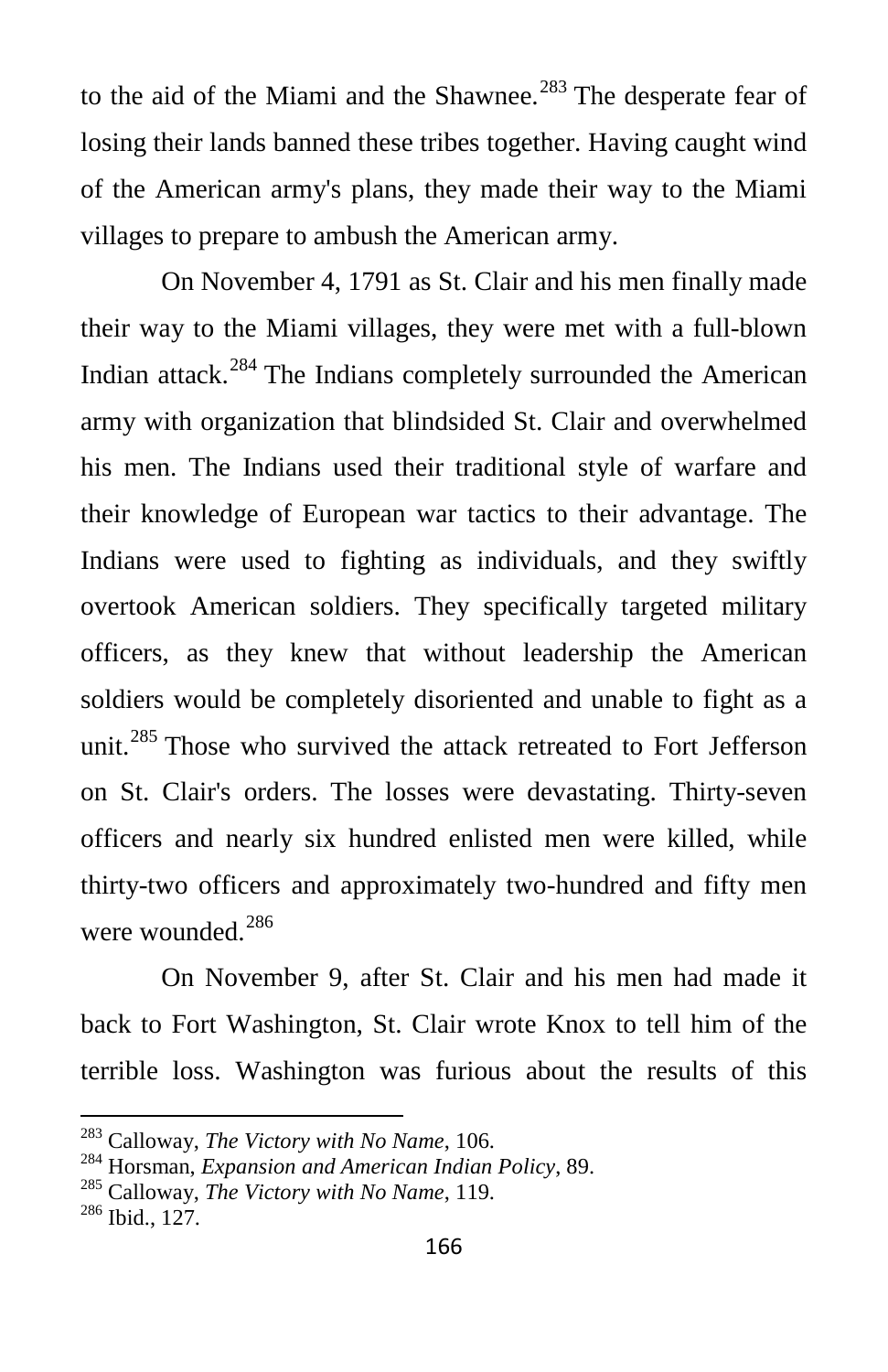second campaign. He was now in a difficult position and faced a great deal of criticism. How could he explain how the military expedition had failed a second time? While he was able to blame the incompetency of Harmar for the failure of the first expedition, he knew he could not blame St. Clair this time, as it would only show that he was unable to provide a capable general for this task.<sup>[287](#page-34-0)</sup> Similarly, the militia could not be solely to blame, as much of the militia of the last expedition had been replaced by regulars for St. Clair's expedition.<sup>[288](#page-34-1)</sup> Washington had to report to Congress news of the defeat, and a special committee was developed to investigate what led to the loss of the expedition.

As the committee sought to get to the bottom of the matter, newspapers such as the *New York Journal & Patriotic Register*, *Columbian Centinel*, *Connecticut Courant*, and *Maryland Gazette* all published accounts of St. Clair's Defeat, which stirred up a variety of public opinions.  $289$  A typical reaction to St. Clair's Defeat was a desire for revenge on the murderous Indians. A Kentucky resident wrote to a friend in Philadelphia, "The news of the defeat of the troops under Gov. St. Clair by the Indians, so far from disheartening has filled every man in Kentucky with a thirst for revenge."<sup>[290](#page-34-3)</sup>

<span id="page-34-0"></span><sup>287</sup> *GW Presidential Papers*, 6:668; Ferling, *The Ascent of George Washington* (New York: Bloomsbury Press, 2009), 322.

<span id="page-34-1"></span><sup>288</sup> Ferling, *The Ascent of George Washington*, 322.

<span id="page-34-2"></span><sup>289</sup> Calloway, *The Victory with No Name*, 130.

<span id="page-34-3"></span><sup>290</sup> *Freeman's Journal*, December 21, 1791.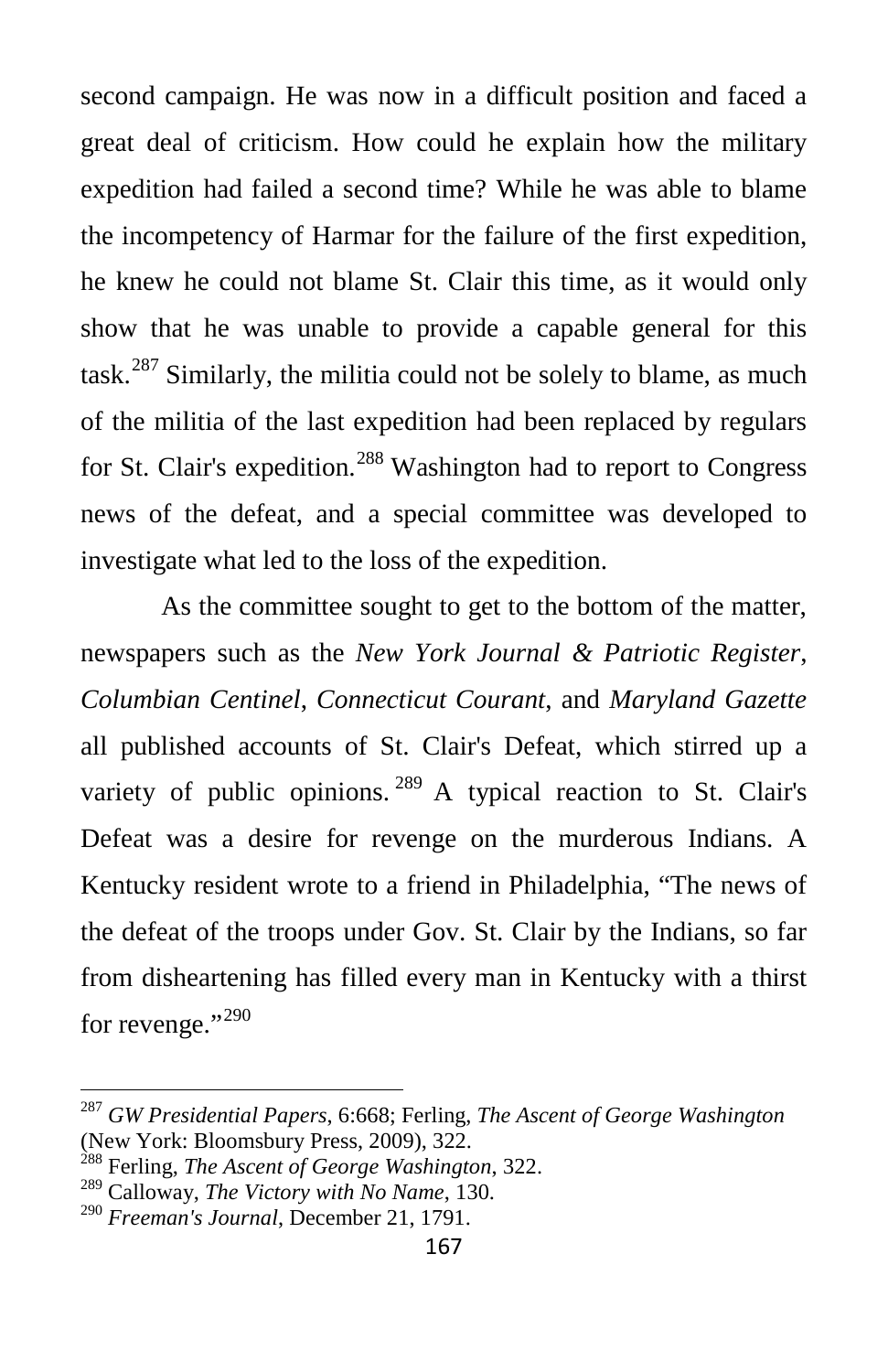Some members of the public were angered that the United States had attempted such an incursion in the first place, and felt that the United States was causing unnecessary problems with the Indians: "Are we not already in possession of more lands than can be settled for a century at least? … What better right have we to march through the centre of their country, than Great-Britain would have to march a body of troops through the centre of the United States?"<sup>[291](#page-35-0)</sup> In speaking so vehemently against the Indian expeditions, this writer, under the pseudonym "Anti-Pizaro," accused the federal government of impeding on the rights of the Indians to acquire more lands. He also raised questions about the real motivations for such an excursion: "Is it to conquer more lands, or to serve as a pretence for augmenting the standing  $army$ <sup>[292](#page-35-1)</sup> The public was clearly questioning the government's Indian policies and motivations in the Indian war. Many worried that it was part of a Federalist ploy to give the government more power.

Another segment, this time appearing in the *National Gazette*, seconded that sentiment:

> The principles of the war it is hoped, will be thoroughly investigated, that the revenues of the States should not be wantonly expended in disgraceful campaigns. Americans having just

<span id="page-35-0"></span><sup>291</sup> *Boston Gazette*, January 2, 1792.

<span id="page-35-1"></span><sup>292</sup> *Boston Gazette*, January 2, 1792.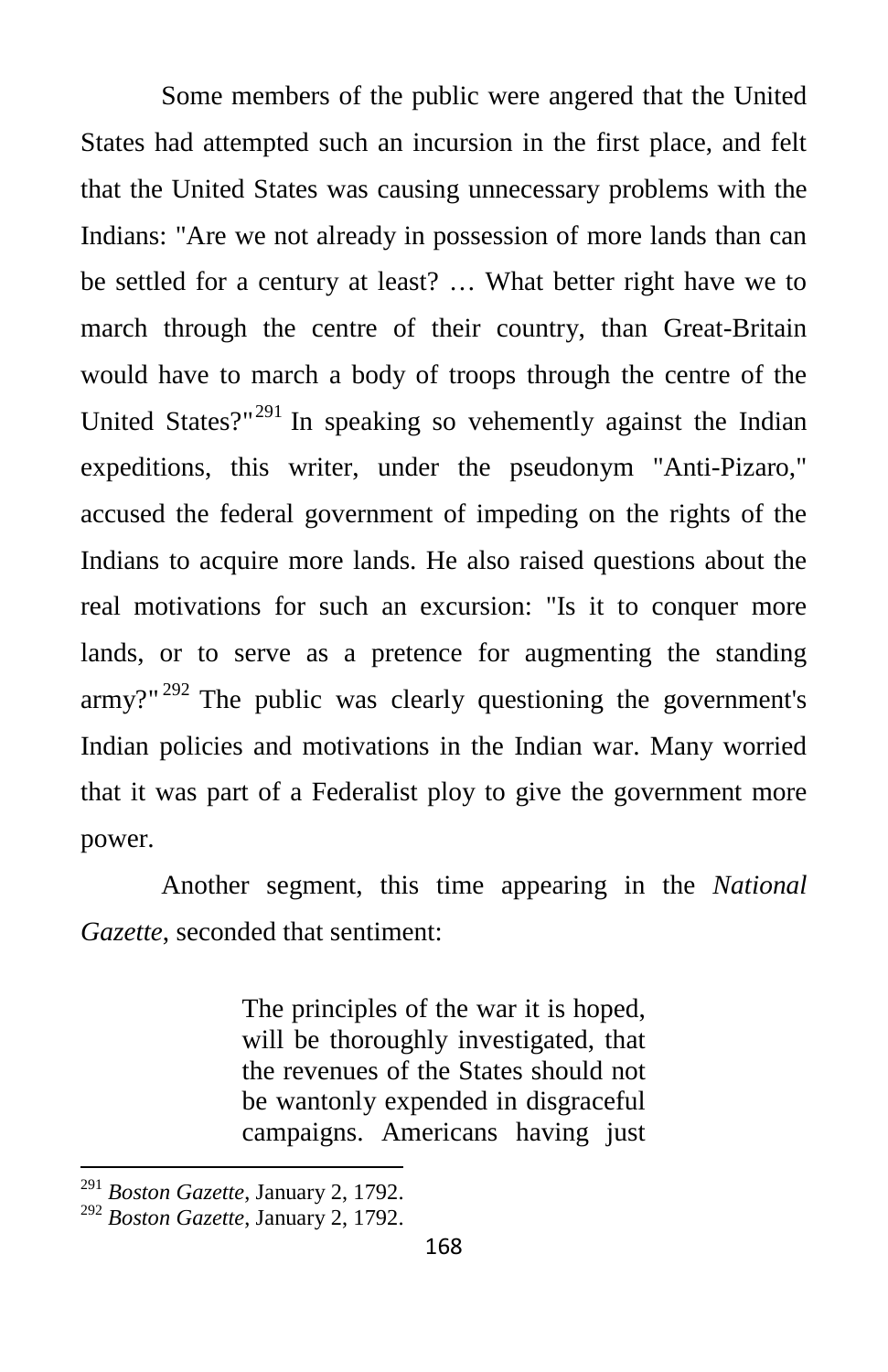freed themselves from an expensive war, it is our interest to promote friendship and harmony with all the world, and not to sacrifice our young men and our money, to acquire territory by war, while so much land remains unsettled, and which courts our cultivation under the auspices of peace.<sup>[293](#page-36-0)</sup>

This author stated that the federal government's reckless ambitions to secure the Northwest Territory were a waste of both men and money. Moreover, he implied that engaging in an unnecessary war to acquire lands painted the United States in a negative light to other nations, making the United States seem greedy and uncompromising.

Yet, there was also a portion of the public who supported Washington and his Native American policies. Rather than asserting that the United States had selfish and unjust motives in sending soldiers into the Northwest Territory, these citizens defended Washington and the federal government, assuring readers that Washington had been forced into taking military action in order to protect the nation. In one article posted in the *Connecticut Gazette* gave an explanation of how treaties were attempted with the hostile Wabash Indians, but they declined the offer and continued their hostilities: "The campaign, therefore, of the last

<span id="page-36-0"></span><sup>293</sup> *National Gazette*, January 2, 1792.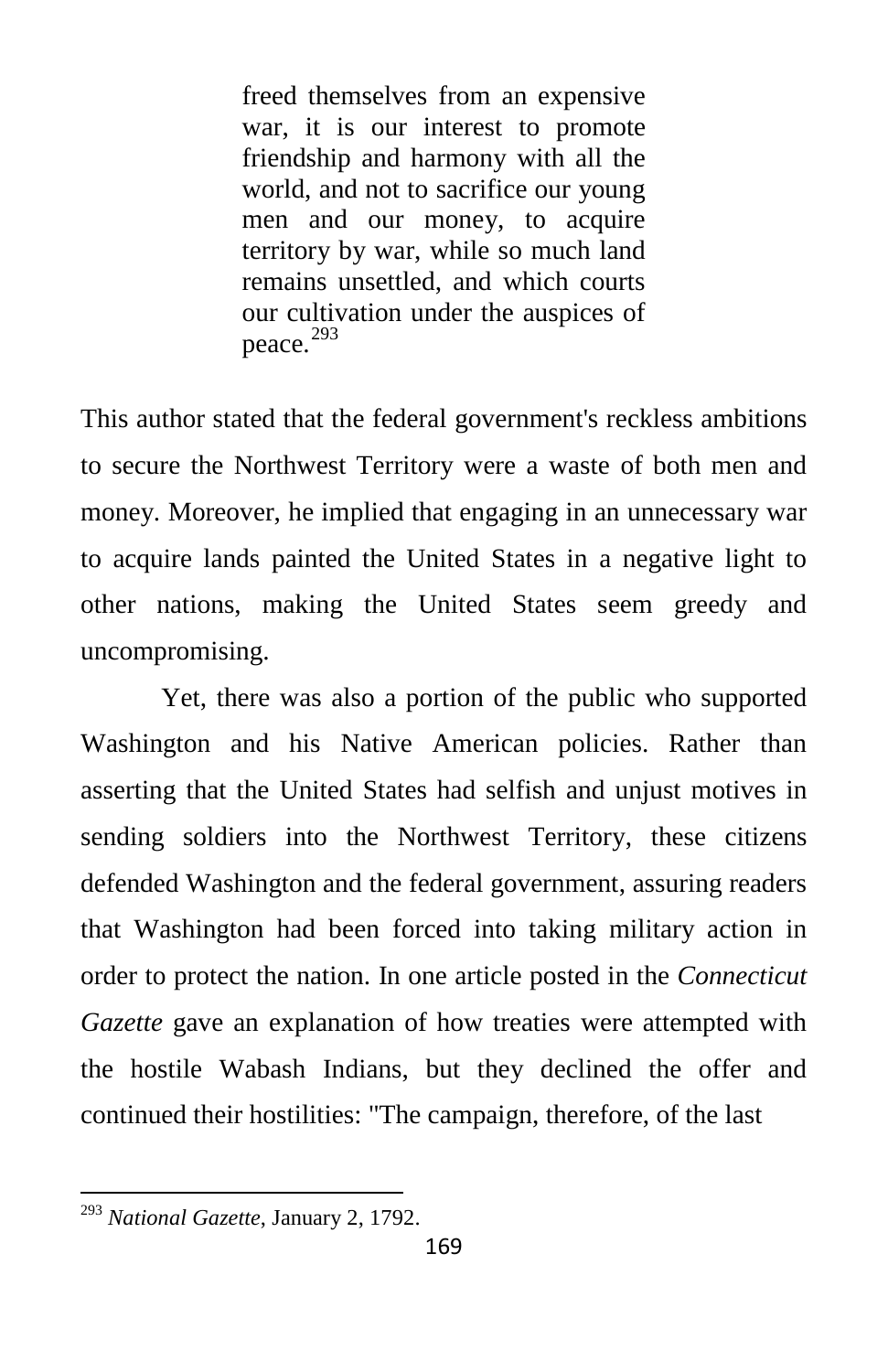#### Figure 4



*St. Clair's Defeat Battle Map* in Colin G. Calloway, *The Victory with No Name: The Native American Defeat of the First American Army* (New York: Oxford University Press, 2015), 118.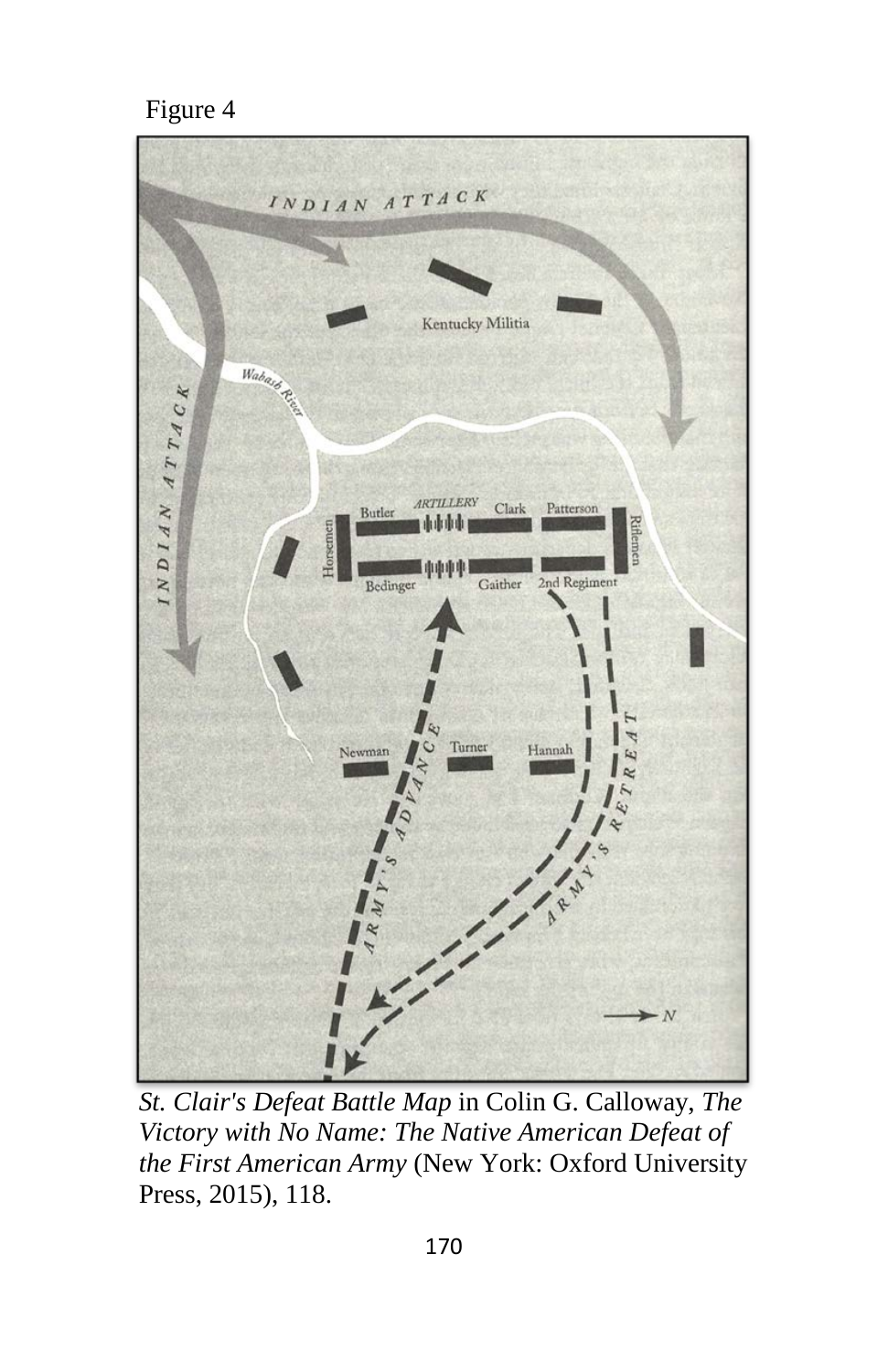and this year, were measures of necessity—The Indians had been invading our frontiers, and had killed many hundred innocent men, women and children..."<sup>[294](#page-38-0)</sup> Citizens of this opinion were grateful that the government had taken action to protect them.

These inconsistent views about the Northwest Indian War are representative of the larger national debate at this time. Party alliances were becoming increasingly distinct, which resulted in starkly contrasting views about what the roles and responsibilities of the federal government should be. The special committee focused on many of these issues in their investigation of St. Clair's Defeat, questioning the amount of authority the federal government should have and what the responsibilities of elected officials were. Ultimately St. Clair was pardoned from any responsibility for the defeat. Congress and other elected officials were blamed for the delay in securing adequate funds for the expedition. Although it was not overtly stated, Washington and Knox also received a great deal of blame, as they had given the orders for St. Clair's campaign.<sup>[295](#page-38-1)</sup> St. Clair's Defeat had brought on a great deal of criticism of the federal government.

#### **Assertion of Federal Power and Wayne's Campaign**

It was clear at this point that there was a divide within the United States about whether this Indian war should have taken

<span id="page-38-0"></span><sup>294</sup> *Connecticut Gazette*, January 5, 1792.

<span id="page-38-1"></span><sup>295</sup> Calloway, *The Victory with No Name*, 136-137.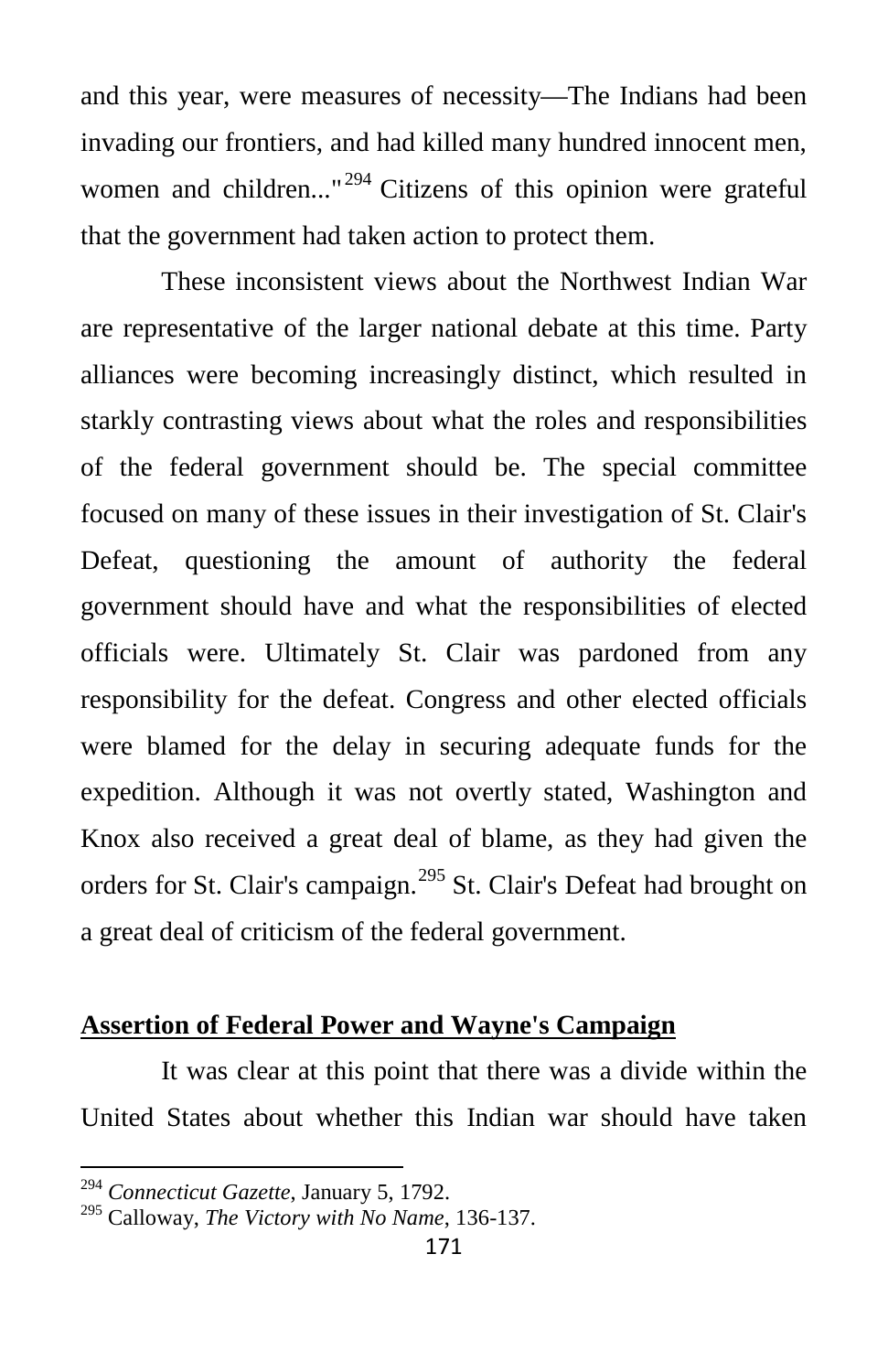place at all. Many people were questioning the moral validity of the war as well as the creation of an army to deal with the issue. The political divide between Democratic-Republicans and Federalists became much more distinct as Congress and Washington's administration debated what course of action to take.  $296$  The Democratic-Republicans thought that the federal government was out of its depth and abusing its power to take over the Northwest Territory, while the Federalists tended to support the power of the federal government. Throughout the debate Washington maintained that the federal government needed to be consistent and continue its aims to take control of the Northwest Territory. <sup>[297](#page-39-1)</sup> Now more than ever he felt it was essential to the federal government's reputation that they succeed.

Congress tended to agree with Washington. After two failed expeditions, it would make the United States appear weak to simply give up. The federal government sincerely needed to prove its capability to its citizens. However, America's armed forces desperately needed to be salvaged after St. Clair's defeat and Congress feared that the frontier would experience the full extent of Indian wrath while they were trying to rebuild the army.<sup>[298](#page-39-2)</sup> Therefore, while Washington and Knox worked on a plan for the new army, Congress authorized peace commissioners to meet with

<span id="page-39-0"></span><sup>296</sup> Ibid., 135.

<span id="page-39-1"></span> $^{297}$  Ibid., 139.

<span id="page-39-2"></span><sup>298</sup> Horsman, *Expansion and American Indian Policy*, 90.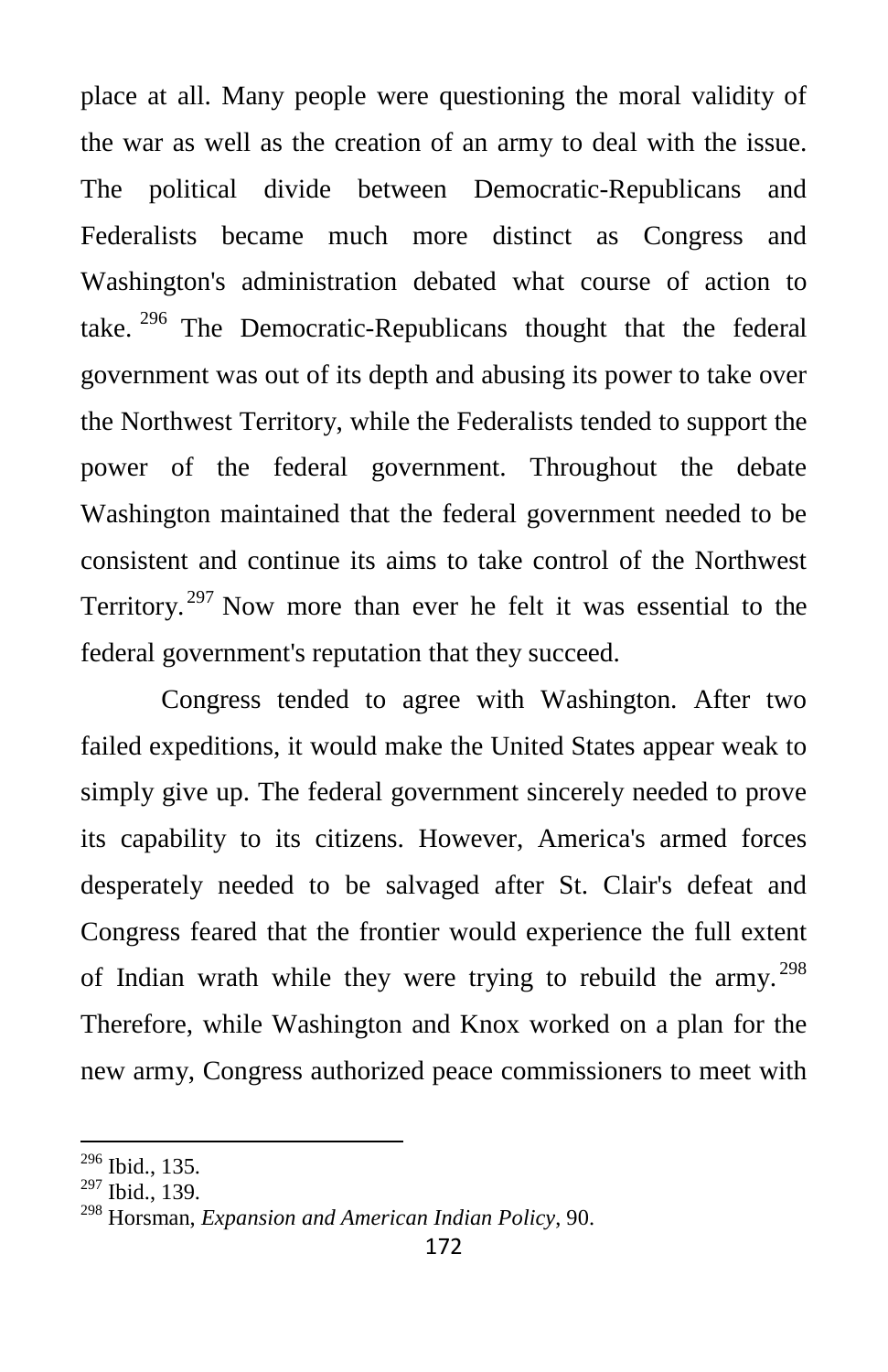the Indians early in 1792. The Shawnee and Miami attended the meeting, along with several of the tribes that allied with them. The Shawnee and Miami also managed to convince the Six Nations to negotiate as well, although they had minimal involvement with the Northwest Indian War.

It is unlikely that the federal government actually expected peace to come out of this meeting. Although it certainly would have been optimal for the United States for the Indians to concede to give up their lands peacefully, no one believed that to be a realistic outcome. British lieutenant governor of Upper Canada John Graves Simcoe indicated that he believed that the Indians and Americans commissioners had met for the same reason: not actually to secure peace, but to procrastinate. In fact, he believed that the meeting was only a way for both sides to be assured in their missions: for the Americans, that the Indians needed to be destroyed; for the Indians, that the United States must be stopped in their efforts to take Indians lands.<sup>[299](#page-40-0)</sup>

The peace talk went exactly as expected: neither side was willing to compromise. The American commissioners attempted to assure the Indians that they wanted to make peace with them, while the Indians declared to the commissioners that if the United States did not abide by the Ohio River boundary line, there could be no peace. The commissioners held firm, saying that as the Indians'

<span id="page-40-0"></span><sup>299</sup> Calloway, *The Victory with No Name*, 147.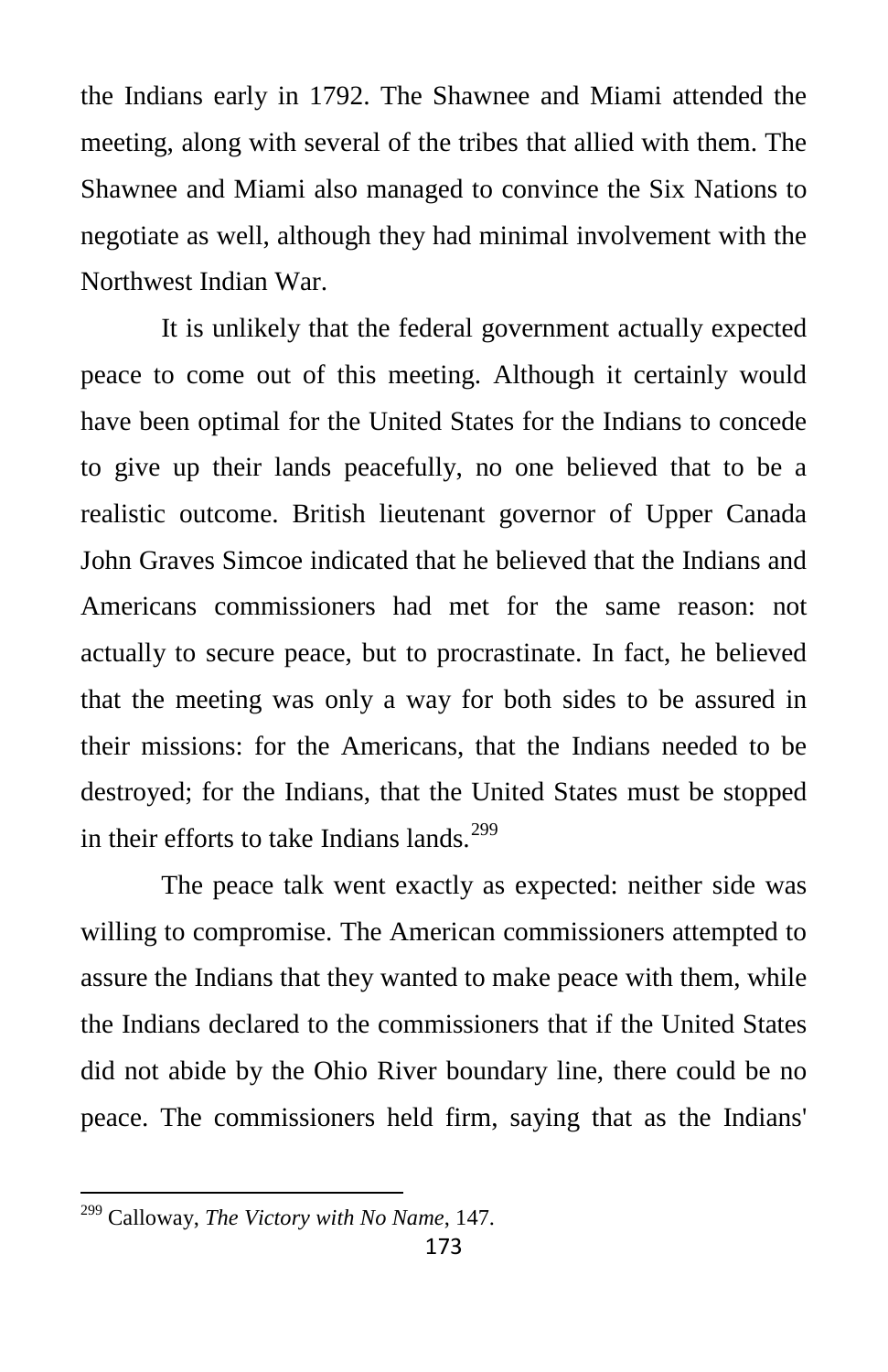land had been ceded in the Treaty of Paris. The Indians responded that they had never agreed to give possession of their lands to the king of England, so it was not his land to cede to the United States.<sup>[300](#page-41-0)</sup> The Indians then declared that they would not leave the lands that were rightfully theirs. The American commissioners then resolved to return home, unable to make peace once more.

Meanwhile, Washington and Knox had been hard at work reforming the United States army. Now that circumstances demanded an army for the protection of the nation, Washington was able to develop a large standing army and reform the militia system, as he and his Federalist contemporaries had always wanted to do.<sup>[301](#page-41-1)</sup> Knox developed a proposal for a new army of five thousand men to be enlisted for three years. In his proposal, Knox asserted that use of the militia for situations such as this would not be sufficient: "while it is acknowledged that mounted militia may be very proper for sudden enterprises, of short duration, it is conceived that militia are utterly unsuitable to carry on and terminate the war in which we are engaged, with honor and success."<sup>[302](#page-41-2)</sup> Knox and Washington also reorganized the army from an infantry, cavalry, and artillery into four sublegions, each commanded by a brigadier general. Washington appointed General Anthony Wayne, another veteran of the Revolution, to command

<span id="page-41-1"></span><span id="page-41-0"></span><sup>300</sup> *American State Papers*, 1:142. <sup>301</sup> Ferling, *The Ascent of George Washington*, 322. <sup>302</sup> *American State Papers*, 1:199.

<span id="page-41-2"></span>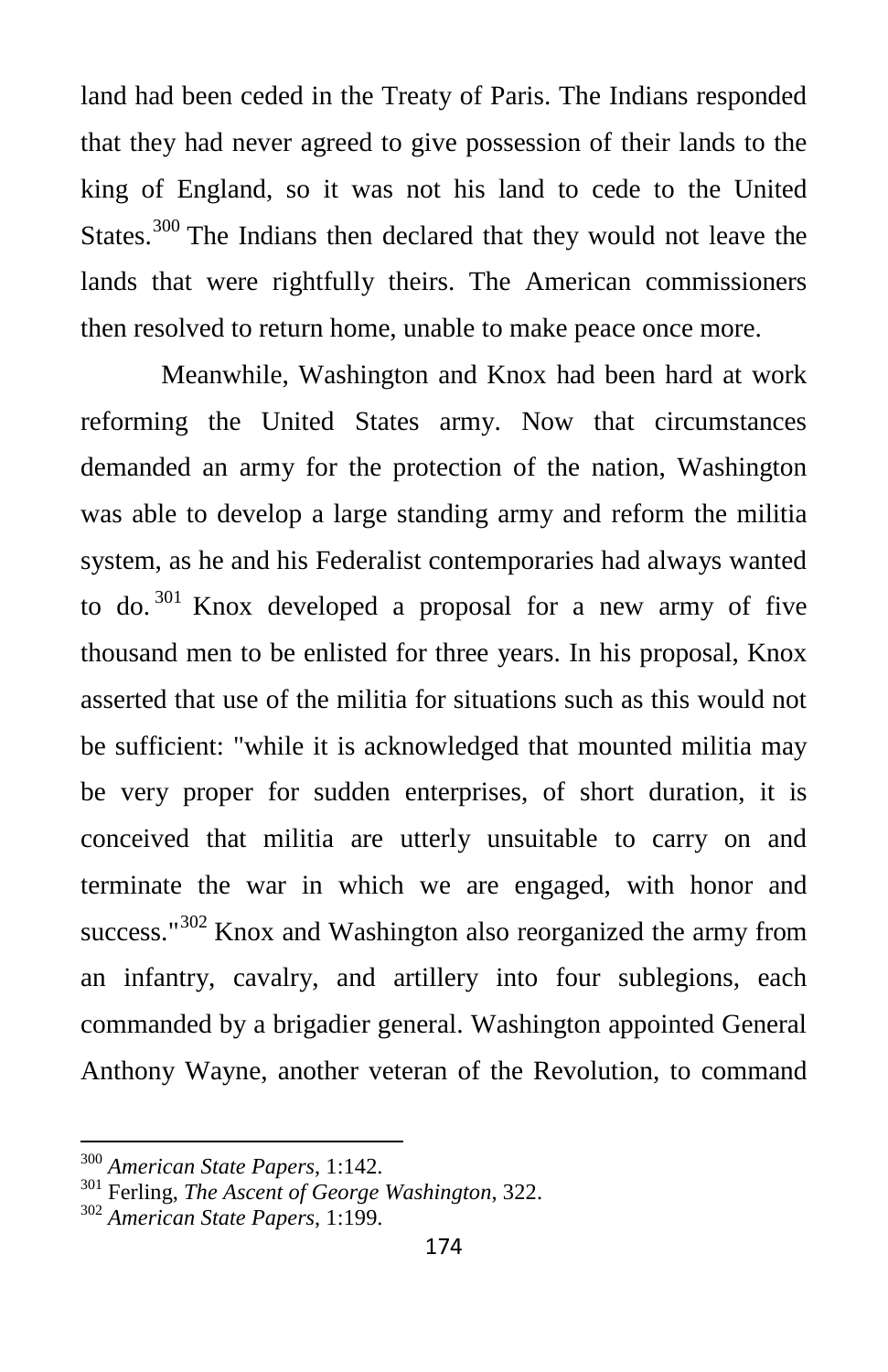this army.

As for reforming the militia, Congress passed two acts that changed militia regulations. The first gave the president the ability to call upon the state militias when the nation was in jeopardy. The second act required all capable free white men between the ages of eighteen and forty-five to enroll in the militia. Overall, these military reforms strengthened the power of the federal government, as they gave the government much more military authority.

With this new force under his command, General Wayne arrived at Fort Washington in May, 1793 and began to prepare for the expedition. From the beginning this campaign went much more smoothly than the others. By the end of December Wayne and his men had made their way to the site of St. Clair's Defeat, established Fort Greenville, and set themselves up to remain there for the winter.<sup>[303](#page-42-0)</sup> In June, the Indians attempted an attack on the fort, but were fought off by the American army. The Potawatomi, Ojibwa, and Ottawa tribes were discouraged by this unsuccessful attack and abandoned the rest of the Miami Confederacy, greatly reducing the military power of their union. The army under Wayne's command was far more prepared for frontier fighting than that of either St. Clair or Harmar. To further weaken the Indian forces, Wayne's plan was to target the Indian villages' food and supplies as he and his army made their way along the Auglaize

<span id="page-42-0"></span><sup>303</sup> Calloway, *The Victory with No Name*, 148; Horsman, *Expansion and American Indian Policy*, 99.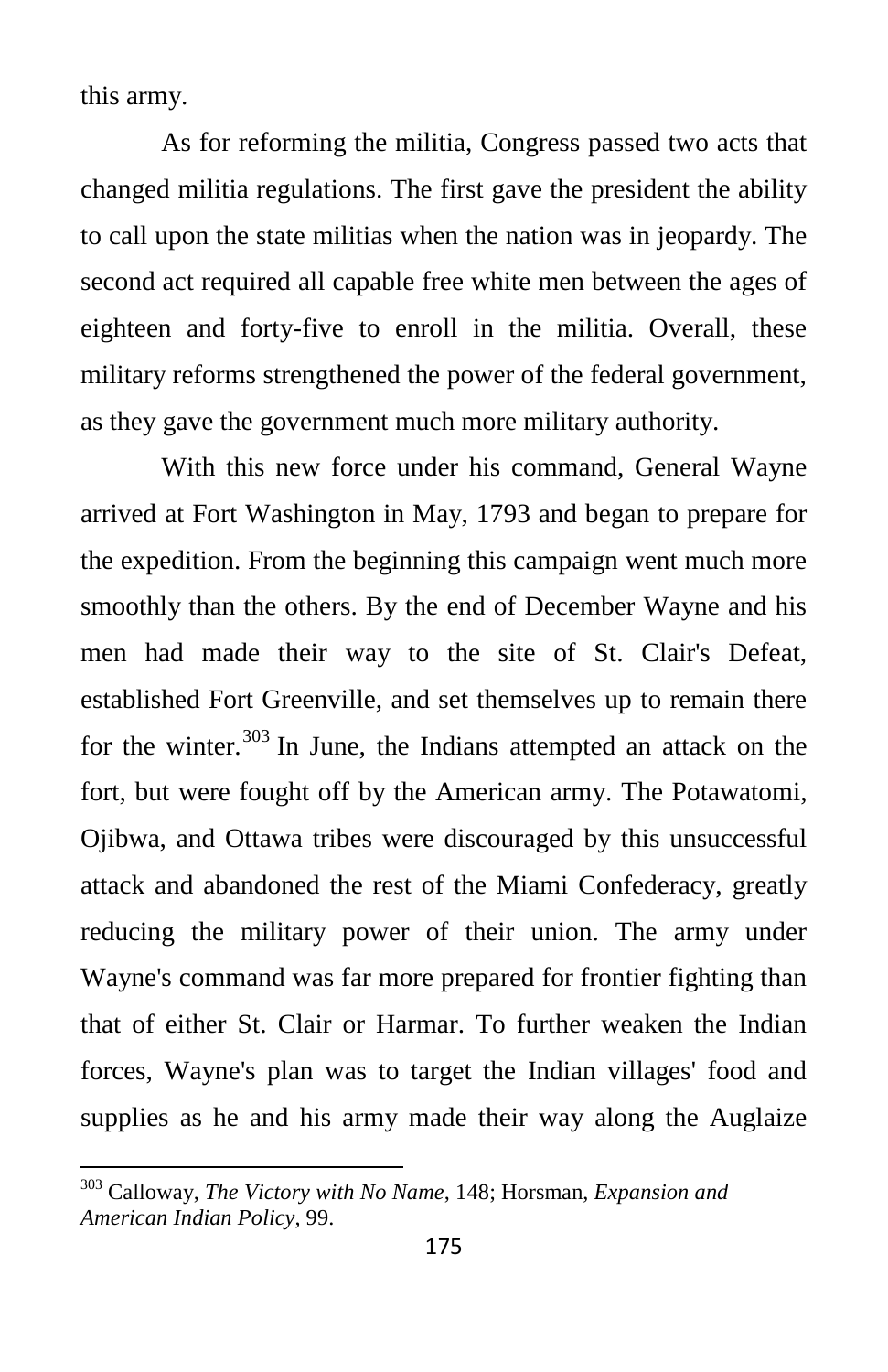River. By August, Wayne and his men held the center of the Miami Confederacy at the intersection of the Maumee and Auglaize Rivers.

On August 19, the Indians prepared to meet the American army. The battle that came to be known as the Battle of Fallen Timbers took place the following morning. When the battle occurred, it was clear the Indians were severely outnumbered. This time the American army's organization and discipline were more than adequate to take on the Indians. The Americans quickly overtook the Indians, who retreated and sought assistance from the British at Fort Miami. The British, despite their previous assistance, were now engaged in the French Revolution in Europe and unwilling to risk conflict with the Americans. They refused to help the Indians, leaving them to fend for themselves.<sup>[304](#page-43-0)</sup> Thus, Wayne's army was easily able to overtake the retreating Indians. The Battle of Fallen Timbers was, finally, an American victory.

In December of 1794, Wayne met with the Indian tribes to discuss peace. They agreed to meet in June of 1795 at Greenville to set a formal treaty.<sup>[305](#page-43-1)</sup> That summer, the Indians officially signed the Treaty of Greenville that waived their rights to two-thirds of Ohio and some smaller pieces of land in Indiana. Leaders of the Shawnee, Wyandot, Ottawa, and Delaware all signed the document. The Northwest Indian War was finally over and the

<span id="page-43-1"></span>

<span id="page-43-0"></span><sup>&</sup>lt;sup>304</sup> Calloway, *The Victory with No Name*, 150.<br><sup>305</sup> Horsman, *Expansion and American Indian Policy*, 99.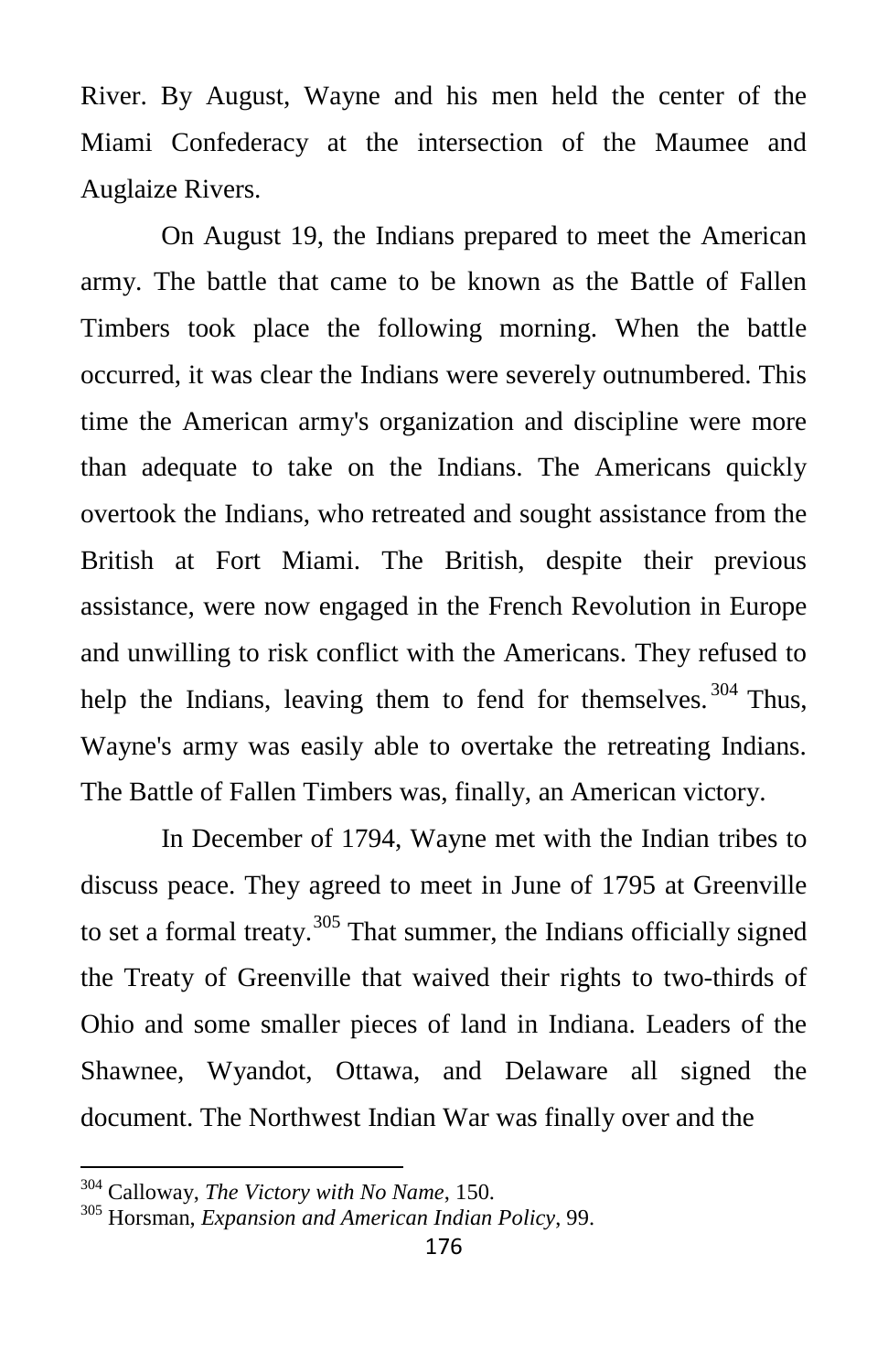Figure 5



*Wayne's Campaign, July-Aug., 1790* in Wiley Sword, *President Washington's Indian War: The Struggle for the Old Northwest, 1790-1795* (Norman, Oklahoma: University of Oklahoma Press, 1985), 274.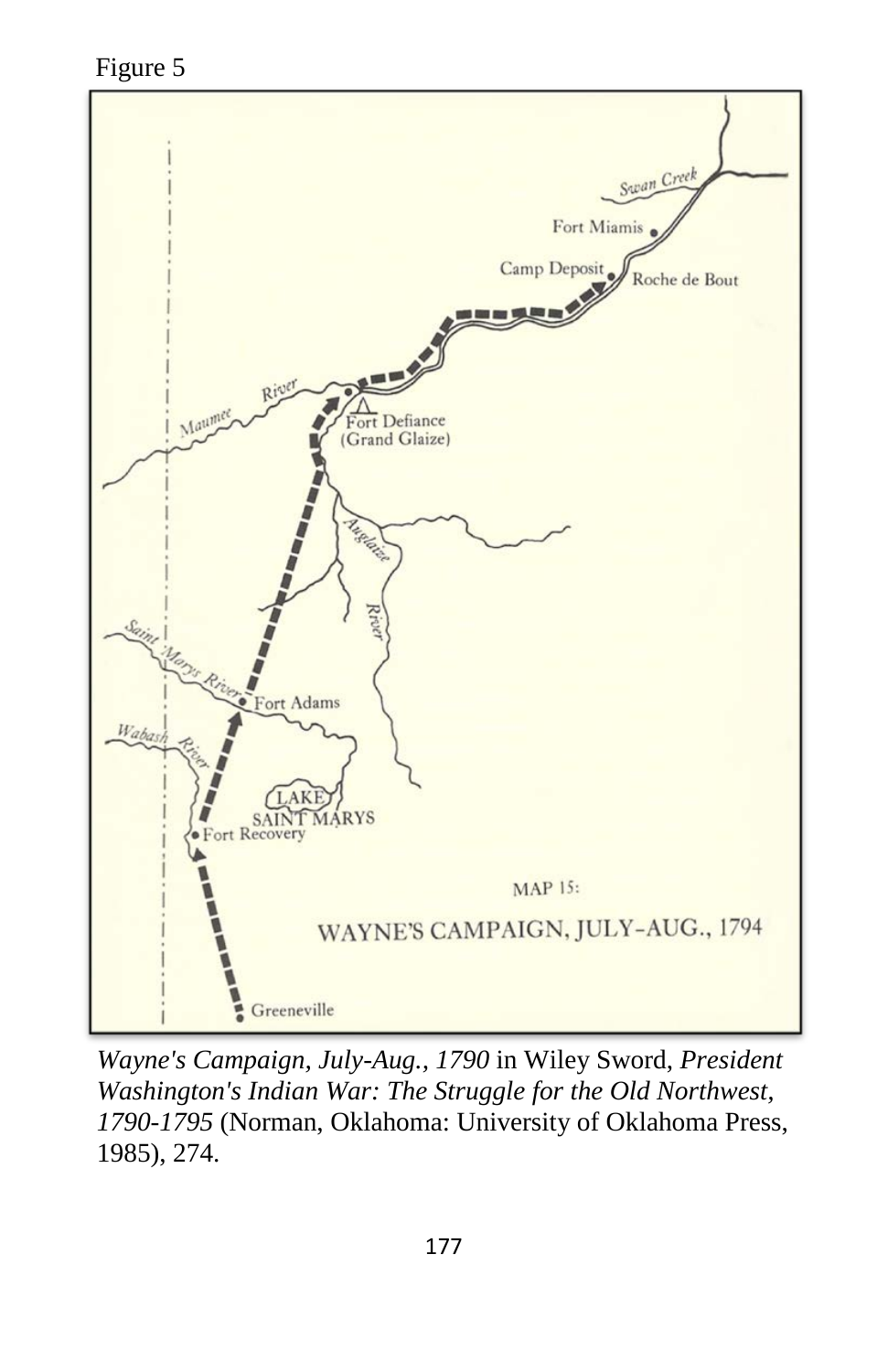federal government had demonstrated its authority. To uphold authority in the Northwest Territory, the federal government maintained a military presence on the frontier to supply forts that protected western trade.<sup>[306](#page-45-0)</sup> Around the same time, in November, 1794, United States delegate John Jay successfully negotiated a treaty with Britain. Jay's Treaty, as it was known, required Britain to finally relinquish its posts on the frontiers. With both treaties secured, the Americans finally had complete access to the Northwest Territory.

#### **Conclusion**

What Washington and the United States federal government failed to realize was that from the moment the Treaty of Paris was signed, conflict with the Indians was inevitable. So long as Indian policy operated under the assumption that the United States was the sovereign power in the Northwest Territory, Indian tribes were going to resist. The Indians had never recognized Great Britain as the previous sovereign power in the Northwest Territory, and thus felt the United States had no valid claim to the lands, especially since the Indians had no desire to give up those lands. The federal government wanted the impossible: they wanted the lands in the Northwest Territory and they wanted them peacefully. Their unwillingness to compromise

<span id="page-45-0"></span><sup>306</sup> Calloway, *The Victory with No Name*, 151.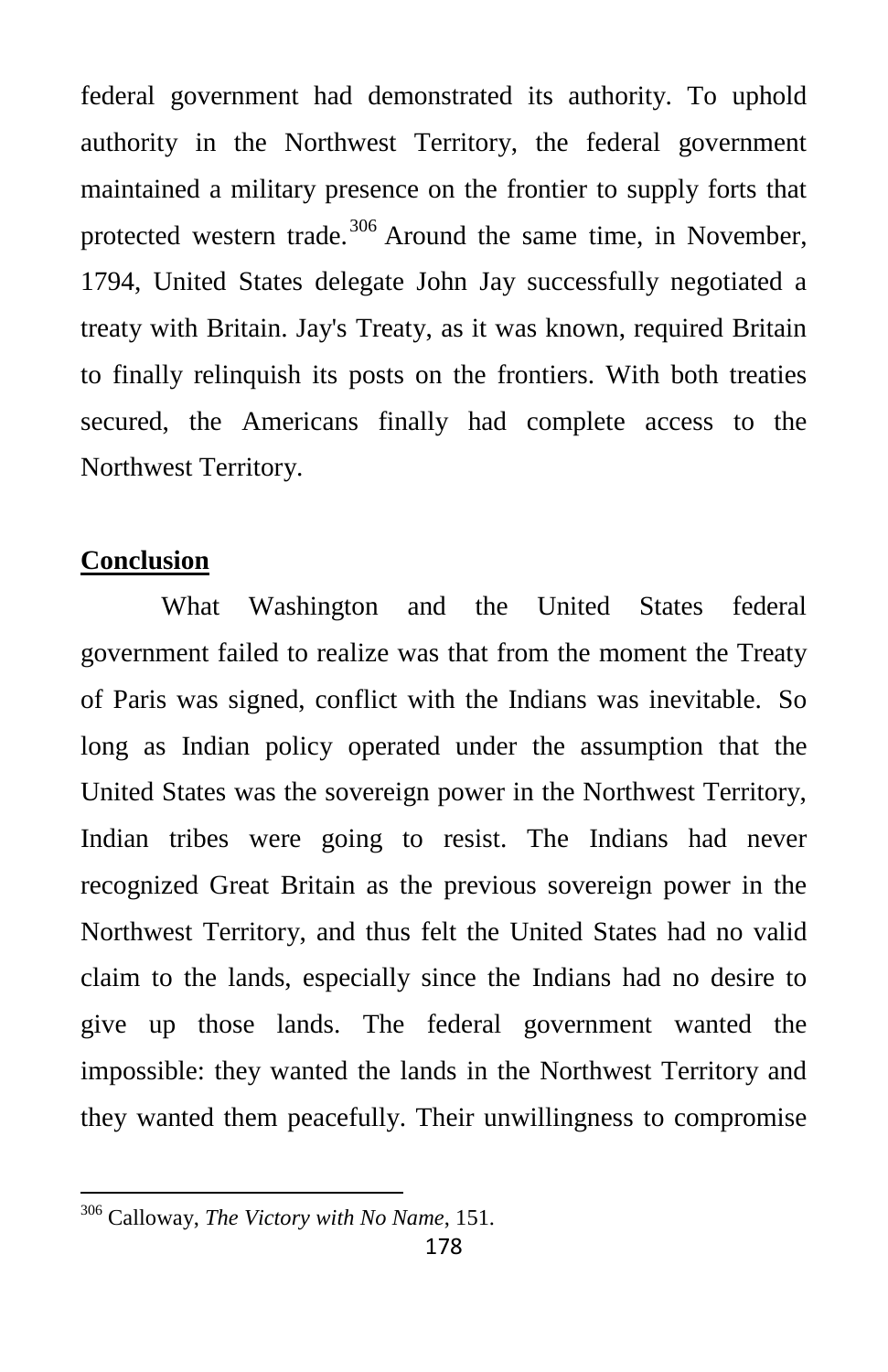any of the lands in the Northwest Territory combined with their lack of respect for Indian rights to those lands set up explosive tensions that no amount of peace treaties could alleviate.

When Washington entered the presidency, his plan to secure peace with the Indians revolved around the strengthening of the federal government. Mainly, he wanted both the Indians and the individual states to recognize the federal government as the authority on Indian affairs, and to strengthen the United States' military force in order to enforce the federal government's power. As violence escalated on the frontier, the demands of citizens for protection from the federal government erupted. However, the new nation's fragile state meant the federal government had little military power or funds to accomplish this. Two failed military expeditions against the Indians resulted in a federal reform of the army and militia system, significantly strengthening the power of the federal government. Without the violence of the Northwest Indian War, the demands for protection from United States citizens would not have driven Congress to make such federal reforms.

In this way, the events of the Northwest Indian War ultimately contributed to determining the role of the federal government in the early republic. With their demands for protection, American citizens on the frontier inadvertently conceded to a more centralized, more powerful government. Much to the chagrin of many of these citizens, the desire for a government that had the strength to protect them also created a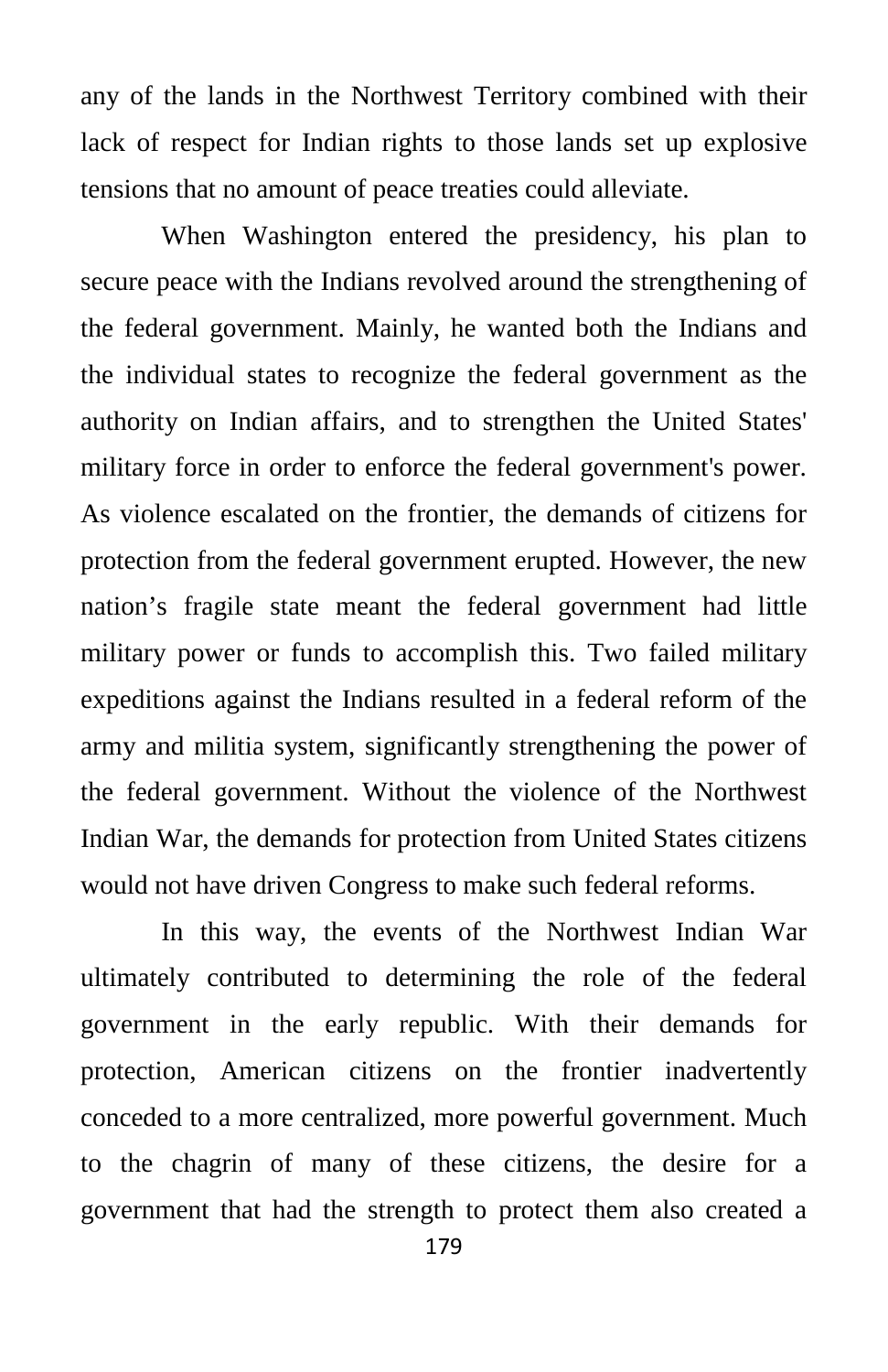government with a capable force to use against them. When the Whiskey Rebellion erupted in Western Pennsylvania, Washington was able to quell the violent insurrection by calling upon the state militias in July, 1794. Such a use of force served to illustrate the newfound capabilities of the federal government to enforce their laws and policies throughout the nation.

Congress was right in asserting that the fate of the nation was tied to the acquisition of the Northwest Territory; yet, it was tied in unforeseeable ways. Beyond economic security, the events of the Northwest Indian War enabled Washington to achieve some of his goals for the nation. Washington secured a stronger, more centralized government by calling for consolation of Indian affairs under the federal government and the creation of a federal army to protect the nation. Doing so ultimately allowed the United State to finally achieve victory in the Northwest Indian War. These policies certainly sparked contention among both citizens and Indians, raising questions as to the validity and justification of the United States' actions during the Northwest Indian War, the morality of which continues to be debated. Nevertheless, such a victory proved to American citizens, Indians, and European powers looking on that the United States was not only a force to be reckoned with, but worthy of "the respect of the world."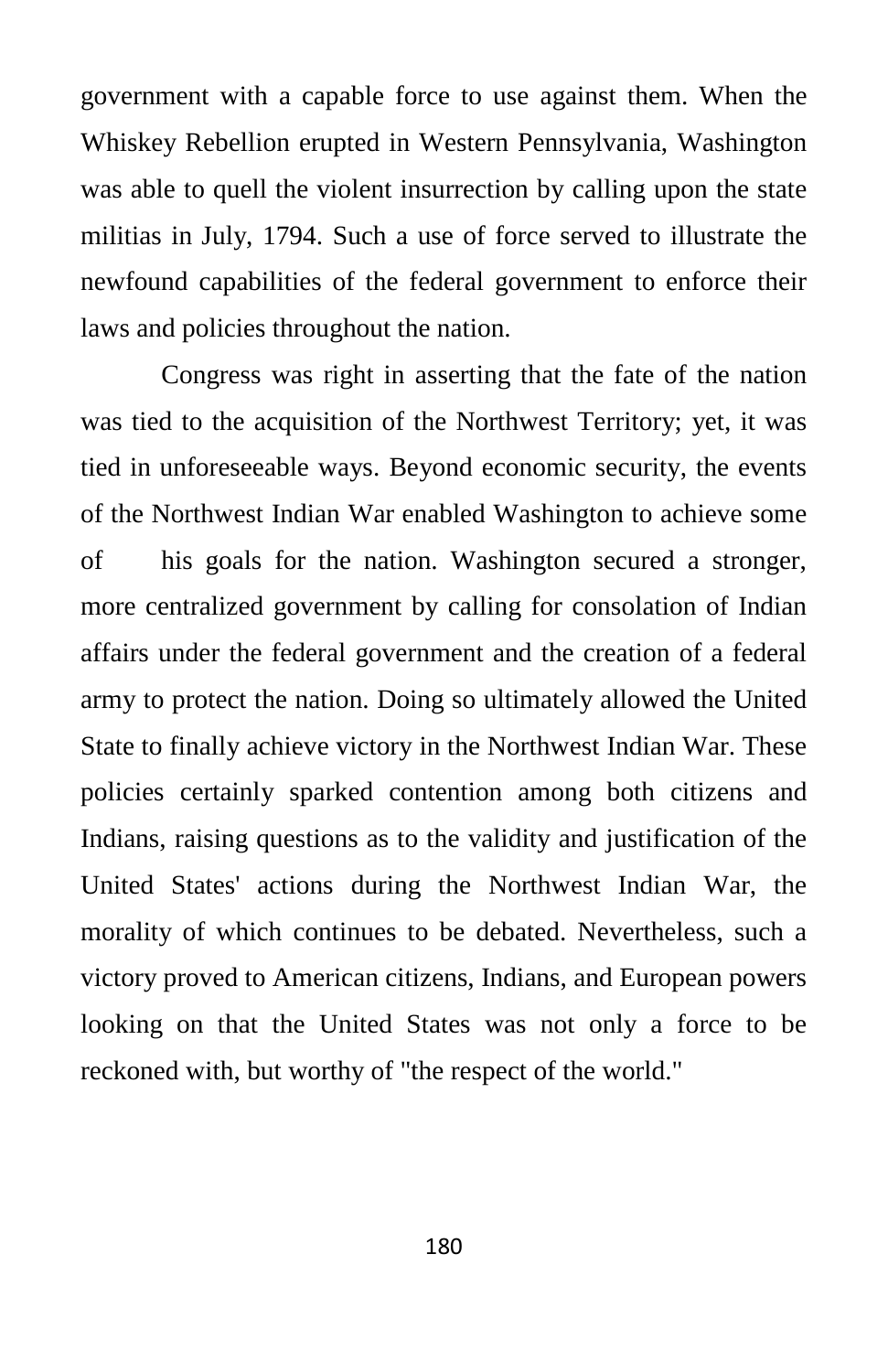#### **Bibliography**

#### **Primary Sources**

- *American State Papers: Documents, Legislative and Executive, of the Congress of the United States. Class II. Indian Affairs*. Selected and edited by Walter Lowrie and Matthew St. Clair Clarke. 2 vols. Washington DC: Gales and Seaton, 1832. Online. http://memory.loc.gov/ammem/amlaw/lwsp.html.
- Avalon Project. Lillian Goldman Law Library. 2008. Accessed October 21, 2015. http://avalon.law.yale.edu/.

*Boston Gazette*.

*Connecticut Gazette*.

Fitzpatrick A.M., John C., ed. *The Diaries of George Washington*. 4 vols. New York: Houghton Mifflin Company, 1925.

*Freeman's Journal*.

- Ganter, Granville, ed. *The Collected Speeches of Sagoyewatha, or Red Jacket*. Syracuse, New York: Syracuse University Press, 2006.
- Knox, Henry. The Henry Knox Papers. The Gilder Lehrman Institute of American History, New York. Online in Adam Matthew Digital collections.

*National Gazette*.

Padover, Saul K., ed. *The Washington Papers: Basic Selections from the Public and Private Writings of George Washington*. New York: Harper & Brothers Publishers,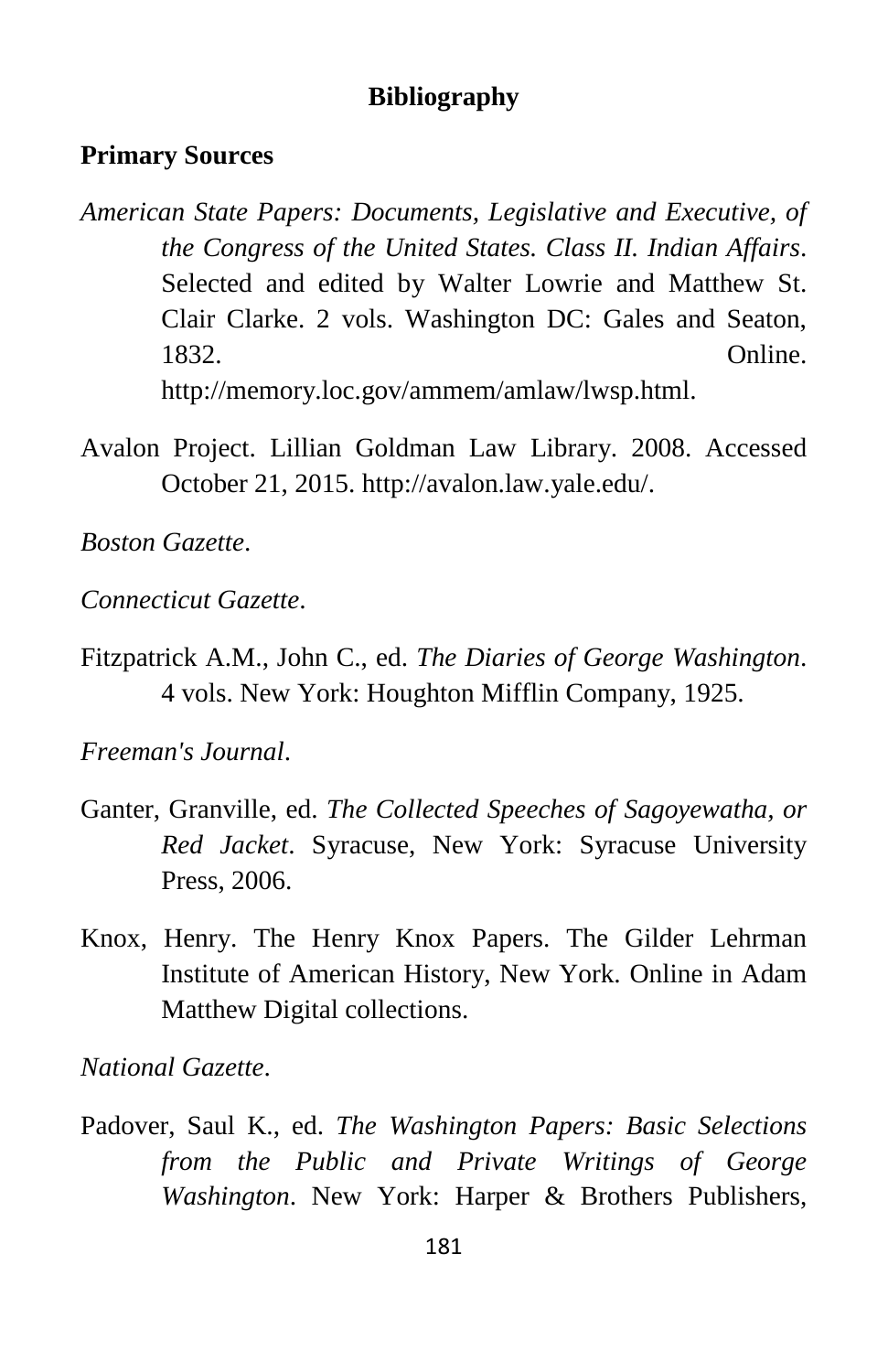1955.

- Smith, William H., ed. *The St. Clair Papers: The Life and Public Services of Arthur St. Clair, Soldier of the Revolutionary War; President of the Continental Congress; and Governor of the North-Western Territory with his Correspondence and other Papers*. Cincinnati, Ohio: Robert Clarke & Co, 1882.
- Twohig, Dorothy et al, ed. *The Papers of George Washington*. Presidential Series. 18 vols. Charlottesville, Virginia: University Press of Virginia, 1987-2015.

#### **Secondary Sources**

- Abler, Thomas S. *Cornplanter: Chief Warrior of the Allegany Senecas*. Syracuse, New York: Syracuse University Press, 2007.
- Anson, Bert. *The Miami Indians*. Norman, Oklahoma: University of Oklahoma Press, 1970.
- Calloway, Colin G. *Crown and Calumet: British-Indian Relations, 1783-1815*. London: University of Oklahoma Press, 1987.
- Calloway, Colin G. *The Shawnees and the War for America*. New York: The Penguin Library of American Indian History, 2007.
- Calloway, Colin G. *The Victory with No Name: The Native American Defeat of the First American Army*. New York: Oxford University Press, 2015.
- Carter, Harvey Lewis. *The Life and Times of Little Turtle: First Sagamore of the Wabash*. Chicago: University of Illinois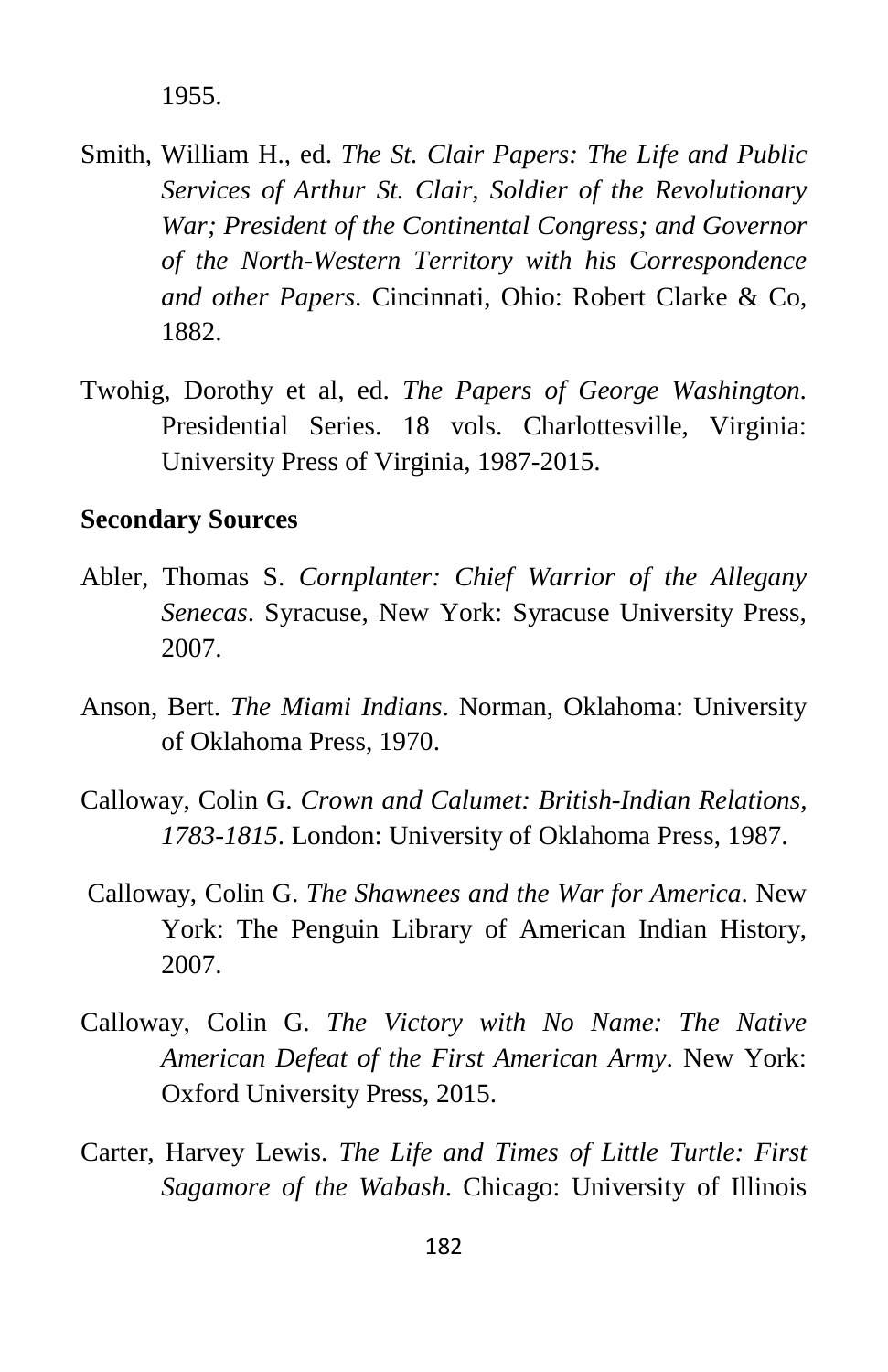Press, 1987.

- Clarfield, Gerard H. "A Diplomat Among the Indians." In *Timothy Pickering and the American Republic*. Pittsburgh: University of Pittsburgh Press, 1980. Accessed September 24, 2015. **JSTOR** ebook. http://www.jstor.org/stable/j.ctt9qh8tc.13.
- Densmore, Christopher. *Red Jacket: Iroquois Diplomat and Orator*. Syracuse, New York: Syracuse University Press, 1999.
- Edmunds, R. David. *The Potawatomis: Keepers of the Fire*. Norman, Oklahoma: University of Oklahoma Press, 1978.
- Ferling, John. *The Ascent of George Washington: The Hidden Political Genius of an American Icon*. New York: Bloomsbury Press, 2009.
- Horsman, Reginald. "American Indian Policy in the Old Northwest, 1783-1812." *The William and Mary Quarterly* 18, no. 1 (1961): 35-53. http://www.jstor.org/stable/1922806.
- Horsman, Reginald. "The British Department and the Resistance to General Anthony Wayne, 1793-1795." *The Mississippi Valley Historical Review* 49, no. 2 (1962): 269-290. http://www.jstor.org/stable/1888630.
- Horsman, Reginald. *Expansion and American Indian Policy, 1783- 1812*. London: University of Oklahoma Press, 1967.
- Horsman, Reginald. "The Northwest Ordinance and the Shaping of an Expanding Republic." *The Wisconsin Magazine of History* 73, no. 1 (1989): 21-32.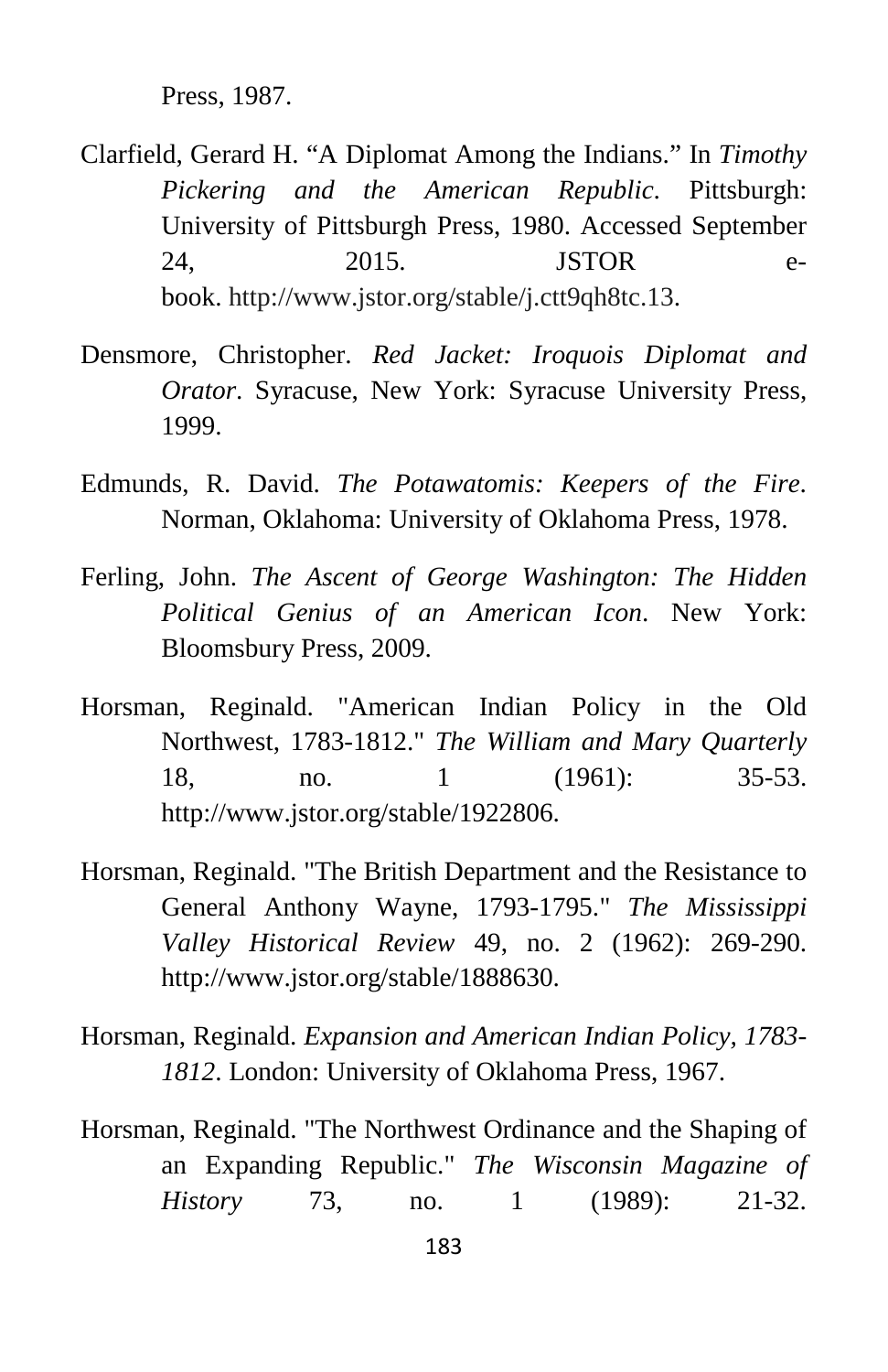http://www.jstor.org/stable/4636235.

- Kelsay, Isabel Thompson. *Joseph Brant 1743-1807: Man of Two Worlds*. Syracuse, New York: Syracuse University Press, 1984.
- Mann, Barbara Alice. *George Washington's War on Native Americans*. Westport, Connecticut: Praeger Publishers, 2005.
- Oberg, Michael Leroy. *Peacemakers: The Six Nations of the Iroquois, the American Republic, and the Treaty of Cananaigua, 1794*. New York: University of Oxford Press, 2016.
- Puls, Mark. *Henry Knox: Visionary General of the American Revolution*. New York: Palgrave Macmillan, 2008.
- Sugden, John. *Blue Jacket: Warrior of Shawnees*. Lincoln, Nebraska: University of Nebraska Press, 2000.
- Sword, Wiley. *President Washington's Indian War: The Struggle for the Old Northwest, 1790-1795*. Norman, Oklahoma: University of Oklahoma Press, 1985.
- Van Every, Dale. *Ark of Empire: The American Frontier, 1784- 1803*. New York: William Morrow and Company, 1963.
- Walsh, William Patrick. "The Defeat of Major General Arthur St. Clair, November 4, 1791: A Study of the Nation's Response, 1791-1793." PhD diss., Loyola University of Chicago, 1977.
- Wright, Louis B. "William Eaton, Timothy Pickering, and Indian Policy." *Huntington Library Quarterly* 9, no. 4 (1946):